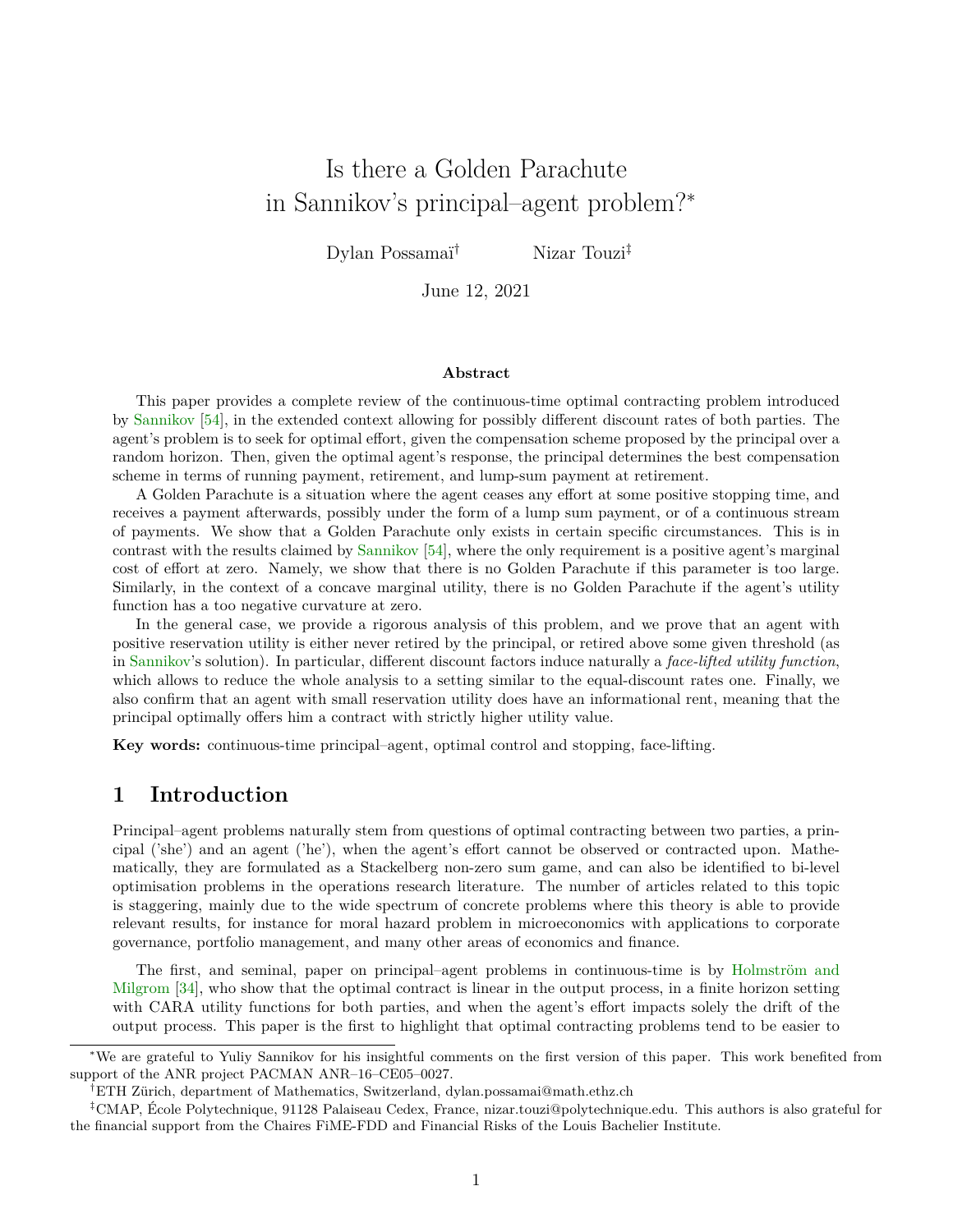address in continuous-time, an observation which has been confirmed by the large continuous-time literature in this area. [Holmström and Milgrom'](#page-36-0)s work was extended by [Schättler and Sung](#page-37-1) [\[56\]](#page-37-1), [Sung](#page-38-0) [\[66;](#page-38-0) [67\]](#page-38-1), [Müller](#page-36-1) [\[43;](#page-36-1) [44\]](#page-37-2), and [Hellwig and Schmidt](#page-36-2) [\[32;](#page-36-2) [31\]](#page-36-3). While the aforementioned papers use continuous-time extensions of the celebrated first-order approach from the contract theory literature in static cases, see for instance [Rogerson](#page-37-3) [\[52\]](#page-37-3), the papers by [Williams](#page-38-2) [\[70;](#page-38-2) [71;](#page-38-3) [72\]](#page-38-4) and [Cvitanić, Wan, and Zhang](#page-35-0) [\[15;](#page-35-1) [16;](#page-35-2) [17\]](#page-35-0) use the stochastic maximum principle and forward–backward stochastic differential equations to characterise the optimal compensation for more general utility functions, see also the excellent monograph by [Cvitanić and](#page-35-3) [Zhang](#page-35-3)  $[14]$ <sup>[1](#page-1-0)</sup>

The seminal work of [Sannikov](#page-37-0) [\[54\]](#page-37-0), see also [Sannikov](#page-37-4) [\[55\]](#page-37-4), represents a genuine breakthrough in this vast literature from various perspectives. First, from the methodological viewpoint, [Sannikov](#page-37-0) introduced the idea to focus on the dynamic continuation value of the agent as a state variable for the principal's problem. Although this idea was already acknowledged throughout the discrete-time literature on this problem, an illuminating example being [Spear and Srivastava](#page-37-5) [\[63\]](#page-37-5), its systematic implementation in continuous-time offers an elegant solution approach by means of a representation result of the dynamic value function. Second, the infinite horizon setting considered by [Sannikov](#page-37-0) revealed remarkable economic implications. Indeed, [Sannikov'](#page-37-0)s main conclusions are that the principal optimally retires the agent, offering him a Golden Parachute, that is to say a lifetime constant continuous stream of consumption, when his continuation utility reaches a sufficiently high level, and that an agent with small reservation utility possesses an informational rent, in the sense that he is offered a contract with strictly higher value.

The main objective of our paper is twofold. First, we revisit [Sannikov'](#page-37-0)s seminal work, but putting a stronger weight on technical rigour, which is unfortunately lacking in some key parts of [\[54\]](#page-37-0). We would like to emphasise that this should not be seen in any case as a reason to underestimate the importance of this paper, given the groundbreaking novelties recalled above. In contrast, our first aim is to try and contribute even more to the success of [\[54\]](#page-37-0) by making it more accessible to a wider community of mathematicians and economists, whose overall understanding of the model may be hindered by the technical gaps in [\[54\]](#page-37-0). Notice that we are not the first to try and obtain rigorously the results claimed in [\[54\]](#page-37-0). For instance, [Strulovici](#page-38-5) [and Szydlowski](#page-38-5) [\[65,](#page-38-5) Section 4.3] offers a more rigorous take on the existence of optimal contracts in the model. However, the authors take for granted the fact that [\[54\]](#page-37-0) proves that the HJB equation for the principal's problem has a smooth solution, while we will argue that the proof has important gaps. Similarly, the unpublished PhD thesis of [Choi](#page-35-4) [\[12\]](#page-35-4) aims at putting the problem on rigorous foundations. Nonetheless, existence of optimal contracts is not addressed there, and the results rely on the assumption that it is never optimal to retire the agent temporarily, while our approach actually proves that this is the case. We also would like to refer to the recent work of [Décamps and Villeneuve](#page-35-5) [\[20\]](#page-35-5), where the authors study a related, but different, contracting problem, and where again the heart of the analysis is technical clarity: this should be an additional illustration that actually proving rigorously results in this literature is a challenging task.

Our second goal is to prove that our analysis extends beyond the case where the principal and the agent have the same discount rates. It is an important feature, as most models<sup>[2](#page-1-1)</sup> in the discrete- or continuoustime literature either allow for risk-averse agents who are as patient as the principal, as in [Sannikov](#page-37-0) [\[54\]](#page-37-0), [Fong](#page-36-4) [\[26\]](#page-36-4), [Myerson](#page-37-6) [\[45\]](#page-37-6), and [Hajjej, Hillairet, Mnif, and Pontier](#page-36-5) [\[28\]](#page-36-5), or for more impatient, but riskneutral agents, as in [DeMarzo and Sannikov](#page-35-6) [\[21\]](#page-35-6), [Biais, Mariotti, Plantin, and Rochet](#page-35-7) [\[4\]](#page-35-7), [Biais, Mariotti,](#page-35-8) [Rochet, and Villeneuve](#page-35-8) [\[5\]](#page-35-8), [Biais, Mariotti, and Rochet](#page-35-9) [\[6\]](#page-35-9), [He](#page-36-6) [\[30\]](#page-36-6), [Piskorski and Tchistyi](#page-37-7) [\[50\]](#page-37-7), [Piskorski](#page-37-8) [and Westerfield](#page-37-8) [\[51\]](#page-37-8), [DeMarzo, Fishman, He, and Wang](#page-35-10) [\[22\]](#page-35-10), [Pagès and Possamaï](#page-37-9) [\[48\]](#page-37-9), or [Williams](#page-38-4) [\[72\]](#page-38-4). Even more surprisingly, our analysis can also accommodate the case where the principal is actually strictly more impatient than the agent. More precisely, when the principal is more impatient, but not too much (the actual bound depends on the level of risk-aversion of the agent), the solution exhibits no fundamental

<span id="page-1-0"></span><sup>1</sup>Other early continuous-time contract theory models were proposed by [Adrian and Westerfield](#page-34-0) [\[1\]](#page-34-0), [Biais, Mariotti, Plantin,](#page-35-7) [and Rochet](#page-35-7) [\[4\]](#page-35-7), [Biais, Mariotti, Rochet, and Villeneuve](#page-35-8) [\[5\]](#page-35-8), [Biais, Mariotti, and Rochet](#page-35-9) [\[6\]](#page-35-9), [Capponi and Frei](#page-35-11) [\[9\]](#page-35-11), [DeMarzo and](#page-35-6) [Sannikov](#page-35-6) [\[21\]](#page-35-6), [DeMarzo, Fishman, He, and Wang](#page-35-10) [\[22\]](#page-35-10), [Fong](#page-36-4) [\[26\]](#page-36-4), [He](#page-36-6) [\[30\]](#page-36-6), [Hoffmann and Pfeil](#page-36-7) [\[33\]](#page-36-7), [Ju and Wan](#page-36-8) [\[35\]](#page-36-8), [Keiber](#page-36-9) [\[37\]](#page-36-9), [Leung](#page-36-10) [\[39\]](#page-36-10), [Mirrlees and Raimondo](#page-36-11) [\[42\]](#page-36-11), [Myerson](#page-37-6) [\[45\]](#page-37-6), [Ou-Yang](#page-37-10) [\[46\]](#page-37-10), [Pagès](#page-37-11) [\[47\]](#page-37-11), [Pagès and Possamaï](#page-37-9) [\[48\]](#page-37-9), [Piskorski and Tchistyi](#page-37-7) [\[50\]](#page-37-7), [Piskorski and Westerfield](#page-37-8) [\[51\]](#page-37-8), [Sannikov](#page-37-12) [\[53\]](#page-37-12), [Schroder, Sinha, and Levental](#page-37-13) [\[58\]](#page-37-13), [Van Long and Sorger](#page-38-6) [\[68\]](#page-38-6), [Westerfield](#page-38-7) [\[69\]](#page-38-7), [Zhang](#page-38-8) [\[73\]](#page-38-8), [Zhou](#page-38-9) [\[74\]](#page-38-9), or [Zhu](#page-38-10) [\[75\]](#page-38-10).

<span id="page-1-1"></span><sup>&</sup>lt;sup>2</sup>Exceptions are the recent work by [Hajjej, Hillairet, and Mnif](#page-36-12) [\[29\]](#page-36-12), where the agent is risk-averse and more impatient than the principal. However, they do not obtain clear results saying that the hypotheses of their verification result [\[29,](#page-36-12) Theorem 4.3] can be verified in practice, as well as the work of [Lin, Ren, Touzi, and Yang](#page-36-13) [\[40\]](#page-36-13), but there the emphasis is more on obtaining general methods to attack infinite horizon moral hazard problems.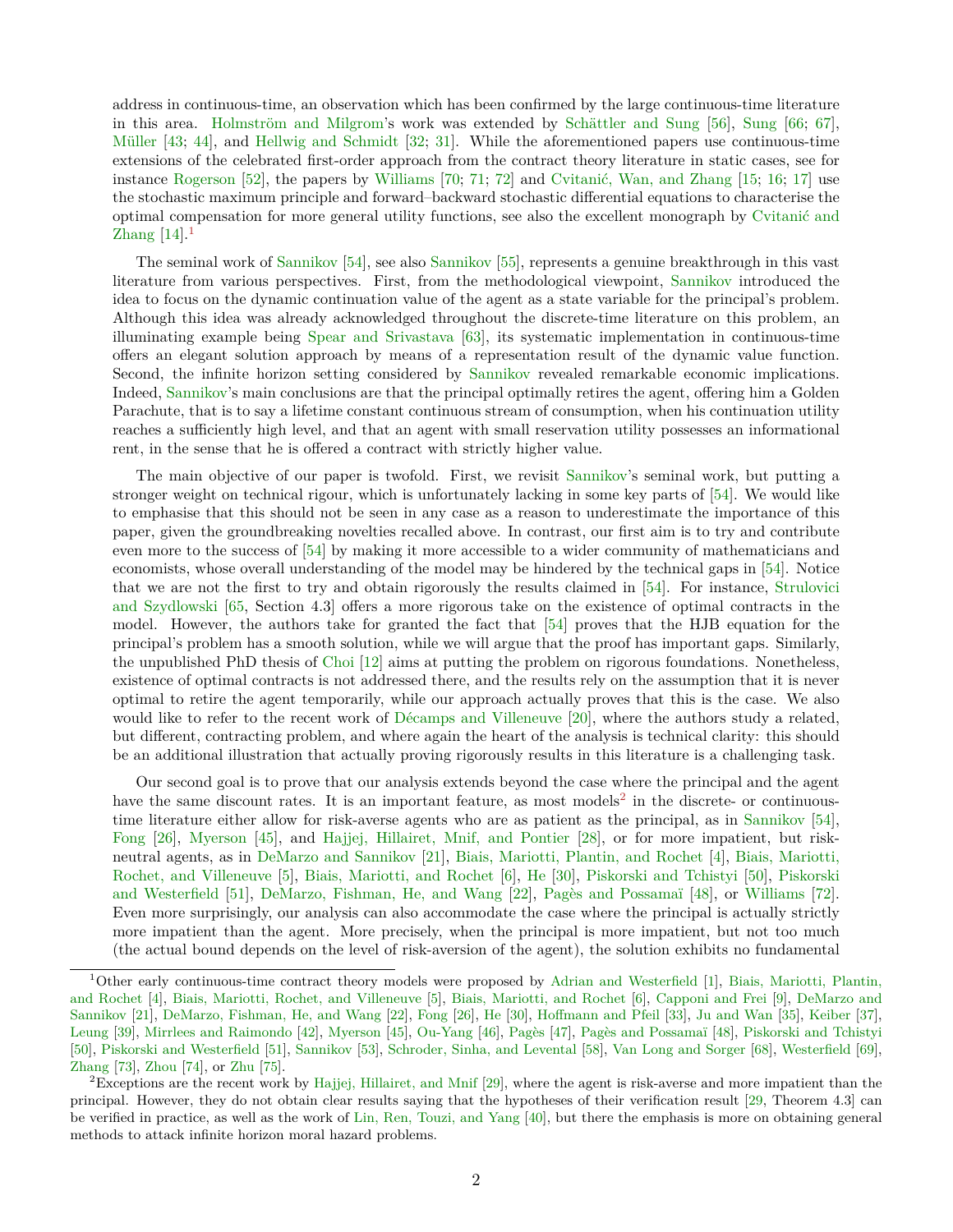difference compared to the case where the principal is more patient. However, when the discount rate of the principal falls below a critical threshold, the problem degenerates, optimal contracts cease to exist, and the principal can achieve her first-best value with appropriately defined sequences of incentive-compatible contracts. As far as we know, our paper is the first offering such a comprehensive analysis.

Our main findings are the following. First, in contrast with the overall message from [\[54\]](#page-37-0), we show that a Golden Parachute only exists in some specific situations. It never happens if the agent's marginal cost of effort at zero is zero, or is sufficiently large. And it never happens if the agent's marginal utility is also concave, and his utility function has sufficiently large negative curvature at zero, with a level depending on the marginal cost of effort at zero. We also confirm rigorously the existence of informational rent for an agent with small reservation utility. Under our set of assumptions, our Theorem [3.6](#page-9-0) provides a necessary and sufficient condition for this important economic effect to occur. The condition combines the curvature of the agent's utility function at zero, and his marginal cost of effort at zero. We emphasise that our rigorous presentation involves advanced tools from stochastic control theory and partial differential equations. In particular, the justification of the solution claimed by [Sannikov](#page-37-0) in [\[54\]](#page-37-0) requires the use of Perron's existence approach, combined with the theory of viscosity solutions, and it is unclear to us how the proof could be significantly simplified.

Finally, from the methodological and theoretical point of view, we have highlighted a novel phenomenon in (properly renormalised) moral hazard problems with risk-aversion and different discount rates, where the principal's problem has an optimal stopping component, in the sense that she can terminate the contract. Indeed, we proved that the problem could actually be treated as in the case with similar discount rates, but provided that in the principal's optimisation, the certainty equivalent of the agent's continuation utility paid upon retirement is not computed using the inverse utility function of the agent, but using instead a 'facelifted', or a 'shadow utility' function, obtained as the solution to a specific deterministic control problem. In words, this deterministic control problem assesses whether upon termination of the contract, it could actually be profitable for the principal to instead retire the agent by providing him, for a certain amount of time, a deterministic rent while he exerts no effort. Though we present this method in the specific context of the model in [\[54\]](#page-37-0), it applies to generic moral hazard problems with early retirement possibilities. To the best of our knowledge, such a phenomenon has not been observed before, neither in the contract theory literature, nor in the optimal stopping literature.<sup>[3](#page-2-0)</sup>

The paper is organised as follows. Section [2](#page-3-0) provides a rigorous formulation of the continuous-time contracting problem, with a clear description of the set of contracts, and introduces the face-lifted utility  $\overline{F}$ . Our main results are given in Section [3.](#page-7-0) Thus, Section [3.1](#page-7-1) provides some conditions under which no Golden Parachute can exist, which can all be recovered by the more abstract sufficient condition  $\mathfrak{I}_0(\overline{F}', \overline{F}'') > 0$ at infinity, where  $\delta$  is the ratio of the discount rate of the agent and the principal, and  $\mathfrak{I}_0$  is defined in [\(3.2\)](#page-7-2). Next, Section [3.2](#page-8-0) identifies the value function of the principal and describes optimal contracts, while Section [3.3](#page-9-1) presents our numerical illustrations, and Section [3.4](#page-10-0) discusses the gaps in [\[54\]](#page-37-0). Subsequently, for completeness, we provide a review of the first-best version of [\[54\]](#page-37-0)'s model in Section [4,](#page-11-0) thus highlighting the very different nature of the first-best optimal contract, for which a Golden Parachute never exists. Then, Section [5](#page-13-0) uses the result of [Lin, Ren, Touzi, and Yang](#page-36-13) [\[40\]](#page-36-13), itself an extension of earlier results by [Cvitanić, Possamaï, and Touzi](#page-35-12) [\[18;](#page-35-12) [19\]](#page-35-13), which justify rigorously [Sannikov'](#page-37-0)s [\[54\]](#page-37-0) remarkable reduction of the principal's Stackelberg game problem into a standard control-and-stopping problem. Such a reduction opens the door for the use of standard tools of stochastic control theory. In particular, we treat the case of a very impatient principal in Section [6,](#page-14-0) which can be addressed directly by exhibiting a sequence of contracts inducing a degenerate situation where both parties achieve as large a payment as possible. The alternative case of reasonably impatient principal is analysed by means of the corresponding dynamic programming equation introduced in Section [7,](#page-16-0) where we also provide a verification result following the standard theory. In Section [9,](#page-19-0) we provide a rigorous analysis of the dynamic programming equation, and we isolate a set of

<span id="page-2-0"></span><sup>&</sup>lt;sup>3</sup>The 'face-lifting' phenomenon corresponds to the so-called boundary layer effect in singular optimal control problems, and appeared naturally in various pricing problems in finance, either with hedging constraints or market frictions, see for instance [Broadie, Cvitanić, and Soner](#page-35-14) [\[8\]](#page-35-14), [Bouchard and Touzi](#page-35-15) [\[7\]](#page-35-15), [Chassagneux, Élie, and Kharroubi](#page-35-16) [\[10\]](#page-35-16), [Guasoni, Rásonyi, and Schacher](#page-36-14)[mayer](#page-36-14) [\[27\]](#page-36-14), [Soner and Touzi](#page-37-14) [\[59;](#page-37-15) [60;](#page-37-14) [61;](#page-37-16) [62\]](#page-37-17), [Cheridito, Soner, and Touzi](#page-35-17) [\[11\]](#page-35-17), and [Schmock, Shreve, and Wystup](#page-37-18) [\[57\]](#page-37-18), or for utility maximisation problems, see [Larsen, Soner, and Žitković](#page-36-15) [\[38\]](#page-36-15). However all these references consider either 'pure' optimal control or stochastic target problems, while in our context, the face-lifting phenomenon occurs because of an optimal stopping problem, and is therefore of a different nature.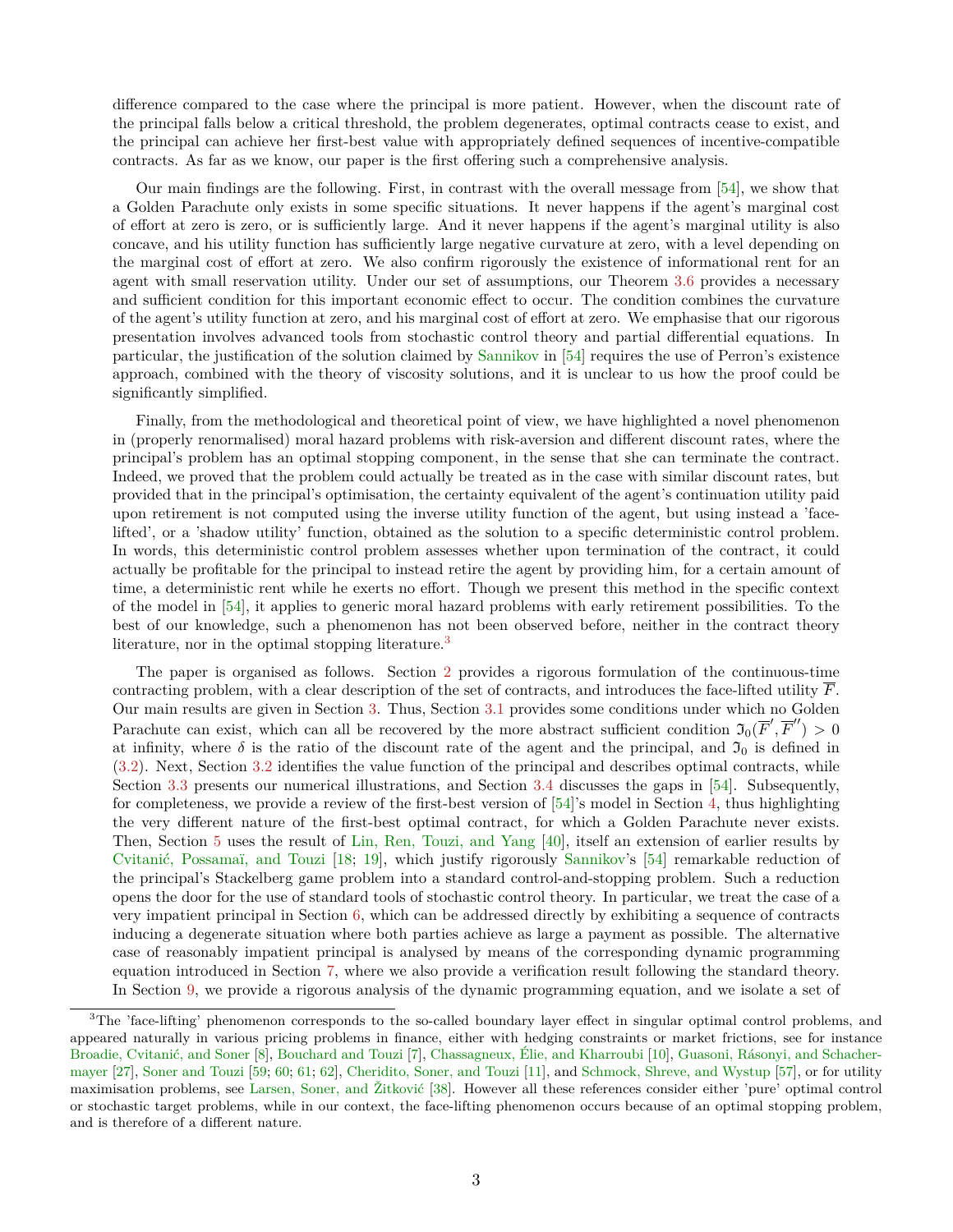conditions which guarantee that the solution is of the form claimed in [\[54\]](#page-37-0). Finally, Section [10](#page-23-0) complements our results and examines the possibility of existence of a Golden Parachute in the context of the finite horizon [Holmström and Milgrom](#page-36-0) [\[34\]](#page-36-0), where both parties are now allowed to be risk-averse.

## <span id="page-3-0"></span>**2 Sannikov's contracting problem**

#### **2.1 Output process, agent's effort, and contract**

This section reports our understanding of the continuous time contracting model in [Sannikov](#page-37-0) [\[54\]](#page-37-0). Let  $(\Omega, \mathcal{F}, \mathbb{P}^0)$  be a probability space carrying a one-dimensional  $\mathbb{P}^0$ -Brownian motion  $W^0$ . For fixed parameters  $\sigma > 0$  and  $X_0 \in \mathbb{R}$ , the **output process** is defined by

$$
X_t := X_0 + \sigma W_t^0, \ t \ge 0.
$$

We denote by  $\mathbb F$  the  $\mathbb P^0$ -augmentation of the natural filtration of X (or equivalently, of  $W^0$ ), which is wellknown to satisfy the usual conditions. We next introduce distributions  $\mathbb{P}^{\alpha}$  of the output process under effort *α*, so as to induce the dynamics  $dX_t = \alpha_t dt + \sigma dW_t^{\alpha}$ , for some  $\mathbb{P}^{\alpha}$ -Brownian motion  $W^{\alpha}$ . This is naturally accomplished by means of the following argument based on the Girsanov transformation.

Let A be the collection of all F-predictable processes  $\alpha$  with values in a compact subset A of  $[0, \infty)$ , containing 0. For all  $\alpha \in \mathcal{A}$ , we may introduce an equivalent probability measure  $\mathbb{P}^{\alpha}$  so that the process  $W^{\alpha} := W^{0} - \int_{0}^{\cdot} \frac{\alpha_{s}}{\sigma} ds$  is a  $\mathbb{P}^{\alpha}$ -Brownian motion, and the process *X* can be written in terms of  $W^{\alpha}$  as

$$
X_t = X_0 + \int_0^t \alpha_s \mathrm{d}s + \sigma W_t^\alpha, \ t \ge 0.
$$

Any  $\alpha \in \mathcal{A}$  is called an **effort** process, and is interpreted as an action exerted in order to affect the distribution of the output process from  $\mathbb{P}^0$  to  $\mathbb{P}^{\alpha}$ .

A **contract** is a triple  $\mathbf{C} := (\tau, \pi, \xi)$ , where  $\tau \in \mathcal{T}$ , the set of all F-stopping times,  $\xi$  is a non-negative  $\mathcal{F}_{\tau}$ measurable random variable, and  $\pi \in \Pi$ , the set of F-predictable non-negative processes. Here,  $\tau$  represents a retirement time, *π* is a process of continuous payment rate until retirement, and *ξ* is a lump-sum payment at retirement, which may be interpreted as a Golden Parachute in the terminology of [Sannikov](#page-37-0) [\[54\]](#page-37-0), see Definition [2.4](#page-7-3) below.

We shall introduce later in Section [2.5](#page-7-4) the collection  $\mathfrak{C}^0$  of admissible contracts, by imposing some integrability requirements. These contracts allow to formulate the contracting problem which sets the terms of the delegation by the principal (she) of the output process to the agent (he). Namely, the principal seeks to design the optimal contract so as to guarantee that the agent best serves her objectives, while optimising his own interest.

#### **2.2 The agent's problem**

The agent preferences are defined by

• a utility function  $u : [0, \infty) \longrightarrow [0, \infty)$  which is increasing, strictly concave, twice continuously differentiable on  $(0, \infty)$ , satisfies  $u(0) = 0$  together with the (one-sided) Inada condition  $\lim_{x\to\infty} u'(x) = 0$ and the growth condition

<span id="page-3-2"></span>
$$
c_0(-1+\pi^{\frac{1}{\gamma}}) \le u(\pi) \le c_1(1+\pi^{\frac{1}{\gamma}}), \ \pi \ge 0
$$
, for some  $(c_0, c_1) \in (0, \infty)^2$ , and some  $\gamma > 1$ , (2.1)

which implies that  $u(\infty) = \infty$ , and  $u^{-1}(y) \leq C(1 + y^{\gamma})$ , for any  $(y, \pi) \in [0, \infty)$ , and for some  $C > 0$ ;<sup>[4](#page-3-1)</sup>

- a cost function  $h : [0, \infty) \longrightarrow [0, \infty)$  assumed to be increasing, strictly convex, continuously differentiable, with  $h(0) = 0$ ;
- a fixed discount rate  $r > 0$ .

<span id="page-3-1"></span><sup>&</sup>lt;sup>4</sup>It should be clear that our specification for *u* is tailored to a power utility function of the form  $u(\pi) := \pi^{1/\gamma}/\gamma$ ,  $\pi \ge 0$ , for some  $\gamma > 1$ , though we strictly speaking only require such a behaviour at  $\infty$ .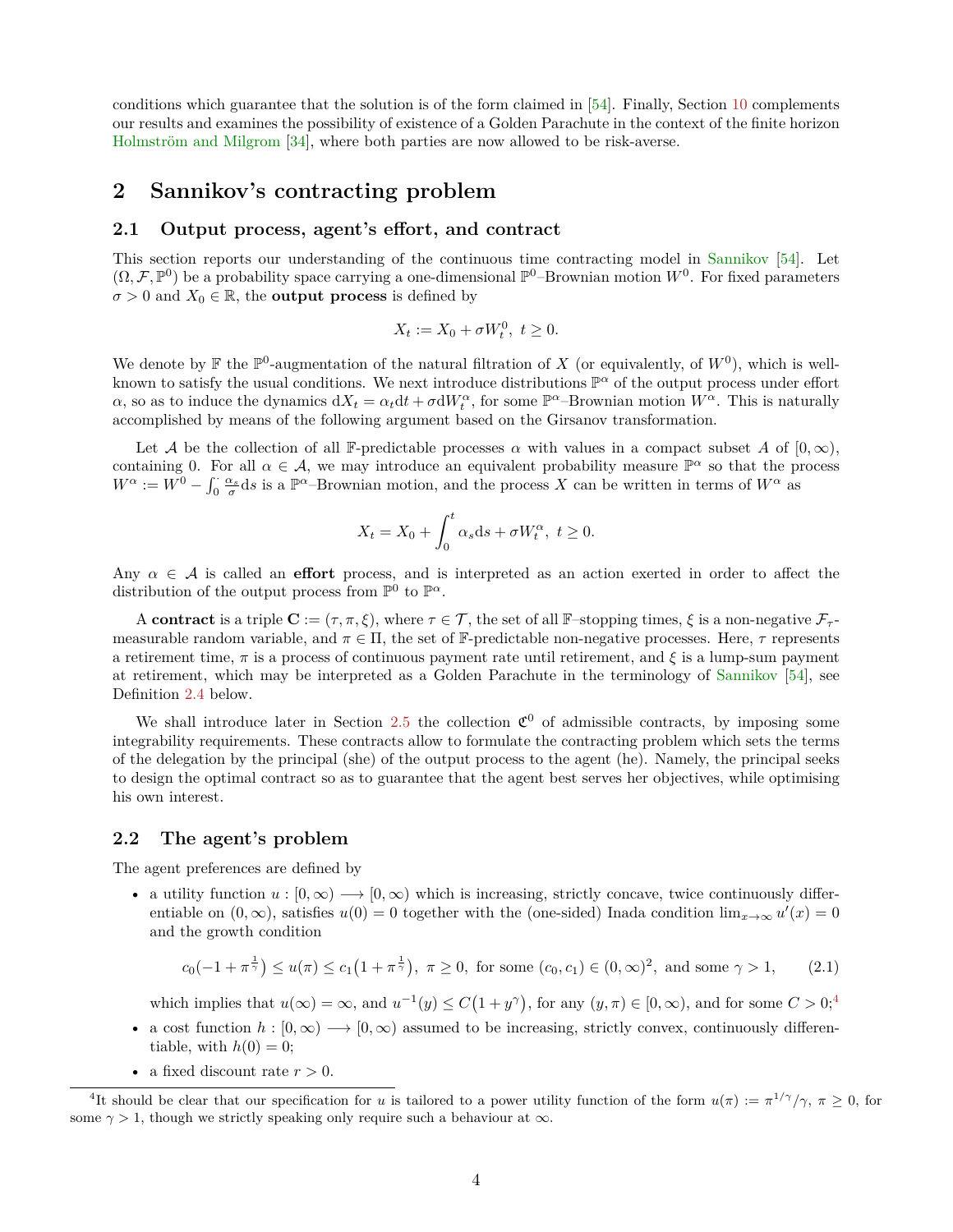Given a contract  $\mathbf{C} := (\tau, \pi, \xi) \in \mathfrak{C}^0$  and  $\alpha \in \mathcal{A}$ , the utility obtained by the agent is defined by the problem

<span id="page-4-0"></span>
$$
V^{A}(\mathbf{C}) := \sup_{\alpha \in \mathcal{A}} J^{A}(\mathbf{C}, \alpha), \text{ where } J^{A}(\mathbf{C}, \alpha) := \mathbb{E}^{\mathbb{P}^{\alpha}} \bigg[ e^{-r\tau} u(\xi) + \int_{0}^{\tau} r e^{-rs} \big( u(\pi_{s}) - h(\alpha_{s}) \big) ds \bigg]. \tag{2.2}
$$

As  $u \geq 0$ , and *A* is bounded, notice that  $J^{\mathcal{A}}(\mathbf{C}, \alpha) \in \mathbb{R} \cup \{\infty\}$  is well-defined. Moreover, as the agent is allowed to choose zero effort, inducing  $J^{\mathcal{A}}(\mathbf{C},0) \geq 0$ , it follows that  $V^{\mathcal{A}}(\mathbf{C}) \geq 0$  for any proposed contract  $\mathbf{C} \in \mathfrak{C}^0$ . We denote by

$$
\mathcal{A}^{\star}(\mathbf{C}) := \big\{ \alpha \in \mathcal{A} : V^{\mathbf{A}}(\mathbf{C}) = J^{\mathbf{A}}(\mathbf{C}, \alpha) \big\},
$$

the (possibly empty) set of all optimal responses of the agent.

In addition, the agent only accepts contracts which provide him with a utility above some fixed threshold  $u(R)$ , where  $R \geq 0$ , called participation level. Thus he is only willing to consider contracts in the subset

$$
\mathfrak{C}_R^0 := \left\{ \mathbf{C} \in \mathfrak{C}^0 : V^{\mathbf{A}}(\mathbf{C}) \ge u(R) \right\}.
$$

Observe that the final lump-sum utility for the agent can be written as  $u(\xi) = \int_{\tau}^{\infty} r e^{-rt} u(\xi) dt$ , so that it can be equivalently implemented by the payment of the lifetime consumption *ξ* after retirement at time *τ* . We shall comment further on this normalisation in Remark [2.3](#page-6-0) below.

#### **2.3 The principal's problem**

The principal is risk-neutral with the objective of maximising her overall revenue induced by the agent's effort and the promised compensation

$$
J^{\mathcal{P}}(\mathbf{C},\alpha) := \mathbb{E}^{\mathbb{P}^{\alpha}} \bigg[ -e^{-\rho \tau} \xi + \int_0^{\tau} \rho e^{-\rho s} (\mathrm{d}X_s - \pi_s \mathrm{d}s) \bigg],
$$

where we consider here an extension of [Sannikov](#page-37-0) [\[54\]](#page-37-0), allowing the principal to have a possibly different discount rate  $\rho > 0$  from that of the agent.

Observe that for any  $\alpha \in A$ ,  $\mathbb{E}^{\mathbb{P}^{\alpha}}\left[\int_0^{\tau} e^{-2\rho s} ds\right] \leq \int_0^{\infty} e^{-2\rho s} ds = \frac{1}{2\rho} < \infty$ . Then, by standard Itô integration theory, we have  $\mathbb{E}^{\mathbb{P}^{\alpha}}\left[\int_0^{\tau} e^{-\rho s} \sigma dW_s^{\alpha}\right] = 0$  for all stopping time  $\tau \in \mathcal{T}$ , implying that

$$
J^{\mathcal{P}}(\mathbf{C}, \alpha) = \mathbb{E}^{\mathbb{P}^{\alpha}} \bigg[ -e^{-\rho \tau} \xi + \int_0^{\tau} \rho e^{-\rho s} (\alpha_s - \pi_s) \mathrm{d}s \bigg],
$$

which is well-defined in {−∞} ∪ R, due to the boundedness of *A* and the non-negativity of *ξ* and *π*. We also notice again that the lump-sum payment  $\xi$  at time  $\tau$  can be rewritten as  $\xi = \int_{\tau}^{\infty} \rho e^{-\rho t} \xi dt$ , and so it can be implemented by the lifetime payment at rate  $\xi$  after  $\tau$ , in agreement with the corresponding interpretation in the agent's problem.

The principal's problem is defined as follows: anticipating the agent's optimal response, she chooses the contract which best serves her objective under the participation constraint

<span id="page-4-1"></span>
$$
V^{\mathcal{P}} := \sup_{\mathbf{C} \in \mathfrak{C}_{R}^{0}} \sup_{\alpha \in \mathcal{A}^{*}(\mathbf{C})} J^{\mathcal{P}}(\mathbf{C}, \alpha).
$$
 (2.3)

#### **2.4 Reformulation and face-lifted utility**

We next re-write our contracting problem equivalently by using the opposite of the inverse of the agent's utility

$$
F:=-u^{-1}\mathbf{1}_{[0,u(\infty))}-\infty\mathbf{1}_{\mathbb{R}_+\setminus[0,u(\infty))}.
$$

Then, denoting  $\zeta := u(\xi)$  and  $\eta := u(\pi)$ , the criterion of the agent becomes

$$
J^{A}(\mathbf{C}, \alpha) = \mathbb{E}^{\mathbb{P}^{\alpha}} \bigg[ e^{-r\tau} \zeta + \int_{0}^{\tau} r e^{-rt} \big( \eta_{t} - h(\alpha_{t}) \big) dt \bigg], \ (\mathbf{C}, \alpha) \in \mathfrak{C}^{0} \times \mathcal{A}, \tag{2.4}
$$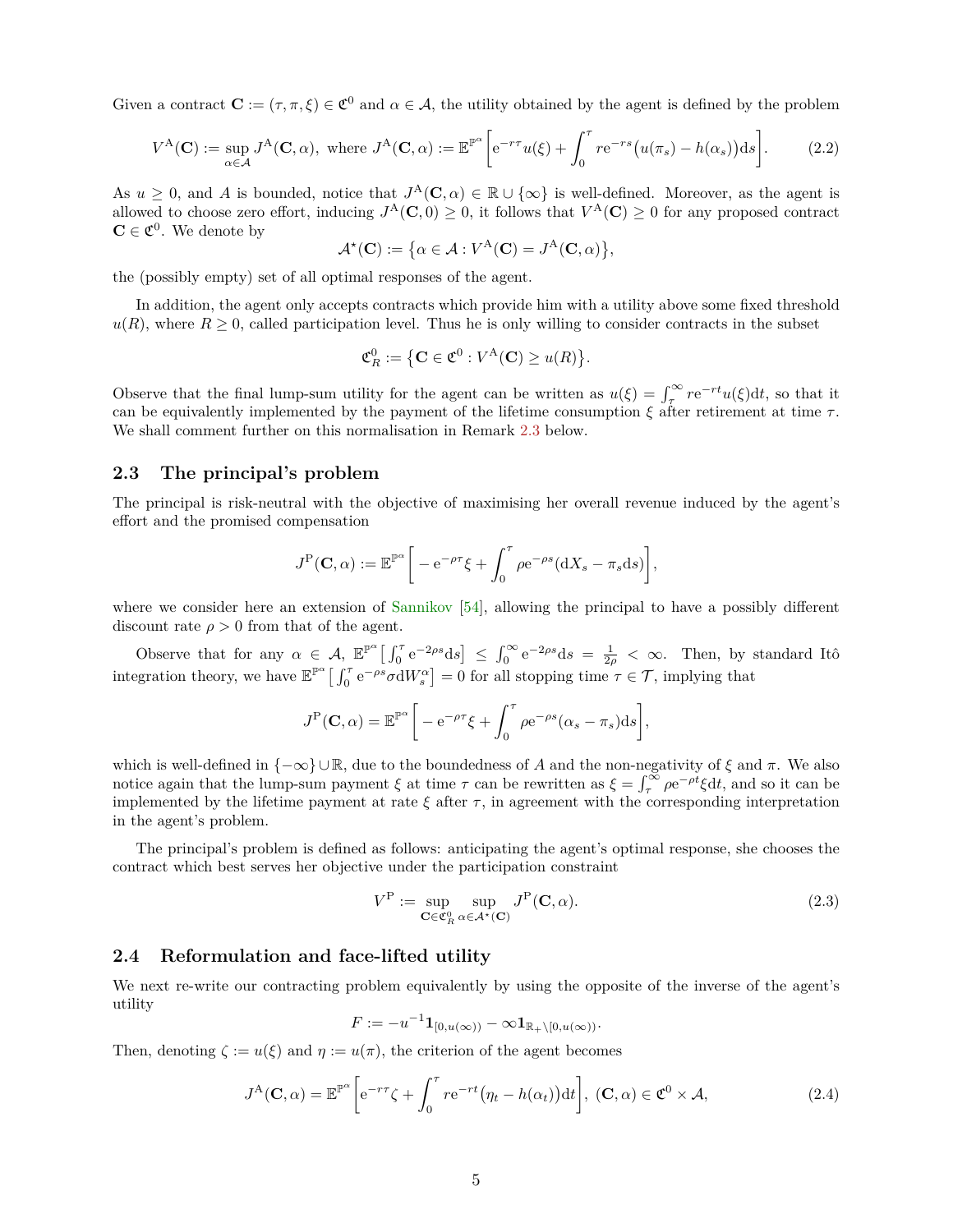where we abuse notations and indifferently identify as contract the triplet  $(\tau, \pi, \xi)$ , or the triplet  $(\tau, \eta, \zeta)$ . We will use this identification implicitly throughout the paper. As for the principal, we have

$$
J^{\mathbf{P}}(\mathbf{C},\alpha) = \mathbb{E}^{\mathbb{P}^{\alpha}} \bigg[ e^{-\rho \tau} F(\zeta) + \int_0^{\tau} \rho e^{-\rho t} \big( \alpha_t + F(\eta_t) \big) dt \bigg], \ (\mathbf{C},\alpha) \in \mathfrak{C}_R^0 \times \mathcal{A}.
$$

Here, the (negative) reward of the principal by stopping at  $\tau$  is  $F(\zeta)$ .

Our first result shows that in general, the principal may be able to improve her reward by not ending the contract at some time  $\tau$  with a lump-sum payment to the agent, but by instead discouraging the agent from exerting any efforts (which can be understood as an alternative way of ending the contract), and offering him a continuous consumption. The improved (or face-lifted, hereafter) reward is naturally defined by means of the following deterministic control problem

<span id="page-5-0"></span>
$$
\overline{F}(y_0) := \sup_{p \in \mathcal{B}_{\mathbb{R}_+}} \sup_{T \in [0, T_0^{y_0, p}]} \left\{ e^{-\rho T} F(y^{y_0, p}(T)) + \int_0^T \rho e^{-\rho t} F(p(t)) dt \right\}, \ y_0 \ge 0,
$$
\n(2.5)

where  $\mathcal{B}_{\mathbb{R}_+}$  is the set of Borel-measurable maps from  $\mathbb{R}_+$  to  $\mathbb{R}_+$ , and for all  $(y_0, p) \in \mathbb{R}_+ \times \mathcal{B}_{\mathbb{R}_+}$ 

$$
T_0^{y_0,p} := \inf \left\{ t \ge 0 : y^{y_0,p}(t) \le 0 \right\} \in [0,\infty],
$$

and the state process  $y^{y_0,p}$  is defined by the controlled first-order ODE

$$
y^{y_0, p}(0) = y_0, \ y^{y_0, p}(t) = r(y^{y_0, p}(t) - p(t)), \ t > 0.
$$
\n
$$
(2.6)
$$

To better understand the expression [\(2.5\)](#page-5-0) for the improved payment, notice that for any  $p \in \mathcal{B}_{\mathbb{R}_+}$ , direct integration of this linear ODE leads to

$$
y_0 = e^{-rT} y^{y_0, p}(T) + \int_0^T e^{-rt} p(t) dt
$$
, for all  $y_0 \ge 0$ , and  $T \le T_0^{y_0, p}$ ,

meaning that for a given state of the world  $\omega$ , the agent is indifferent between a lump-sum payment  $\xi(\omega)$ at some retirement time  $\tau(\omega)$ , and a continuous payment  $p(t)$  on the time interval  $[\tau(\omega), \tau(\omega) + T]$ , with zero effort on this time interval, and a retirement deferred to  $\tau(\omega) + T$ , where the lump-sum payment is  $\mathcal{L}(\omega) := u^{-1}(y^{\zeta(\omega),p}(T)).$  The restriction  $T \leq T_0^{y_0,p}$  on such deferral policies is induced by the fact that the agent is protected by limited liability, and therefore can only receive non-negative payments. The idea is that while the agent is indifferent between these two alternatives, the discrepancy between the discount rates may be such that the principal can actually benefit from postponing retirement.

An immediate consequence of this is that the value function of the principal can be expressed in its relaxed formulation as

<span id="page-5-2"></span>
$$
\overline{V}^{\mathcal{P}} := \sup_{\mathbf{C} \in \mathfrak{C}_R} \sup_{\alpha \in \mathcal{A}^*(\mathbf{C})} \overline{J}^{\mathcal{P}}(\mathbf{C}, \alpha), \text{ where } \overline{J}^{\mathcal{P}}(\mathbf{C}, \alpha) := \mathbb{E}^{\mathbb{P}^{\alpha}} \bigg[ e^{-\rho \tau} \overline{F}(\zeta) + \int_0^{\tau} \rho e^{-\rho t} \big( \alpha_t + F(\eta_t) \big) dt \bigg], \qquad (2.7)
$$

where  $\mathfrak{C}_R := \{ \mathbf{C} \in \mathfrak{C} : V^{\mathbf{A}}(\mathbf{C}) \geq u(R) \}$ , for some subset  $\mathfrak{C} \subset \mathfrak{C}^0$  defined in Section [2.5](#page-7-4) below.

The following result states the equivalence of our original contracting problem<sup>[5](#page-5-1)</sup> with  $\overline{V}^{\text{P}}$ , and characterises the face-lifted reward  $\overline{F}$  in closed form in terms of the concave conjugate functions

$$
F^*(p) := \inf_{y \ge 0} \{yp - F(y)\}, \text{ and } \overline{F}^*(p) := \inf_{y \ge 0} \{yp - \overline{F}(y)\}, p \in \mathbb{R}.
$$

Notice that  $F^* = 0$  on  $\mathbb{R}_-$ , and that our condition [\(2.1\)](#page-3-2) on the agent's utility function is immediately converted for  $F^*$  into

<span id="page-5-3"></span>
$$
-c_0^{\star}(1+|p|^{\gamma^*}) \le F^{\star}(p) \le c_1^{\star}(1-|p|^{\gamma^*}), \ p \le 0, \text{ with } \frac{1}{\gamma} - \frac{1}{\gamma^*} = 1, \text{ for some } (c_0^{\star}, c_1^{\star}) \in (0, \infty)^2. \tag{2.8}
$$

<span id="page-5-4"></span><span id="page-5-1"></span><sup>&</sup>lt;sup>5</sup>As observed by Yuliy Sannikov in private communication with us, the principal problem may actually be directly defined by the relaxed formulation [\(2.7\)](#page-5-2).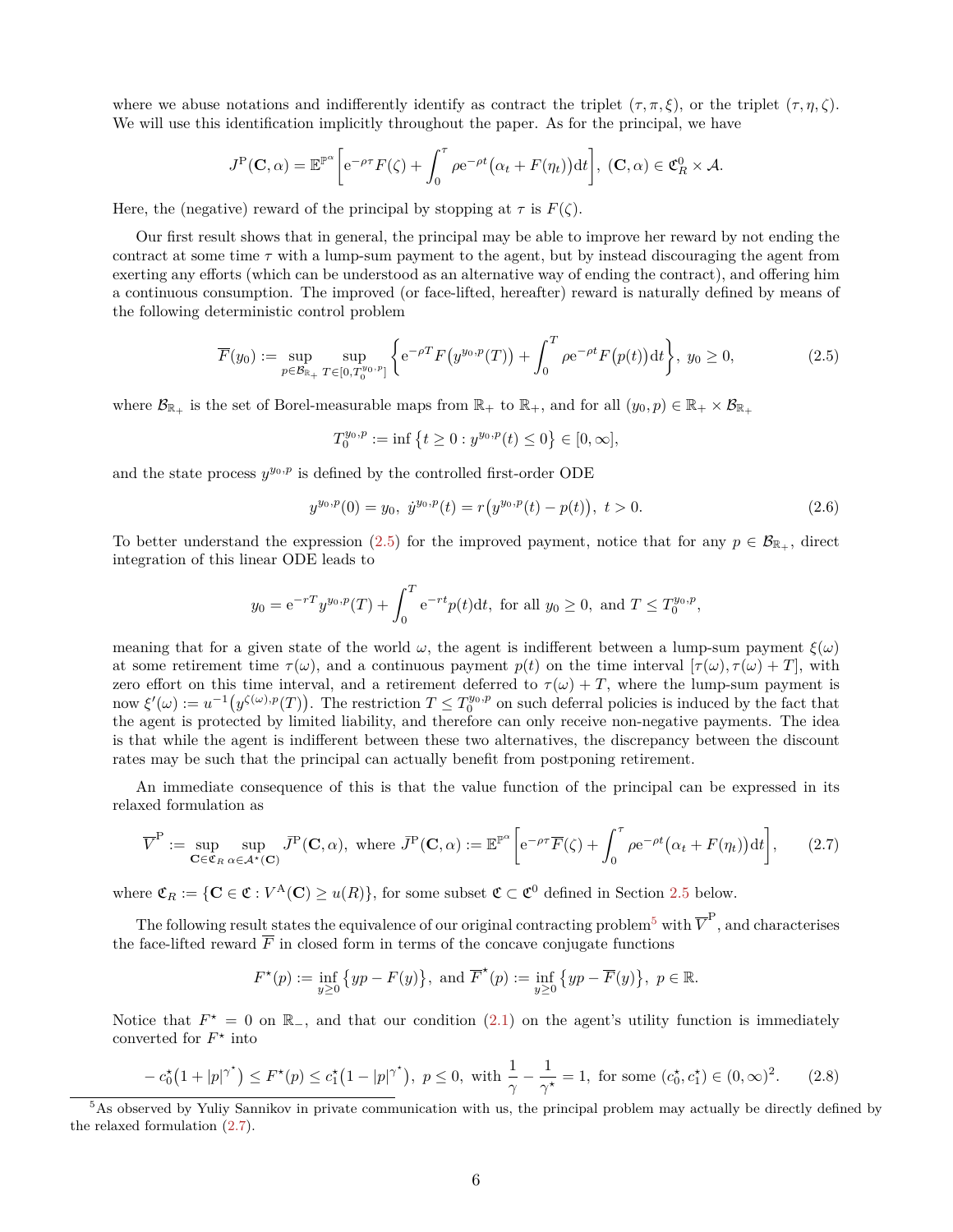**Proposition 2.1.** We have  $V^{\text{P}} = \overline{V}^{\text{P}}$ , and the face-lifted reward function satisfies

- (i)  $\overline{F} = 0$ , if  $\rho \geq \gamma r$ ;
- (ii)  $\overline{F} = F$ *, if*  $\rho = r$ ;
- (iii) if either  $\rho \in (r, \gamma r)$ , or  $\rho \in (0, r)$  and  $\lim_{y \to \infty} \frac{F'(y)}{yF''(y)}$  exists, we have  $\overline{F} = (\overline{F}^*)^*$  where

<span id="page-6-1"></span>
$$
\overline{F}^{\star}(p) = \frac{1}{1-\delta} \left(\frac{|p|}{\delta}\right)^{\frac{1}{1-\delta}} \int_{b}^{\delta p} |x|^{-1-\frac{1}{1-\delta}} F^{\star}(x) dx, \text{ with } \delta := \frac{\rho}{r}, \ b := -\infty \mathbf{1}_{\{r < \rho\}} + F'(0) \mathbf{1}_{\{r > \rho\}}. \tag{2.9}
$$

*In particular*  $\overline{F}$  *is decreasing, strictly concave,*  $r\overline{F}'(0) = \rho F'(0) \mathbf{1}_{\{r \geq \rho\}}$ *, and*  $\overline{F}^*$  *satisfies similar bounds to* [\(2.8\)](#page-5-3), with appropriate positive constants  $\vec{c}_0^*$ , and  $\vec{c}_1^*$ , which translate into bounds on  $\overline{F}$  similar to those in  $(2.1)$ *, with appropriate positive constants*  $\bar{c}_0$ *, and*  $\bar{c}_1$ *. Moreover, the supremum over T in* [\(2.5\)](#page-5-0) *is attained at*  $T_0^{y_0,p}$ , meaning that

$$
\overline{F}(y_0) = \sup_{p \in \mathcal{B}_{\mathbb{R}_+}} \left\{ \int_0^{T^{y_0, p}} \rho e^{-\rho t} F(p(t)) dt \right\}, \ y_0 \ge 0. \tag{2.10}
$$

*.*

The equality  $V^{\text{P}} = \overline{V}^{\text{P}}$  in Proposition [2.1](#page-5-4) is a direct consequence of our definition of admissible contracts in Section [2.5](#page-7-4) below. The remaining claims are proved in Appendix [A,](#page-25-0) and provide the following significant results. In the case  $\rho = r$  considered by [Sannikov](#page-37-0) [\[54\]](#page-37-0), the principal never gains by postponing retirement and allowing the agent to produce zero effort for a while. On the other hand, when  $\rho \neq r$ , and  $\rho$  is not too large, it is always optimal to postpone retirement and  $\overline{F}$  is a non-trivial majorant of  $F$ . Finally, when the principal becomes a lot more impatient than the agent, we actually have  $\overline{F} = 0$ , meaning that she can bring back the cost of permanently retiring the agent to 0.

**Example 2.2.** Let  $u(\pi) := \pi^{1/\gamma}$ , and  $\rho \neq r$  with  $\rho < \gamma r$ , then  $F(y) = -y^{\gamma}$ , and we compute directly

$$
F^{\star}(p) = -(\gamma - 1) \left(\frac{|p|}{\gamma}\right)^{\gamma/(\gamma - 1)}, \ \overline{F}^{\star}(p) = -\frac{\rho(\gamma - 1)^2}{r\gamma - \rho} \left(\frac{r|p|}{\rho\gamma}\right)^{\frac{\gamma}{\gamma - 1}}, \ p \le 0,
$$

*and it follows from* Proposition [2.1](#page-5-4) *that*

$$
\overline{F}(y) = -\left(\frac{r\gamma - \rho}{\rho(\gamma - 1)}\right)^{\gamma - 1} \left(\frac{ry}{\rho}\right)^{\gamma}, \ y \ge 0.
$$

<span id="page-6-0"></span>**Remark 2.3.** *The normalisation of the running rewards of the principal and the agent by their corresponding discount rates in* Equation [\(2.2\)](#page-4-0) *and* Equation [\(2.3\)](#page-4-1)*, is not fundamental,* per se*. However, the face-lifted principal's benefit function plays a crucial role to relate equivalent formulations of the problem. Consider for instance the agent's criterion*

$$
\overline{J}_0^{\mathsf{A}}(\mathbf{C}, \alpha) := \mathbb{E}^{\mathbb{P}^{\alpha}} \bigg[ e^{-r\tau} u(\xi) + \int_0^{\tau} e^{-rs} \big( u(\pi_s) - h(\alpha_s) \big) \mathrm{d} s \bigg],
$$

*which differs from*  $J^A$  *in* [\(2.2\)](#page-4-0) *by the form of discount factor*  $e^{-rt}$  *instead of*  $re^{-rt}$ *. Similarly, change the principal's criterion to*

$$
\overline{J}_0^{\mathbf{P}}(\mathbf{C}, \alpha) := \mathbb{E}^{\mathbb{P}^{\alpha}} \bigg[ -e^{-\rho \tau} \xi + \int_0^{\tau} e^{-\rho t} (\alpha_t - \pi_t) dt \bigg]
$$

*Then, following the same argument, the corresponding face-lifted utility function is*

$$
\overline{F}_0(y_0) := \sup_{p \in \mathcal{B}_{\mathbb{R}_+}} \sup_{T \in [0,T_0^{y_0,p}]} \left\{ e^{-\rho T} F(y^{y_0,p}(T)) + \int_0^T e^{-\rho t} F(p(t)) dt \right\}, \ y_0 \ge 0,
$$

with controlled state satisfying for any  $p \in \mathcal{B}_{\mathbb{R}_+}$ ,  $y^{y_0,p}(0) = y_0$ , and  $\dot{y}^{y_0,p}(t) = ry^{y_0,p}(t) - p(t)$ ,  $t > 0$ . The *corresponding Hamilton–Jacobi equation is*

$$
\min\left\{\overline{F}_0 - F, \rho \overline{F}_0 - ry\overline{F}'_0 + F^{\star}(\overline{F}'_0)\right\} = 0.
$$

*In particular, in the case*  $\rho = r$  *of equal discount rates, we see immediately that*  $\overline{F}_0(y) := \frac{1}{r}F(ry)$ ,  $y \ge 0$ , is *a solution of this equation. Consequently the decision of retiring the agent should be discussed by comparing the principal's value function to*  $\overline{F}_0$  *instead of*  $F$  *in this case, see* Definition [2.4](#page-7-3) *below.* In this sense, the *setting of* [\[54\]](#page-37-0) *is the only parametrisation of the problem with*  $\rho = r$  *for which the face-lifted retirement reward function F coincides with F.*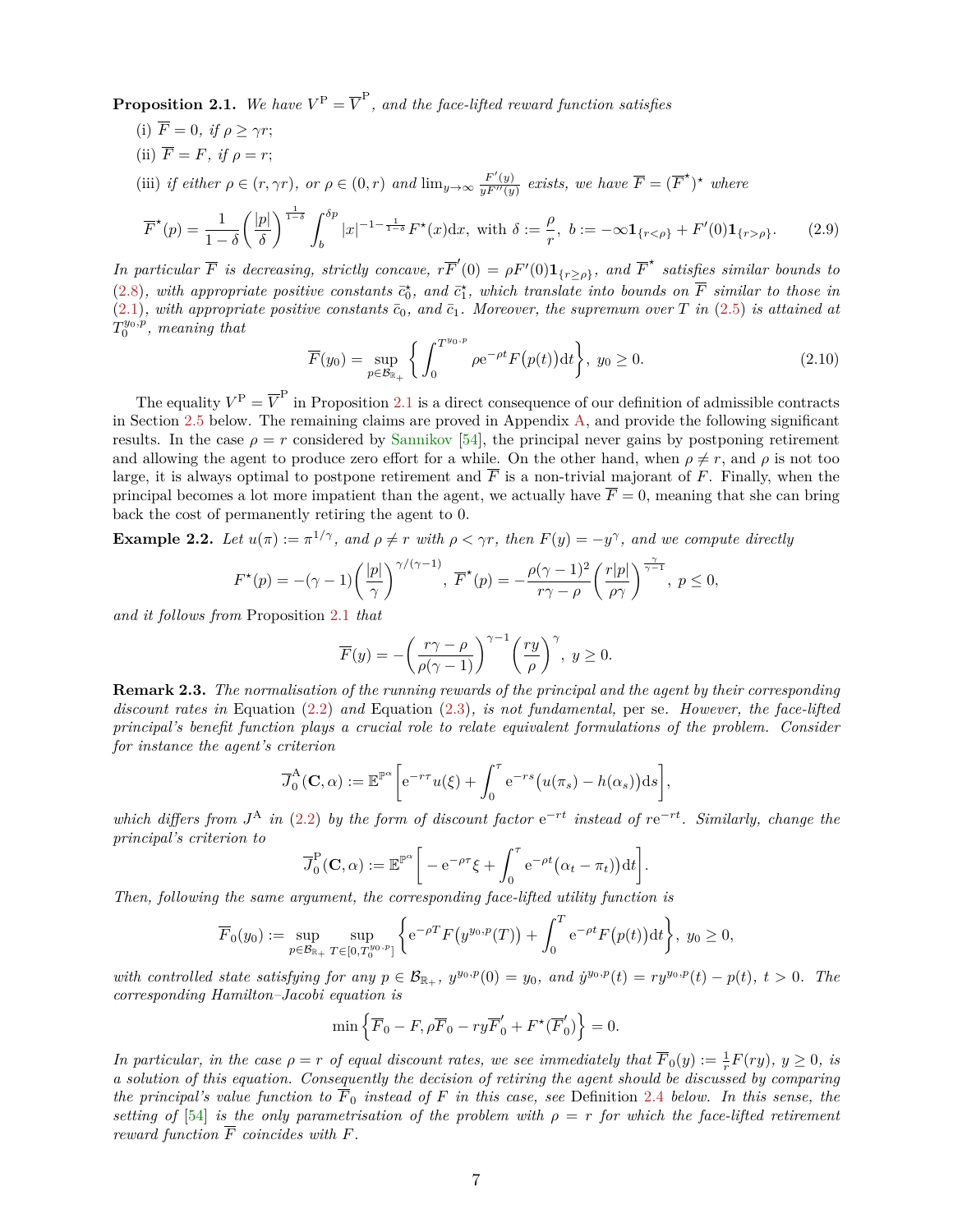#### <span id="page-7-4"></span>**2.5 Admissible contracts and Golden Parachute**

For technical reasons, we introduce further integrability conditions which guarantee that both criteria of the agent and the principal are finite, and more importantly, allow to apply the reduction result of [Lin, Ren,](#page-36-13) [Touzi, and Yang](#page-36-13) [\[40\]](#page-36-13). We denote by  $\mathfrak{C}$  the collection of all contracts  $\mathbf{C} := (\tau, \pi, \xi)$ , satisfying in addition the following integrability condition

<span id="page-7-6"></span>
$$
\lim_{n \to \infty} \sup_{\alpha \in \mathcal{A}} \mathbb{P}^{\alpha}[\tau \ge n] = 0, \text{ and } \sup_{\alpha \in \mathcal{A}} \mathbb{E}^{\mathbb{P}^{\alpha}} \left[ \left( e^{-r'\tau} |\xi| \right)^{\gamma} + \int_{0}^{\tau} \left( e^{-r's} |\pi_{s}| \right)^{\gamma} \mathrm{d}s \right] < \infty,\tag{2.11}
$$

for some  $r' \in (0, r \wedge \frac{\rho}{\gamma})$ .

In order to guarantee that the equality  $V^{\text{P}} = \overline{V}^{\text{P}}$  of Proposition [2.1](#page-5-4) holds, we define the set  $\mathfrak{C}^0$  as the collection of all triples  $(\tau^0, \pi^0, \xi^0)$  such that

$$
\tau^0 = \tau + T, \ \pi^0 = \pi \mathbf{1}_{[0,\tau)} + p \mathbf{1}_{[\tau,\tau^0)}, \text{ and } u(\xi^0) = y^{u(\xi),p}(T),
$$

for some  $(\tau, \pi, \xi) \in \mathfrak{C}$ , and  $\mathcal{F}_{\tau}$ -measurable *p* with values in  $\mathcal{B}_{\mathbb{R}_+}$ , and *T* with values in  $[0, T_0^{u(\xi), p}]$ .

We can now introduce the notion of Golden Parachute which may have two different meanings in our relaxed formulation [\(2.7\)](#page-5-2):

- (*i*) in [Sannikov'](#page-37-0)s formulation, the retirement time *τ* is not explicitly involved in the model formulation. Instead, a Golden Parachute is defined as a stopping time *τ* such that the agent exerts no effort while receiving a constant consumption on  $[\tau, \infty)$ ;
- (*ii*) our definition of contracts includes a retirement time  $\tau$ , and we may naturally define a situation of Golden Parachute by  $\tau > 0$  and  $\xi > 0$ ,  $\mathbb{P}^0$ -a.s.

<span id="page-7-3"></span>**Definition 2.4.** *We say that the contracting model exhibits a* **Golden Parachute***, if there exists an optimal contract*  $(\tau^*, \pi^*, \xi^*) \in \mathfrak{C}_R$  *for the relaxed formulation of the principal problem* [\(2.7\)](#page-5-2) *such that*  $\tau^* > 0$ *, and*  $\mathbb{P}^0[\xi^* > 0] > 0.$ 

In other words, a Golden Parachute corresponds to a situation where there is a high-retirement point for the agent, with either lump-sum payment at retirement or continuous payment after retirement, where retirement means that the agent ceases to exert any effort forever.

**Remark 2.5.** *We shall provide in* Section [4](#page-11-0) *a complete characterisation of the first-best version of our contracting problem*

$$
V^{\text{P,FB}} := \sup \Big\{ J^{\text{P}}(\mathbf{C}, \alpha) : \mathbf{C} \in \mathfrak{C}^{\text{FB}}, \ \alpha \in \mathcal{A}, \ \text{and} \ J^{\text{A}}(\mathbf{C}, \alpha) \geq u(R) \Big\},\
$$

*where* C FB *is an appropriate extension of our* C*. In particular,* Theorem [4.1](#page-12-0) *shows that the first-best optimal contract exhibits no Golden Parachute.*

## <span id="page-7-0"></span>**3 Main results**

#### <span id="page-7-1"></span>**3.1 Some cases of non-existence of a Golden Parachute**

Our first main result provides a necessary condition for the potential optimality of a Golden Parachute, and then deduces some sufficient conditions which exclude the existence of a Golden Parachute, thus contrasting with the results claimed in [Sannikov](#page-37-0) [\[54\]](#page-37-0). Our statement requires to introduce the convex conjugate of the cost of effort function

<span id="page-7-7"></span>
$$
h^*(z) := \sup_{a \in A} \{za - h(a)\}, \ z \in \mathbb{R}.
$$
 (3.1)

We also introduce the corresponding subgradient  $\partial h^*(z) := \{a \in A : h^*(z) = za - h(a)\},$  together with the second order differential operator

<span id="page-7-5"></span><span id="page-7-2"></span>
$$
\mathfrak{I}_0(v',v'') := \sup_{z \in \mathbb{R}, \ \hat{a} \in \partial h^*(z)} \left\{ \hat{a} + h(\hat{a}) \delta v' + \eta z^2 \delta v'' \right\},
$$
 for all  $C^2$  function  $v$ , where  $\delta := \frac{r}{\rho}, \ \eta := \frac{1}{2} r \sigma^2$ . (3.2)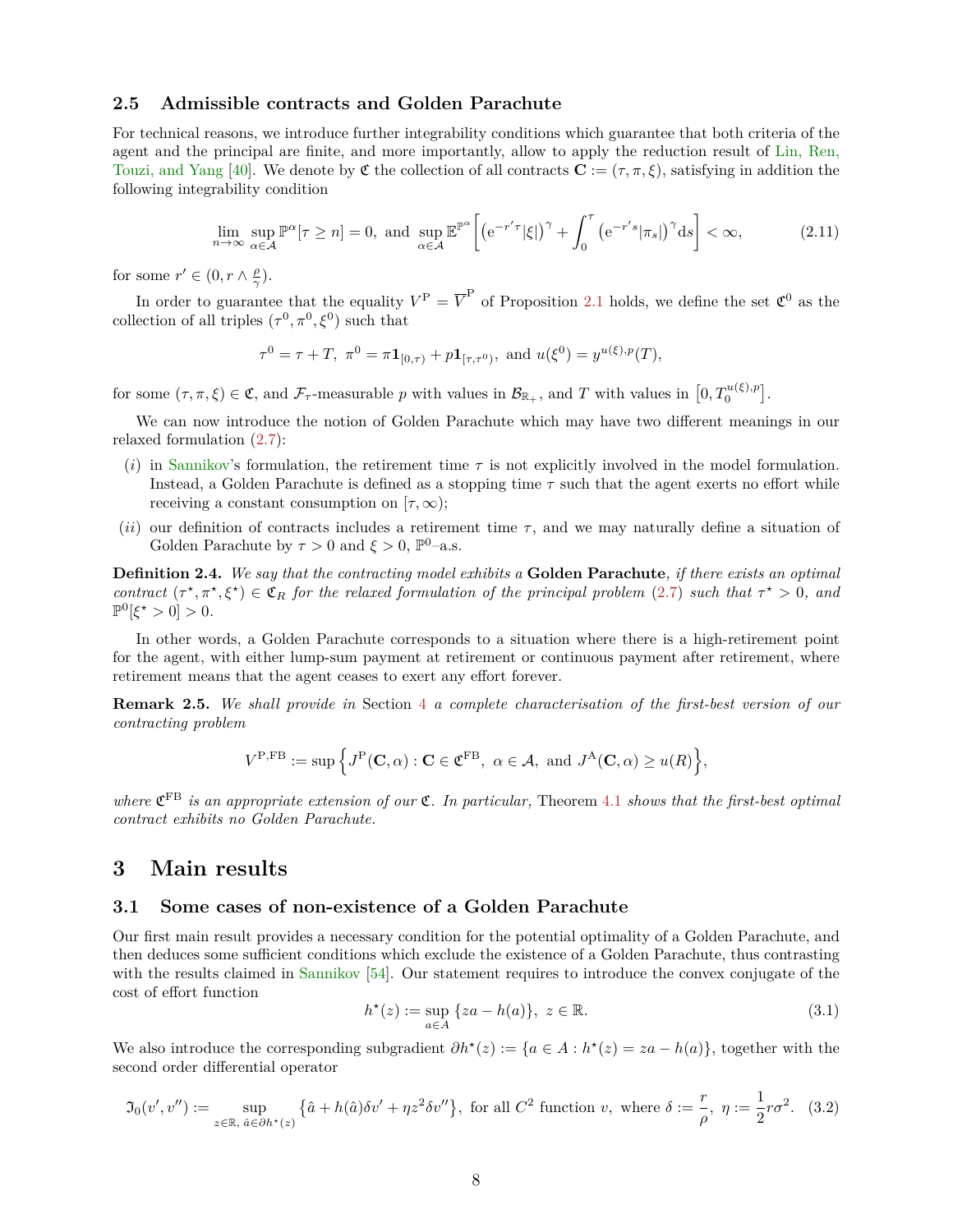**Proposition 3.1.** *If a* Golden Parachute *in the sense of* Definition [2.4](#page-7-3) *exists, then*

$$
\sup_{y \geq \bar y} \left\{ \mathfrak{I}_0(\overline F', \overline F'')(y) \right\} \leq 0, \text{ for some } \bar y > 0, \text{ or equivalently } \sup_{p \leq \bar p} \left\{ \mathfrak{I}_0\bigg(p, \frac{1}{(\overline F^\star)''(p)} \bigg) \right\} \leq 0, \text{ for some } \bar p < 0.
$$

<span id="page-8-4"></span>*In particular, there is no* Golden Parachute *whenever either*

- $(NGP1)$   $h'(0) = 0;$
- <span id="page-8-1"></span>(NGP2) *or*  $h'(0) > 0$ ,  $\overline{F}''$  *is non-increasing, and*  $\mathfrak{I}_0(\overline{F}'(0), \overline{F}''(0)) > 0$ ;
- <span id="page-8-2"></span>(NGP3) *or*  $h'(0) > 0$ , *A is an interval, and*  $h \in C^3$  *with*

$$
\inf_{a \in A} \left\{ \frac{((h')^2)''(a)}{h''(a)} \right\} \ge \frac{1}{\eta} \sup_{y \ge 0} \left\{ -\frac{\overline{F}'(y)}{\overline{F}''(y)} \right\}, \text{ and } \sup_{y \ge 0} \left\{ \overline{F}'(y) + 2\eta \overline{F}''(y)h''(0) \right\} \le -\frac{1}{\delta h'(0)}.
$$

**Remark 3.2.** *Assume for simplicity that*  $F'(0) = 0$ *, then*  $\overline{F}'(0) = 0$  *by* Proposition [2.1](#page-5-4)*. Under our condition that*  $\bar{a} := \max A < \infty$ *, we have* 

$$
\sup_{z \ge h'(0)} \left\{ z^{-2} \max \hat{A}(z) \right\} \le \frac{\bar{a}}{(h'(0))^2}.
$$

*Then, when*  $\overline{F}''$  *is non-increasing, the existence of a* Golden Parachute *implies that*  $(h'(0))^2 < \overline{a}/(-\eta \overline{F}'(0))$ . *In other words, the second alternative* [\(NGP2\)](#page-8-1) *of* Proposition [3.1](#page-7-5) *states that there is no* Golden Parachute *for* sufficiently large *h'*(0). As for the third alternative [\(NGP3\)](#page-8-2), notice that the first condition is automatically satisfied whenever  $(h')^2$  is convex, while the second one again requires  $h'(0)$  to be large enough.

<span id="page-8-3"></span>**Example 3.3.** [Sannikov](#page-37-0) [\[54,](#page-37-0) Figure 1] *considers the situation*  $\delta = 1$ , (*so that*  $\overline{F} = F$ )*, and* 

$$
F(y) = -y^2, \ y \ge 0, \ h(a) := \frac{1}{2}ha^2 + \beta a, \ a \in A = \mathbb{R}_+, \text{ for some positive constants } h \text{ and } \beta.
$$

*Notice that, given* [Sannikov](#page-37-0)*'s conclusion that a* Golden Parachute *exists, the unboundedness of A is not problematic, as the optimal effort remains bounded, so that the problem is unchanged by restricting to the corresponding compact subset of A. Under the present specification, we have*

$$
F''(y) = -2, \text{ and } \sup_{z \ge \beta} \{ z^{-2} \max \hat{A}(z) \} = \sup_{a \ge 0} \left\{ \frac{a}{h(a+\beta)^2} \right\} = \frac{1}{4h\beta}.
$$

*Then, since*  $F'(0) = 0$  *in this case, the second alternative in* Proposition [3.1](#page-7-5) *can be reformulated as* 

[\(NGP2\)](#page-8-1) if and only if  $8\beta\eta h > 1$ .

#### <span id="page-8-0"></span>**3.2 Complete solution of the contracting problem**

Recall from Proposition [2.1](#page-5-4) that  $\overline{F} = 0$  when  $\delta \gamma \leq 1$ . Our first result shows that the solution of the contracting problem is degenerate in this case. Indeed, we shall exhibit a sequence of admissible contracts which induces a utility as large as we want for the agent, and reaches the highest possible level for the principal, namely  $\bar{a}$ . Roughly speaking, these contracts make small intermediate payments, enforce the highest possible effort for the agent at all times, and promise to pay him an extremely high value after an extremely long time. By exploiting the large discrepancy between the discount rates of the agent and the principal, we show that the continuation utilities of both parties reach their maximum.

We emphasise that this result is in line with the solution of the first-best contracting problem of Section [4](#page-11-0) below, where we also exhibit a sequence of contracts which induces arbitrarily large level of utility for the agent, while providing the principal with a value as close as we want to her universal maximal utility of  $\bar{a}$ . We refer the reader to Section [4](#page-11-0) and Section [6](#page-14-0) for more intuitions on the contracts we construct.

<span id="page-8-5"></span>**Theorem 3.4.** *Let*  $\rho \geq \gamma r$ . *Then*  $V^{\text{P}} = \bar{a}$ , *there is no optimal contract achieving this value, and the second-best value of the principal coincides with her first-best value.*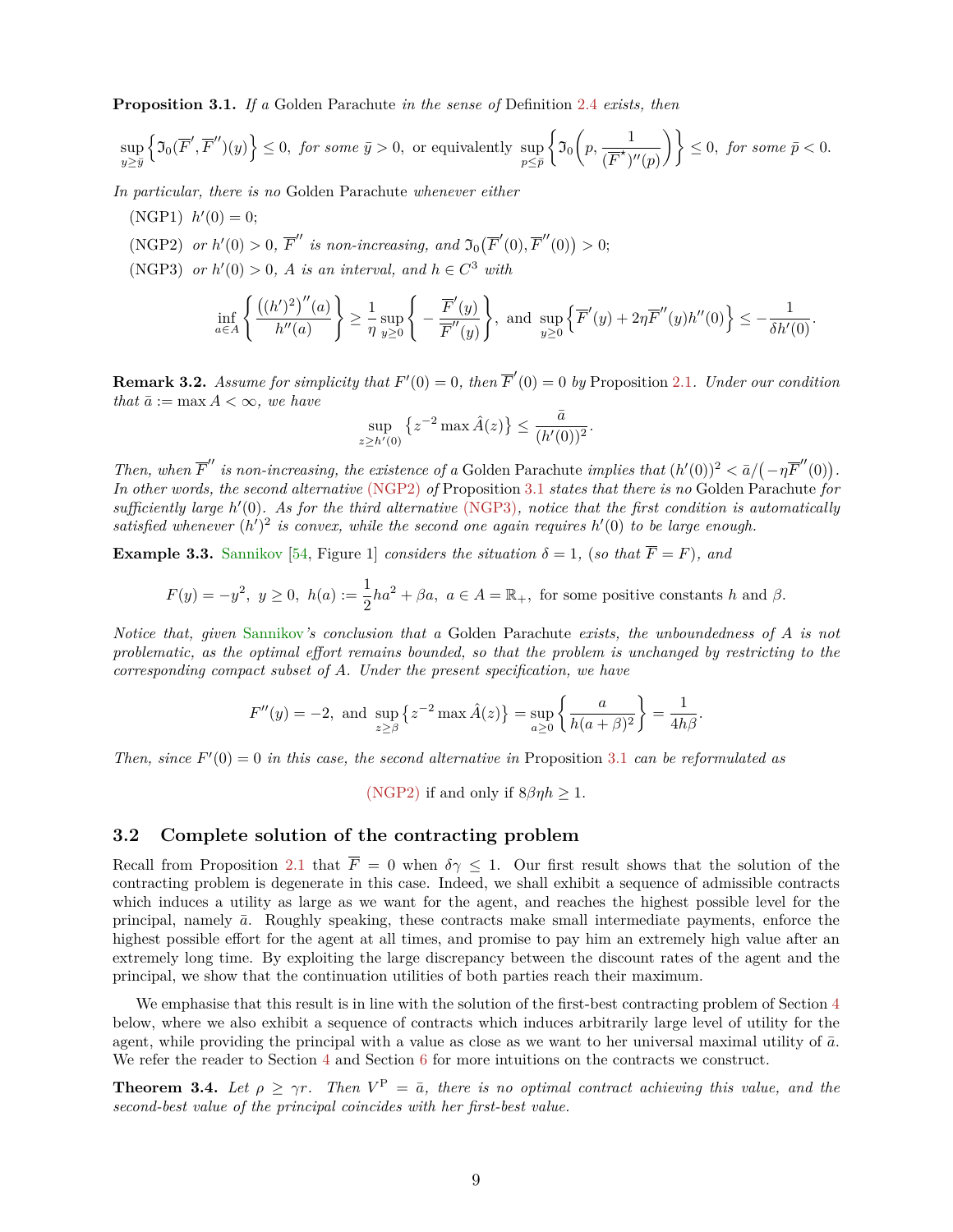The proof of this result is reported in Section [6.](#page-14-0) We next focus on the more interesting case  $\rho < \gamma r$ . Similar to [Sannikov](#page-37-0) [\[54\]](#page-37-0), the solution of the contracting problem is characterised by means of the second-order differential equation

<span id="page-9-3"></span>
$$
v(0) = 0, \text{ and } v - \delta y v' + F^*(\delta v') - \mathfrak{I}_0(v', v'')^+ = 0, \text{ on } [0, \infty). \tag{3.3}
$$

<span id="page-9-2"></span>Our main results hold under the following assumption.

**Assumption 3.5.** *Either*  $\beta := h'(0) > 0$ , or  $A \supset [0, \bar{a}_0]$  *for some*  $\bar{a}_0 > 0$ *. Moreover, if*  $\rho \in (0, r)$  *then*  $\lim_{y\to\infty} F'(y)/(yF''(y))$  exists.

<span id="page-9-0"></span>**Theorem 3.6.** Let Assumption [3.5](#page-9-2) *hold true, and let*  $S := \{v = \overline{F}\}\$ . Then

(i) there exists a unique solution  $v \in C^2(\mathbb{R}_+)$  of [\(3.3\)](#page-9-3), such that  $0 \leq (v - \overline{F})(y) \leq C \log(1 + \log(1 + y))$ ,  $y \geq 0$ *, for some*  $C > 0$ ;

(ii) *v is strictly concave, ultimately decreasing,*  $v'(0) \geq 0$ *, and whenever*  $F'(0) = 0$ *, we have*  $v'(0) > 0$  *if and*  $\text{only if } \mathfrak{I}_0(0, \overline{F}'(0)) > 0;$ 

(iii) *if*  $\beta = 0$ , then  $S = \{0\}$ , and *if*  $\beta > 0$ , and *in addition the maps F* and  $\mathfrak{I}_0$  *of* [\(7.2\)](#page-16-1) are analytic, then  $\mathcal{S} = \{0\} \cup [y_{\text{gp}}, \infty)$  *for some*  $y_{\text{gp}} \in [0, \infty]$ ;

(iv) *if*  $S = \{0\} \cup [y_{gp}, \infty)$  *for some*  $y_{gp} < \infty$ *, then* 

$$
\overline{V}^{\mathcal{P}} = \sup_{y \ge u(R)} v(y),
$$

*and the supremum is attained at some*  $\hat{y} \geq u(R)$ *. Defining*  $\hat{z} : [0, \infty) \longrightarrow \mathbb{R}$  *to be a (measurable) maximiser*  $of \mathfrak{I}_0(v', v'')$ ,  $\hat{\pi} : [0, \infty) \longrightarrow \mathbb{R}$  to be a (*measurable*) *minimiser of*  $F^{\star}(\delta v')$ , *there exists a unique weak solution* to the SDE corresponding to  $\hat{Y} := Y^{\hat{y},\hat{z}(Y),\hat{\pi}(Y)}$ . In particular, the contract  $(\hat{\tau},\hat{\pi}(\hat{Y}),u^{-1}(\hat{Y}_{\hat{\tau}}))$ , where

$$
\hat{\tau} := \inf \left\{ t \ge 0 : \hat{Y}_t \notin (0, y_{\text{gp}}) \right\},\
$$

*is an optimal contract for the relaxed principal problem* [\(2.7\)](#page-5-2)*.*

**Remark 3.7.** [Sannikov](#page-37-0) *mentions that if* 'the agent had a higher discount rate than the principal, then with time the principal's benefit from output outweighs the cost of the agent's effort,' *and that* 'it is sensible to avoid permanent retirement by allowing the agent to suspend effort temporarily.' ([\[54,](#page-37-0) pp. 959])*. Our result shows that this statement is not correct: having*  $\delta > 1$  *does not change the nature of the solution to the problem.*

**Remark 3.8.** *The case*  $S = \{0\}$  *is not covered by* Theorem [3.6.](#page-9-0)(*iv*)*, due to the fact that in this case, the optimal retirement time*  $\tau^*$  *may be infinite with positive probability, and therefore cannot satisfy the integrability requirement in* Equation [\(2.11\)](#page-7-6)*. This is however not a critical issue. Indeed, the integrability condition on admissible stopping times in* Equation [\(2.11\)](#page-7-6) *is taken from the general result in* [\[40\]](#page-36-13)*. But a detailed reading of their arguments shows that they only require it in order to be able to treat moral hazard problems where the agent is allowed to control the volatility of the output process, for which they need a theory for second-order* backward SDEs *with random horizon, which is obtained in* [Lin, Ren, Touzi, and Yang](#page-36-16) [\[41\]](#page-36-16)*, but does not allow for infinite horizon. In our problem of interest, the agent only controls the drift of X, meaning that the classical theory of* backward SDEs *is sufficient, and these objects are known to be wellposed even with infinite horizon, see for instance* [Papapantoleon, Possamaï, and Saplaouras](#page-37-19) [\[49\]](#page-37-19)*. With these results in hand, we can straightforwardly extend the general reduction result of* Section [5](#page-13-0) *to include possibly infinite retirement times, and then obtain a verification result general enough to cover these situations. As this is not central to our message, we refrain to go to this level of generality.*

#### <span id="page-9-1"></span>**3.3 Numerical illustration**

We next provide some numerical results with the cost of effort function from Example [3.3,](#page-8-3) and utility function  $u(\pi) := \pi^{\gamma}, \gamma > 1$ . We of course choose the model parameters so that neither [\(NGP2\)](#page-8-1) nor [\(NGP3\)](#page-8-2) are satisfied, since in those cases the solution is  $\overline{F}$  everywhere.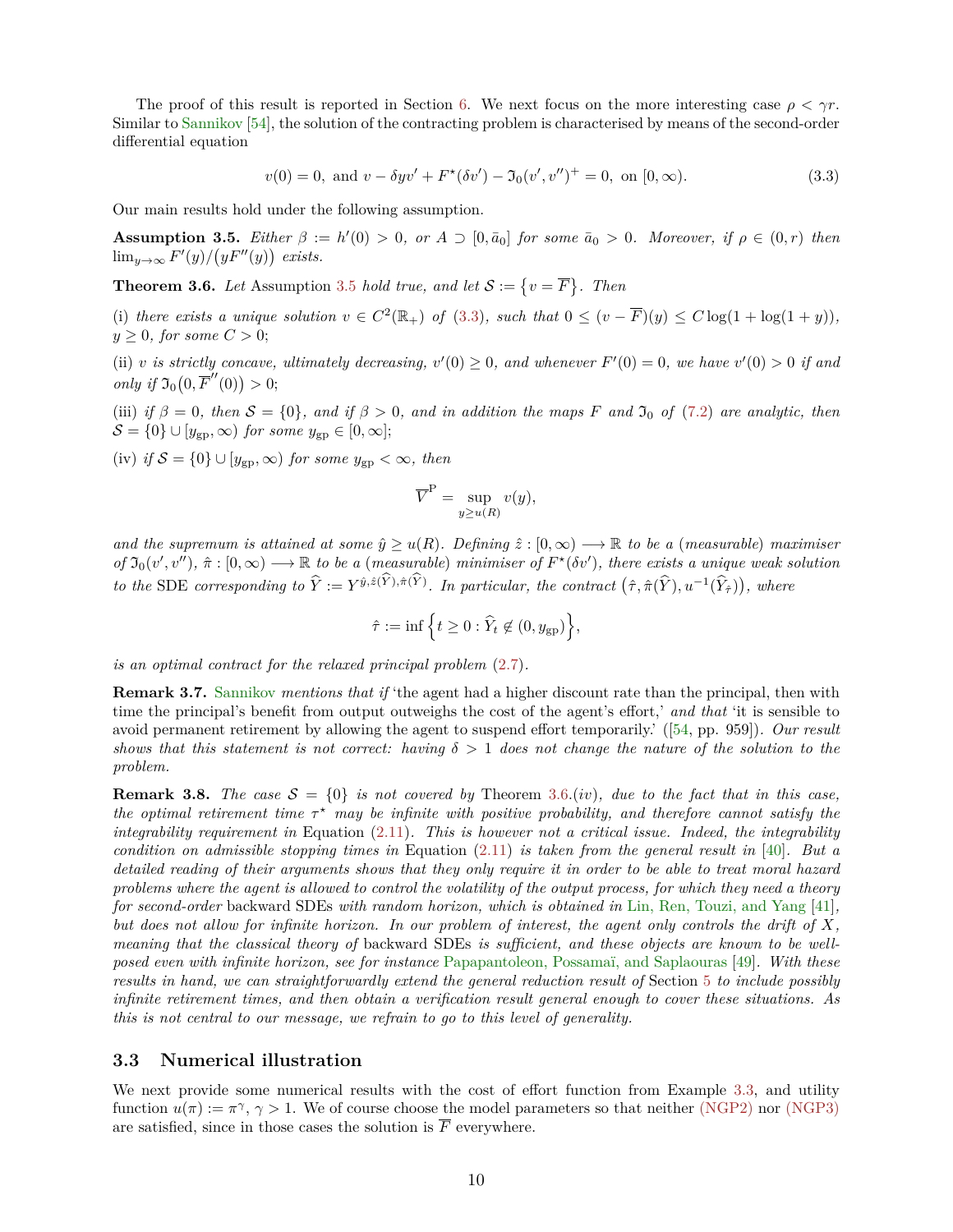Figure [1a](#page-10-1) takes the parameters in [\[54\]](#page-37-0) (with  $\gamma = 2$ ,  $\eta = 0.05$ ,  $h = 0.5$ ,  $\beta = 0.4$ , and  $\delta = 1$ ), and shows the archetypical case where a Golden Parachute exists, as in [\[54\]](#page-37-0). Figure [1b](#page-10-1) however (with  $\gamma = 3/2$ ,  $\eta = h = 1$ ,  $\beta = 0.01$ , and  $\delta = 1$ ) suggests strongly that *v* remains always strictly above *F* but becomes asymptotically close to it, a case for which a Golden Parachute would not exist.

<span id="page-10-1"></span>

The next two sets of figures show what happens when  $\delta \neq 1$ . More precisely, Figure [2a](#page-10-2) (with  $\gamma = 3/2$ ,  $\eta = h = 1, \beta = 0.01$ , and  $\delta = 3/4$ ) shows a case where *v* becomes equal to  $\overline{F}$  after a while and a Golden parachute does exist, while, at least numerically, Figure [2b](#page-10-2) (with  $\gamma = 3$ ,  $\eta = h = 1$ ,  $\beta = 0.01$ , and  $\delta = 2$ ), seems to show that *v* remains always above  $\overline{F}$ , and that no Golden Parachute exists.

<span id="page-10-2"></span>

#### <span id="page-10-0"></span>**3.4 Sannikov's solution**

In this subsection, we specialise the discussion to the case  $\delta = 1$  to better compare with [\[54\]](#page-37-0). Notice that the HJB equation considered by [Sannikov](#page-37-0) in  $[54,$  Equation  $(5)]$  is the same as our Equation  $(3.3)$  when restricted to the continuation region

$$
v - yv' + F^*(v') - \mathfrak{I}_0(v, v')^+ = 0
$$
,  $y \in [0, y_{gp}]$ ,  $v(0) = F(0)$ ,  $v(y_{gp}) = F(y_{gp})$  and  $v'(y_{gp}) = F'(y_{gp})$ ,

which corresponds to the natural guess that the stopping region  $S = \{v = F\}$  is of the form  $\{0\} \cup [y_{gp}, \infty)$ , with some free boundary point  $y_{\text{gp}} < \infty$  to be determined so as to guarantee that the smooth-fit condition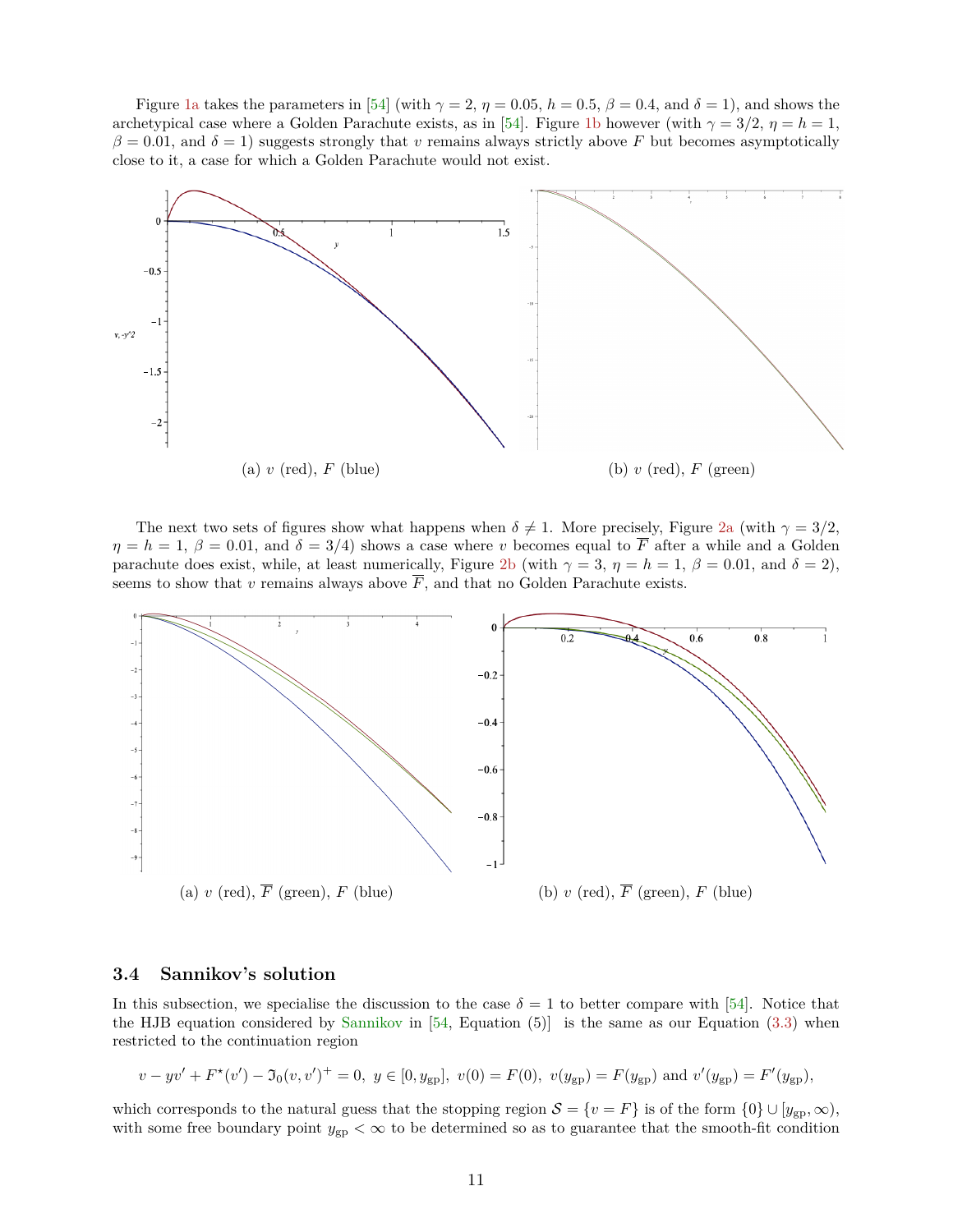$v'(y_{\text{gp}}) = F'(y_{\text{gp}})$  holds. Such a guess is more naturally justified by the optimal stopping component of the principal's problem in our formulation. We shall also see that it is necessary in order to apply the verification argument of Proposition [7.2](#page-17-0) below (which in fact requires  $C^2$  regularity).

A few pages later, namely in [\[54,](#page-37-0) Equation (6)], the author rewrites this ODE with  $\mathfrak{I}_0$  instead of  $\mathfrak{I}_0^+$ 

<span id="page-11-1"></span>
$$
v - yv' + F^{\star}(v') - \mathfrak{I}_0(v, v') = 0, \ y \in [0, y_{gp}], \ v(0) = F(0), \ v(y_{gp}) = F(y_{gp}) \text{ and } v'(y_{gp}) = F'(y_{gp}). \tag{3.4}
$$

This is motivated by the natural guess that the principal is expected to induce a positive effort for the agent on the continuation region. More importantly, direct manipulations allow to reformulate the last equation equivalently as

<span id="page-11-2"></span>
$$
v'' = \inf_{z \ge h'(0), \ \hat{a} \in \hat{A}(z)} \left\{ \frac{v - yv' + F^{\star}(v') - \hat{a} - h(\hat{a})v'}{\eta z^2} \right\},\tag{3.5}
$$

thus reducing the equation to an explicit non-linear second-order ODE under the additional restriction to a positive marginal cost of effort, that is to say when  $h'(0) > 0$ .

Next, assuming that  $y_{\rm gp} < \infty$ , the potential explosion of the solution due to the superlinear feature of  $F^*$  is bypassed, as the concavity of *v* implies that *v*' is bounded in  $[v'(y_{gp}), v'(0)]$ . Although this assumption is not always true, see Proposition [3.1,](#page-7-5) we continue along the line of [Sannikov.](#page-37-0) Then, it follows from the standard Cauchy–Lipschitz theorem that the last ODE, with initial data  $v(0) = 0$  and  $v'(0) = b$ , has a unique classical solution for any choice of  $b$ , say  $v<sub>b</sub>$ . Then, [Sannikov](#page-37-0) argues that it is possible to choose  $b$  so that this solution  $v_b$  indeed solves Equation  $(3.4)$ . Although, [Sannikov'](#page-37-0)s proof of this claim is not rigorous, we show in the subsequent analysis that this result may be correct for sufficiently small *β*. However, notice that our main results given in Section [3.2](#page-8-0) and Section [3.1,](#page-7-1) show that

- for  $\beta = 0$ , there is no  $y_{gp} \ge 0$  such that the solution of the dynamic programming equation [\(3.3\)](#page-9-3) agrees with *F* on  $[y_{gp}, \infty)$ , see [\(NGP1\)](#page-8-4) of Proposition [3.1;](#page-7-5)
- for  $\beta > 0$  sufficiently small, we prove under additional conditions that the solution of [\(3.3\)](#page-9-3) may exhibit the behaviour claimed by [Sannikov.](#page-37-0) In fact, we shall prove that the stopping region  $S$  is either reduced to  $\{0\}$ , or is of the form  $\{0\} \cup [y_{gp}, \infty)$  for some  $y_{gp} \geq 0$ . This requires some involved technical arguments which are displayed in Section [9](#page-19-0) below;
- when the curvature at zero  $u''(0)$  of the agent's utility is sufficiently large negative, the stopping region S is always reduced to  ${0}$  for whatever value of  $\beta > 0$ . See [\(NGP2\)](#page-8-1) of Proposition [3.1.](#page-7-5)

Finally, we observe that in [\[54,](#page-37-0) Figure 6], the value function *v* is tangent to *F* at the point  $y_{\text{gp}}$ , but seems to be strictly above *F* on  $(y_{gp}, \infty)$ ! We believe that the function plotted in this figure is the solution of [\(3.4\)](#page-11-1). Although this solution coincides with the solution of the dynamic programming equation [\(3.3\)](#page-9-3) on the continuation region  $[0, y_{\text{gp}}]$ , this figure shows that it lies strictly above it on the stopping region  $(y_{\text{gp}}, \infty)$ where the principal optimally retires the agent. Hence, this seems to be a concrete numerical evidence that the dynamic programming equation is not equivalent to [\(3.4\)](#page-11-1).

## <span id="page-11-0"></span>**4 The first-best contracting problem**

This section reports for completeness the solution of the first-best version of the contracting problem

$$
V^{\mathcal{P},\mathcal{F}\mathcal{B}} := \sup \Big\{ J^{\mathcal{P}}(\mathbf{C},\alpha) : \mathbf{C} \in \mathfrak{C}^{\mathcal{F}\mathcal{B}}, \ \alpha \in \mathcal{A}, \text{ and } J^{\mathcal{A}}(\mathbf{C},\alpha) \ge u(R) \Big\},\
$$

where  $\mathfrak{C}^{\text{FB}}$  consists of all contracts  $(\tau, \pi, \xi)$  where  $\tau \in \mathcal{T}$  is a stopping time with values in  $[0, \infty]$ , and  $(\pi, \xi)$ satisfy the integrability condition of [\(2.11\)](#page-7-6). In particular, we shall see that the first-best optimal contract exhibits no Golden Parachute.

We first consider the case where  $\delta \gamma \leq 1$ , which is somewhat degenerate. Indeed, as mentioned earlier, we can find a sequence of admissible contracts which ensure a utility as large as we want for the agent, and reaches the highest possible level for the principal, namely  $\bar{a}$ . The idea is to offer no intermediate payments, to ask the agent to exert maximal effort at all times, and to retire him after a very long time, at which we offer him a very large lump-sum payment. The difficulty is then in how to calibrate the speed at which the retirement time and the final payment explode, so as to ensure that the principal's utility still increases.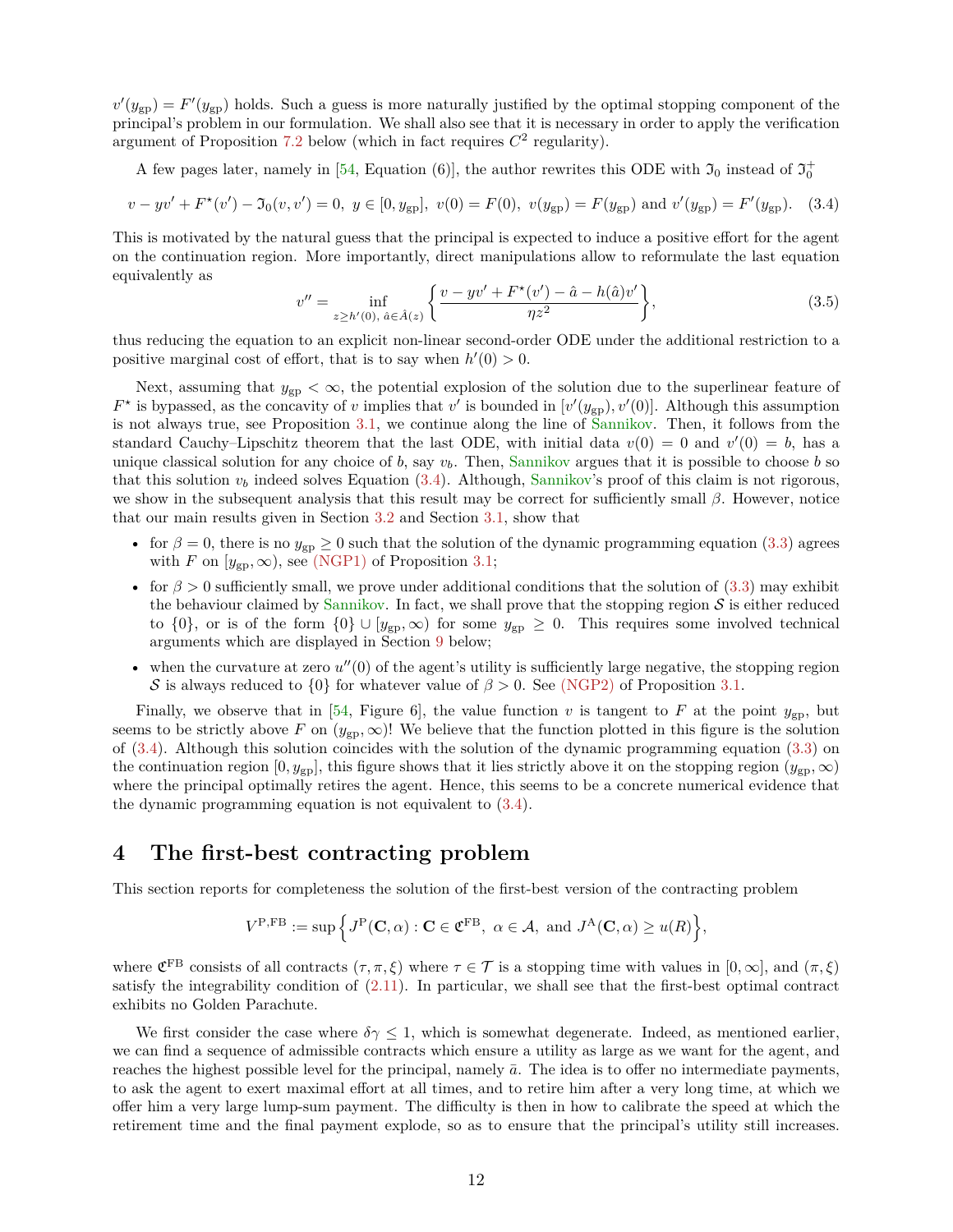Notice that the following result is a direct corollary of Theorem [3.4,](#page-8-5) since we always have  $V^P \le V$ <sup>,P,FB</sup>  $\le \overline{a}$ . We however provide a proof which works when  $\delta \gamma < 1$ , since it is much simpler and shorter than that of Theorem [3.4.](#page-8-5)

#### <span id="page-12-0"></span>**Theorem 4.1.** *Assume that*  $\delta \gamma \leq 1$ *. Then, we have*  $V^{P,FB} = \bar{a}$ *, and there does not exist an optimal contract.*

*Proof.* As explained above, we only provide a proof when  $\delta \gamma < 1$ , the general result being a consequence of Theorem [3.4.](#page-8-5) Notice first that the limited liability constraints on the payments made to the agent, and the fact that *A* is bounded by  $\bar{a}$  imply immediately that for any  $(C, \alpha) \in \mathfrak{C}^{\text{FB}} \times \mathcal{A}$ , we have

$$
J^{\mathcal{P}}(\mathbf{C},\alpha) \leq \bar{a}.
$$

Moreover, the only way this can be an equality is to choose  $\alpha = \bar{a}$ , and  $\mathbf{C} := (\tau, \pi, \xi)$  such that  $\pi = 0$ and  $F(\xi)e^{-\rho\tau} = 0$ , which means that either  $\tau = \infty$ , or  $\xi = 0$ . However, such contracts do not satisfy the participation constraint of the agent, and therefore there cannot exist an admissible contract attaining the upper bound  $\bar{a}$  for the principal. We will however show that one can find a sequence of admissible contracts which allows to approach  $\bar{a}$  as close as we want.

For any  $\varepsilon > 0$ , let us consider the following contract:  $\tau^{\varepsilon} := -\log(\varepsilon)/\varepsilon$ ,  $\pi^{\varepsilon} := 0$ ,  $\xi^{\varepsilon} := \varepsilon^{-1} e^{\gamma r \tau^{\varepsilon}}$ , with the level of effort  $\alpha^{\varepsilon} := \bar{a}$ . Since these contracts are defined by deterministic components, they automatically satisfy the integrability condition of [\(2.11\)](#page-7-6). Notice also that when  $\varepsilon$  goes to 0, both  $\tau^{\varepsilon}$  and  $\xi^{\varepsilon}$  converge to  $\infty$ . Therefore, we can choose  $\varepsilon$  small enough and find a constant  $C > 0$ , independent of  $\varepsilon$ , such that  $u(\xi^{\varepsilon}) \geq C(\xi^{\varepsilon})^{1/\gamma}$ . The utility received by the agent is then

$$
e^{-r\tau^{\varepsilon}}u(\xi^{\varepsilon}) - h(\bar{a})(1 - e^{-r\tau^{\varepsilon}}) \ge \frac{C}{\varepsilon^{\frac{1}{\gamma}}} - h(\bar{a}) \xrightarrow[\varepsilon \to 0]{} \infty,
$$

so that the agent's participation constraint is satisfied for *ε* small enough. The principal's utility is

$$
-e^{-\rho\tau^{\varepsilon}}\xi^{\varepsilon}+\bar{a}\left(1-e^{-\rho\tau^{\varepsilon}}\right)=e^{\rho\left(1-\delta\gamma\right)\frac{\log(\varepsilon)}{\varepsilon}}\varepsilon^{-1}+\bar{a}\left(1-e^{-\rho\tau^{\varepsilon}}\right)\underset{\varepsilon\to 0}{\longrightarrow}\bar{a},
$$

since  $\delta \gamma < 1$ , which ends the proof in this case.

When  $\delta \gamma > 1$ , the problem does not degenerate any longer, unless the reservation utility of the agent is too low and either  $\bar{a}$  is too small, or  $(F^{\star})'(0)$  is too large. The solution is expressed in terms of the function

$$
G^{\star}(p) := \sup_{a \in A} \left\{ a + ph(a) \right\}, \ p \in \mathbb{R}.
$$

#### **Theorem 4.2.** *Let*  $\delta \gamma > 1$ *. Then*

(i) if  $u(R) \leq -h(\bar{a}) + (F^*)'(0)$ , the value function of the first-best problem is  $V^{P,FB} = \bar{a}$ , and there is no *optimal contract which achieves this value*;

(ii) *otherwise*,  $V^{\text{P,FB}} = -\lambda^* \delta u(R) + (G^* - F^*) (-\delta \lambda^*)$ , where  $\lambda^*$  is the unique positive solution of

$$
-u(R) - \int_0^\infty r e^{-rt} \left(G^* - F^*\right)' \left(-\delta \lambda^* e^{(\rho - r)t}\right) dt = 0.
$$

*Moreover, the agent's participation constraint is saturated, with first-best optimal contract*

$$
\tau^* = \infty
$$
, and  $\pi_t^* \in \hat{U}\left(\frac{e^{(r-\rho)t}}{\delta \lambda^*}\right)$ ,  $a_t^* \in \hat{A}\left(\frac{e^{(r-\rho)t}}{\delta \lambda^*}\right)$ ,  $t \ge 0$ ,

 $where for any  $z \in \mathbb{R}$ ,  $\hat{U}(z) := \operatorname{argmin}_{p \geq 0} \{zp - u(p)\}.$$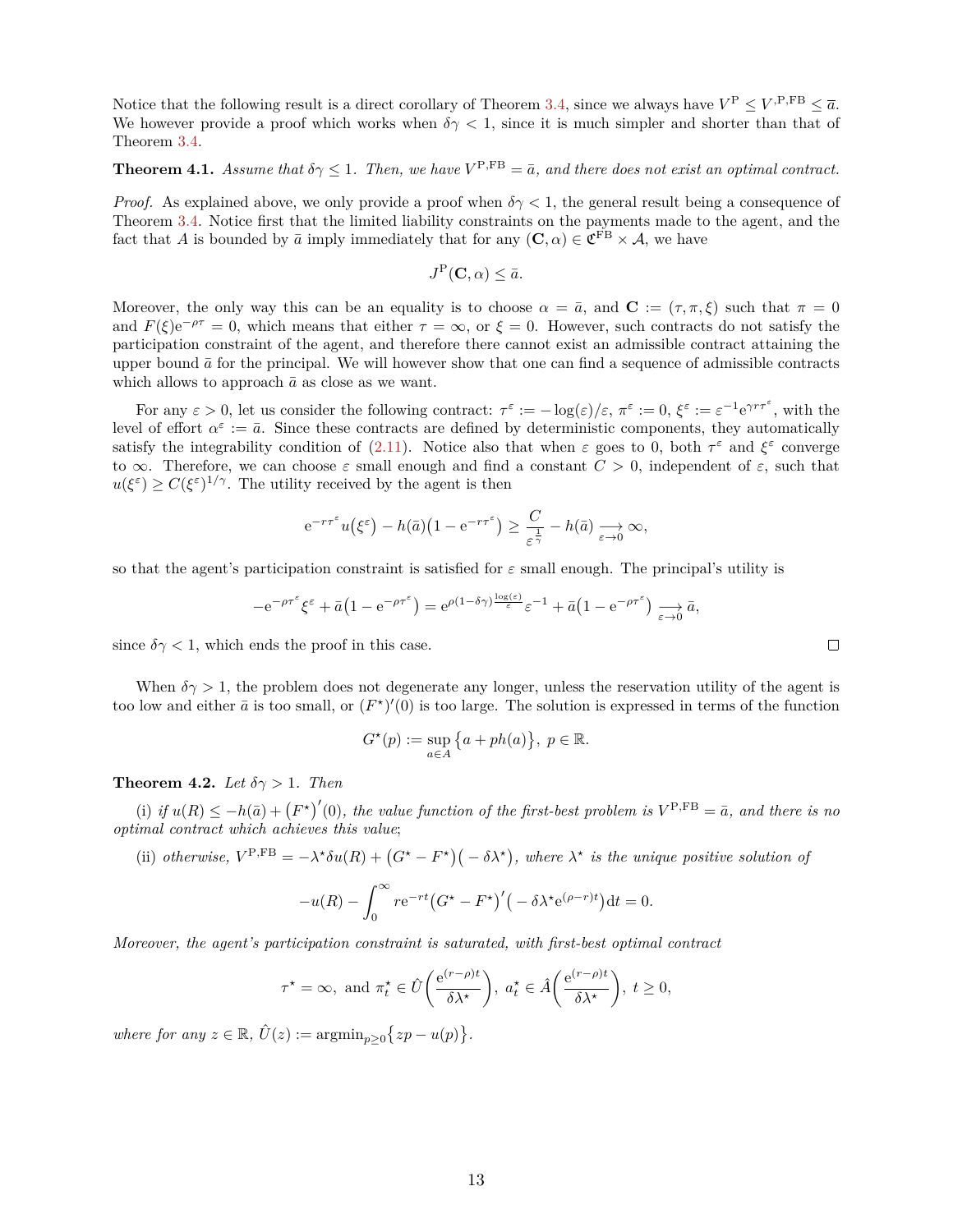*Proof.* By the standard Karush–Kuhn–Tucker method, we rewrite the first best problem as

$$
\inf_{\lambda \geq 0} \left\{ -\lambda u(R) + \sup_{(\mathbf{C}, \alpha) \in \mathfrak{C}^{\mathrm{FB}} \times \mathcal{A}} \mathbb{E}^{\mathbb{P}^{\alpha}} \left[ -\left( e^{-\rho \tau} \xi - e^{-r \tau} \lambda u(\xi) \right) - \int_{0}^{\tau} \left( \rho e^{-\rho t} \pi_{t} - r e^{-r t} \lambda u(\pi_{t}) \right) dt \right. \\
\left. + \int_{0}^{\tau} \left( \rho e^{-\rho t} \alpha_{t} - r e^{-r t} \lambda h(\alpha_{t}) \right) dt \right] \right\}
$$
\n
$$
= \inf_{\lambda \geq 0} \left\{ -\lambda u(R) + \sup_{(\tau, \alpha) \in \mathcal{T} \times \mathcal{A}} \mathbb{E}^{\mathbb{P}^{\alpha}} \left[ -e^{-\rho \tau} F^{\star} \left( -\lambda e^{(\rho - r) \tau} \right) + \int_{0}^{\tau} \rho e^{-\rho t} \left( G^{\star} - F^{\star} \right) \left( -\delta \lambda e^{(\rho - r) t} \right) dt \right] \right\}
$$
\n
$$
= \inf_{\lambda \geq 0} \left\{ -\lambda u(R) + \sup_{T \geq 0} f(T) \right\}, \quad f(T) := -e^{-\rho T} F^{\star} \left( -\lambda e^{(\rho - r) T} \right) + \int_{0}^{T} \rho e^{-\rho t} \left( G^{\star} - F^{\star} \right) \left( -\delta \lambda e^{(\rho - r) t} \right) dt.
$$

As  $G^* \geq 0$ , and  $F^*$  is concave, we have

$$
f'(T) \ge \rho e^{-\rho T} \Big( F^{\star} \big( -\lambda e^{(\rho - r)T} \big) - F^{\star} \big( -\lambda \delta e^{(\rho - r)T} \big) + \lambda (1 - \delta) e^{(\rho - r)T} \big( F^{\star} \big)' \big( -\lambda e^{(\rho - r)T} \big) \Big) \ge 0, \ T \ge 0.
$$

Then, the supremum over  $T \ge 0$  is attained at infinity, with  $\lim_{T \to \infty} f(T) = \phi(\lambda) < \infty$ , as  $\delta \gamma > 1$ , where

$$
\phi(\lambda) := \int_0^\infty \rho e^{-\rho t} \big( G^\star - F^\star \big) \big( - \delta \lambda e^{(\rho - r)t} \big) dt < \infty, \text{ and } V_0^{\text{P,FB}} = \inf_{\lambda \ge 0} \big\{ -\lambda u(R) + \phi(\lambda) \big\}.
$$

Notice that  $\phi$  is strictly convex, with  $\phi(0) = (G^* - F^*)(0) = G^*(0) = \bar{a}$ , and  $\lim_{\lambda \to \infty} \phi(\lambda) = \infty$ , since  $G^*$ has linear growth (recall that *A* is compact), and  $F^*$  grows as  $(-p)^{\gamma/(\gamma-1)}$  at  $-\infty$ . We also compute directly that

$$
\phi'(0) = -(G^* - F^*)'(0) \le -(G^* - F^*)'(0) = -h(\bar{a}) + (F^*)'(0),
$$

where the last equality follows from the differentiability of  $G^*$  and the observation that  $G^*(p) = \bar{a} + ph(\bar{a})$ for  $p \geq 0$ . Consequently, the minimum in the last expression of  $V^{P,FB}$  is attained

- either at  $\lambda^* = 0$ , if  $-u(R) h(\bar{a}) + (F^*)'(0) \ge 0$ , inducing the value  $V^{P,FB} = (G^* F^*)(0) = G^*(0) = \bar{a}$ ,
- or at the unique solution  $\lambda^*$  of  $-u(R) \phi'(\lambda^*) = 0$ . Then it follows from a direct integration by parts that  $-\lambda^*(1-\delta)u(R) = \lambda^*(1-\delta)\phi'(\lambda^*) = (G^* - F^*)(-\delta\lambda^*) - \phi(\lambda^*)$ , and therefore

$$
V^{\rm P,FB} = -\lambda^{\star} u(R) + \phi(\lambda^{\star}) = -\lambda^{\star} \delta u(R) + (G^{\star} - F^{\star}) \big(-\delta \lambda^{\star} \big).
$$

Notice finally that when  $\lambda^* = 0$ , similar to the proof of Theorem [4.1,](#page-12-0) there is no optimal contract.  $\Box$ 

### <span id="page-13-0"></span>**5 Reduction to a mixed control-and-stopping problem**

In order to prove our main results reported in Section [3,](#page-7-0) we use the general approach of [Lin, Ren, Touzi,](#page-36-13) [and Yang](#page-36-13)  $[40]$ <sup>[6](#page-13-1)</sup> which justifies the remarkable solution approach introduced by [Sannikov](#page-37-0) [\[54\]](#page-37-0), reducing the Stackelberg game problem of the principal [\(2.7\)](#page-5-2) to a standard stochastic control one.

To do this, observe that the Hamiltonian of the agent's problem is given by the convex conjugate function  $h^*$  introduced in  $(3.1)$ , and that the corresponding sub-gradient contains all possible optimal agent responses

$$
\hat{A}(z) := \partial h^*(z) = \{ a \in A : h^*(z) = za - h(a) \}.
$$

As  $A$  is closed and  $h$  is strictly convex<sup>[7](#page-13-2)</sup>, notice that

<span id="page-13-3"></span>
$$
\hat{A}(z) \neq \emptyset, \text{ whenever } h^*(z) < \infty, \text{ and } \hat{A}(z) = \{0\}, \text{ for } z \le h'(0), \tag{5.1}
$$

because  $a \mapsto za - h(a)$  is decreasing whenever  $z \leq h'(0)$ . We also abuse notations slightly, and for any F-predictable, real-valued process *Z* and any  $\alpha \in \mathcal{A}$ , we write  $\alpha \in \hat{A}(Z)$  whenever  $\alpha_t \in \hat{A}(Z_t)$ ,  $dt \otimes d\mathbb{P}^0$ -a.e.

<span id="page-13-1"></span> ${}^{6}$ See Footnote [8.](#page-14-1) The methodology developed in [\[40\]](#page-36-13) extends the finite maturity setting of [Cvitanić, Possamaï, and Touzi](#page-35-13) [\[19\]](#page-35-13) and is largely inspired by the method developed in [Sannikov](#page-37-0) [\[54\]](#page-37-0).

<span id="page-13-2"></span><sup>&</sup>lt;sup>7</sup>If *A* is an interval, then the strict convexity of *h* guarantees that  $\hat{A}(z)$  is a singleton. However, for a general closed subset *A*, the maximiser may not be unique.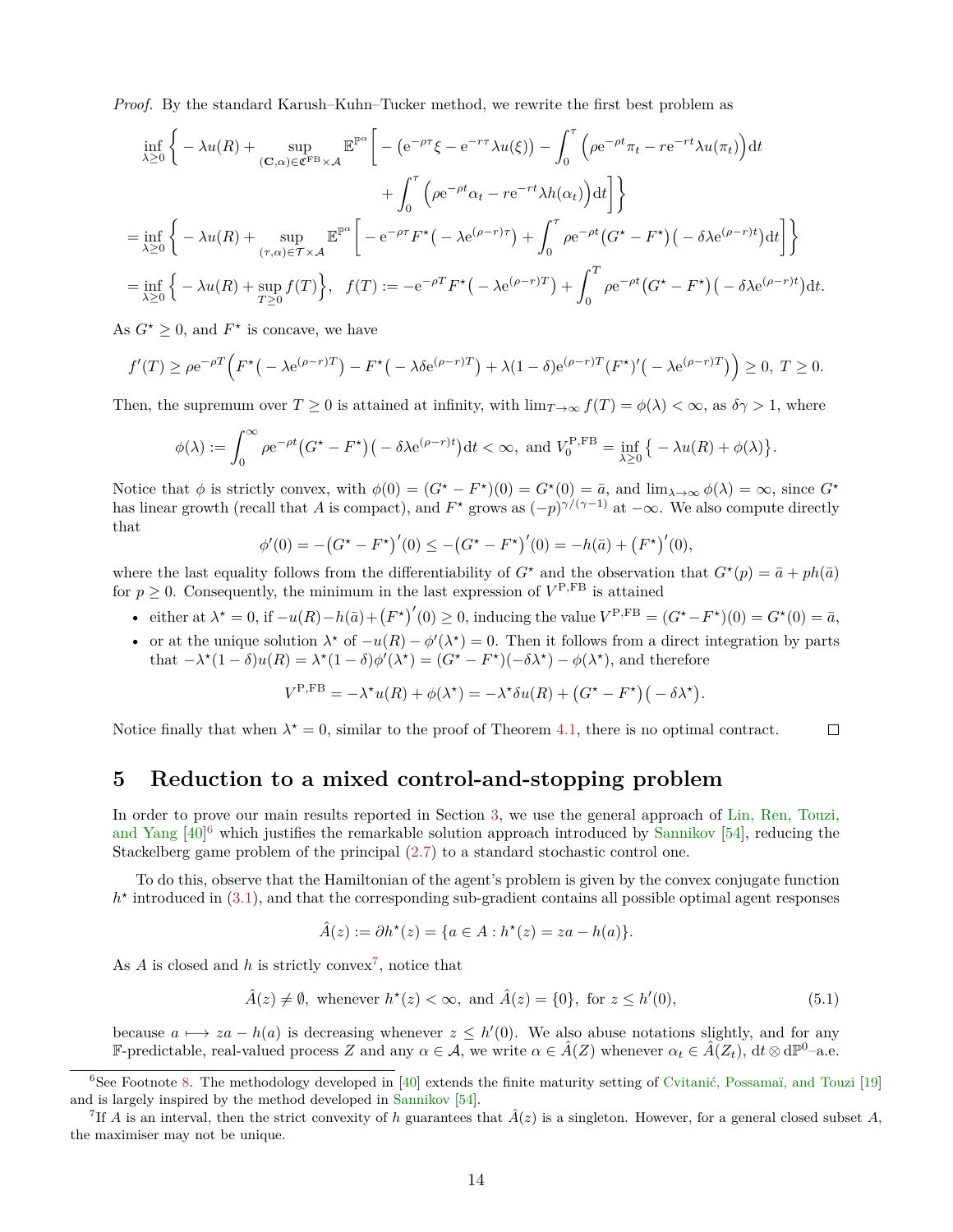Then, the lump-sum payment  $\xi = u^{-1}(\zeta)$  promised by the principal at  $\tau$  takes the form

$$
\zeta = Y_{\tau}^{Y_0, Z, \pi} = Y_0 + r \int_0^{\tau} Z_t dX_t + \left(Y_t^{Y_0, Z, \pi} - h^*(Z_t) - \eta_t\right) dt,\tag{5.2}
$$

where  $Y^{Y_0,Z,\pi}$  represents the continuation utility of the agent given a continuous consumption stream  $\pi$  $u^{-1}(\eta)$  and *Z* satisfies the integrability condition

<span id="page-14-2"></span>
$$
\sup_{\alpha \in \mathcal{A}} \mathbb{E}^{\mathbb{P}^{\alpha}} \left[ \sup_{0 \le t \le \tau} \left( e^{-r't} |Y_t| \right)^p \right] < \infty, \text{ and } \sup_{\alpha \in \mathcal{A}} \mathbb{E}^{\mathbb{P}^{\alpha}} \left[ \left( \int_0^\tau (e^{-r't} |Z_t|)^2 dt \right)^{\frac{p}{2}} \right] < \infty. \tag{5.3}
$$

<span id="page-14-3"></span>**Remark 5.1.** *As observed by* [Sannikov](#page-37-0) [\[54\]](#page-37-0)*, notice that the non-negativity condition on u and h implies that the so-called limited liability condition*  $Y^{Y_0,Z,\pi} \geq 0$  *is satisfied. Indeed, as the dynamics of the process*  $Y^{Y_0,Z,\pi}$  are given by  $dY_t^{Y_0,Z,\pi} = r(Y_t^{Y_0,Z,\pi} + h^{\star}(Z_t) - \eta_t)dt + \sigma r Z_t dW_t^0$ , under the agent's optimal response, *we see that* 0 *is an absorption point for the continuation utility with optimal effort* 0*.*

By the main reduction result of  $[40]$ ,  $\frac{8}{ }$  $\frac{8}{ }$  $\frac{8}{ }$  we may rewrite the principal's problem [\(2.7\)](#page-5-2) as

<span id="page-14-5"></span>
$$
V^{P} = \sup_{Y_{0} \ge u(R)} V(Y_{0}), \text{ where } V(Y_{0}) := \sup_{\substack{(\tau, Z, \pi) \in \mathcal{Z}(Y_{0}) \\ \hat{a} \in \hat{A}(Z)}} J(\tau, \pi, Z, \hat{a}), \tag{5.4}
$$

and

<span id="page-14-6"></span>
$$
J(\tau,\pi,Z,\hat{a}) := \mathbb{E}^{\mathbb{P}^{\hat{a}}} \bigg[ e^{-\rho \tau} \overline{F} \big( Y_{\tau}^{Y_0,Z,\pi} \big) + \int_0^{\tau} \rho e^{-\rho t} \big( \hat{a}_t + F(\eta_t) \big) dt \bigg]. \tag{5.5}
$$

Here  $\mathcal{Z}(Y_0)$  is the collection of all triples  $(\tau, Z, \pi)$  such that  $\tau$ ,  $\hat{a}$  and  $\xi = -\overline{F}(Y^{Y_0, Z, \pi}_\tau)$  satisfy the integrability conditions [\(2.11\)](#page-7-6), for some  $\hat{a} \in \hat{A}(Z)$ , and therefore also [\(5.3\)](#page-14-2), together with the limited liability condition  $Y^{Y_0,Z,\pi} \geq 0$  of Remark [5.1.](#page-14-3)

The last control problem only involves the dynamics of  $Y^{Y_0,Z,\pi}$  under the optimal response of the agent (due to the principal's criterion which does not involve anymore the state variable *X*)

<span id="page-14-4"></span>
$$
dY_t^{Y_0, Z, \pi} = r(Y_t^{Y_0, Z, \pi} + h(\hat{a}_t) - \eta_t) dt + rZ_t \sigma dW_t^{\hat{a}}, \ \mathbb{P}^{\hat{a}} \text{-a.s., for all } \hat{a} \in \hat{A}(Z). \tag{5.6}
$$

## <span id="page-14-0"></span>**6 Second-best value for a (very) impatient principal**

We now provide the proof of Theorem [3.4](#page-8-5) by using the problem reduction from the previous section. Notice first that whenever  $V^{\text{P}} = \bar{a}$ , then the result of Theorem [4.1](#page-12-0) shows that there cannot exist an optimal contract, and that the first-best and second-best value coincide. Our proof is based on an explicit construction of a sequence of contracts following the idea used in the proof of Theorem [4.1:](#page-12-0) we want to have a retirement time going to  $\infty$ , associated with a large lump-sum payment. However, because we are now in the second-best case, we need to offer the agent contracts which are incentive-compatible with the level of effort  $\bar{a}$ , meaning that these contracts cannot be deterministic. This can however be achieved by choosing a large enough and constant control process *Z* in Equation [\(5.6\)](#page-14-4). The price to pay now with such contracts is that the continuation utility of the agent may reach 0 in finite time with positive probability, thus preventing the principal from offering a large lump-sum payment. This thus requires to carefully control the probability of early termination of the contract, and we show that by offering the agent a sufficiently large utility, this probability can be made arbitrarily small.

*Proof of Theorem [3.4.](#page-8-5)* Let us fix some  $y_0 > 0$ ,  $z > h'(\bar{a})$ . It is immediate that in this case  $\hat{A}(z) = {\bar{a}}$ . For arbitrary  $\varepsilon \in (0, r \wedge 1)$ , consider the continuous payment  $\pi_t^{\varepsilon} := u^{-1}(\varepsilon Y_t^{\varepsilon}), t \ge 0$ , where  $Y^{\varepsilon} := Y^{y_0/\sqrt{\varepsilon}, z, \pi^{\varepsilon}}$  is the corresponding continuation utility of the agent, which is given by

$$
Y_t^{\varepsilon} = \frac{y_0}{\sqrt{\varepsilon}} + \int_0^t \left( (r - \varepsilon) Y_s^{\varepsilon} + rh(\bar{a}) \right) ds + rz\sigma W_t^{\bar{a}}, \ t \ge 0.
$$

<span id="page-14-1"></span> $8$  By the growth condition  $(2.1)$  on *u*, the integrability condition  $(2.11)$  implies that

$$
\sup_{\alpha\in\mathcal{A}}\mathbb{E}^{\mathbb{P}^{\alpha}}\left[\left(\mathrm{e}^{-r'\tau}u(\xi)\right)^{\gamma}+\int_0^{\tau}\left(\mathrm{e}^{-r's}u(\pi_s)\right)^{\gamma}\mathrm{d}s\right]<\infty,
$$

which is precisely the integrability condition required by [Lin, Ren, Touzi, and Yang](#page-36-13) [\[40\]](#page-36-13).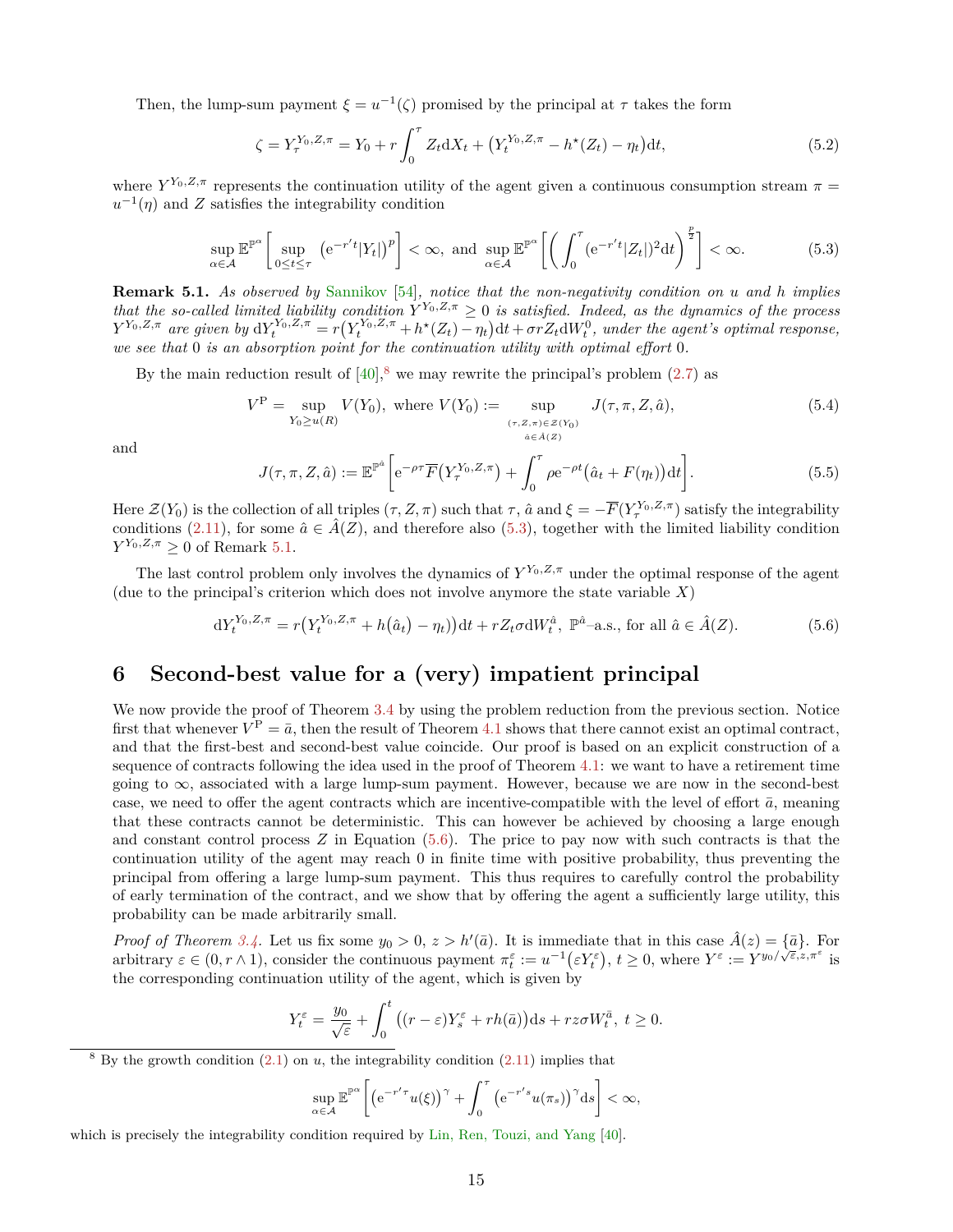Notice that  $Y^{\varepsilon}$  is an Ornstein–Uhlenbeck process under  $\mathbb{P}^{\bar{a}}$ , whose SDE can be solved explicitly

$$
Y_t^{\varepsilon} = e^{(r-\varepsilon)t} \frac{y_0}{\sqrt{\varepsilon}} + \frac{r}{r-\varepsilon} h(\bar{a}) \big( e^{(r-\varepsilon)t} - 1 \big) + rz\sigma \int_0^t e^{(r-\varepsilon)(t-s)} dW_s^{\bar{a}}, \ t \ge 0.
$$

Let now  $T_0^{\varepsilon} := \inf \{ t > 0 : Y_t^{\varepsilon} = 0 \}$ , and consider the contract  $\mathbf{C}_{\varepsilon}$  with retirement time  $\tau^{\varepsilon} := \left( -\frac{\log(\varepsilon)}{\varepsilon} \right)$  $(\frac{g(\varepsilon)}{\varepsilon})\wedge T_0^{\varepsilon}$ continuous payments  $\pi^{\varepsilon}$ , and terminal payment  $\xi^{\varepsilon} := u^{-1}(Y_{\tau}^{\varepsilon})$ . We know from the general results in Section [5](#page-13-0) that such a contract provides the agent with utility  $y_0/\sqrt{\varepsilon}$ , which he will accept for  $\varepsilon$  small enough, regardless of the level of his participation constraint. Indeed, all the integrability requirements are obviously satisfied here, since z is deterministic,  $\tau^{\epsilon}$  is bounded, and from the explicit formula for  $Y^{\varepsilon}$ .

We now compute the principal's utility induced by this contract

$$
J^{\mathrm{P}}(\mathbf{C}_{\varepsilon},\bar{a})=\mathbb{E}^{\mathbb{P}^{\bar{a}}}\big[e^{-\rho\tau^{\varepsilon}}F(Y_{\tau^{\varepsilon}}^{\varepsilon})\big]+\mathbb{E}^{\mathbb{P}^{\bar{a}}}\bigg[\int_0^{\tau^{\varepsilon}}\rho e^{-\rho t}F(\varepsilon Y_t^{\varepsilon})\mathrm{d}t\bigg]+\bar{a}\big(1-\mathbb{E}^{\mathbb{P}^{\bar{a}}}\big[e^{-\rho\tau^{\varepsilon}}\big]\big).
$$

**Step 1.** For  $\varepsilon < r$ , we have  $T_0^{\varepsilon} > \overline{T}_0^{\varepsilon} := \inf \{ t > 0 : \overline{Y}_t^{\varepsilon} = 0 \}$ , where  $\overline{Y}_t^{\varepsilon} := y_0/\sqrt{\varepsilon} + rh(\overline{a})t + rz\sigma W_t^{\overline{a}}, t \ge 0$ . The law of  $\bar{T}_0^{\varepsilon}$  is well-known (see for instance [Karatzas and Shreve](#page-36-17) [\[36,](#page-36-17) Equation (5.13)]), and we have

<span id="page-15-1"></span>
$$
\mathbb{P}^{\bar{a}}\left[T_0^{\varepsilon} < \infty\right] \le \mathbb{P}^{\bar{a}}\left[\bar{T}_0^{\varepsilon} < \infty\right] = \exp\left(-\frac{2h(\bar{a})y_0}{r\sigma^2 z^2 \sqrt{\varepsilon}}\right) \underset{\varepsilon \to 0}{\longrightarrow} 0. \tag{6.1}
$$

This implies that

$$
\mathbb{E}^{\mathbb{P}^{\bar{a}}}\left[e^{-\rho\tau^{\varepsilon}}\right] = e^{\rho\frac{\log(\varepsilon)}{\varepsilon}}\mathbb{P}^{\bar{a}}\left[T_{0}^{\varepsilon}=\infty\right] + \mathbb{E}^{\mathbb{P}^{\bar{a}}}\left[e^{-\rho\tau^{\varepsilon}}\mathbf{1}_{\{T_{0}^{\varepsilon}<\infty\}}\right] \leq e^{\rho\frac{\log(\varepsilon)}{\varepsilon}}\mathbb{P}^{\bar{a}}\left[T_{0}^{\varepsilon}=\infty\right] + \mathbb{P}^{\bar{a}}\left[T_{0}^{\varepsilon}<\infty\right] \underset{\varepsilon\to 0}{\longrightarrow} 0.
$$

**Step** 2. Next, we have that there exists some  $C > 0$ , which may change value from line to line, but is independent of  $\varepsilon$ , such that for any  $t \in [0, T_0^{\varepsilon}]$ 

$$
0 \le -e^{-\rho t} F(Y_t^{\varepsilon}) \le C e^{-\rho t} \left( 1 + |Y_t^{\varepsilon}|^{\gamma} \right)
$$
  

$$
\le C e^{-\rho t} \left( 1 + (1 + \varepsilon^{-\gamma/2}) e^{\gamma (r-\varepsilon)t} + e^{\gamma (r-\varepsilon)t} \left| \int_0^t e^{-(r-\varepsilon)s} dW_s^{\bar{a}} \right|^{\gamma} \right).
$$

Then, as the last stochastic integral is a Gaussian random variable, and  $\delta \gamma \leq 1$ , we see that

$$
0 \leq -\mathbb{E}^{\mathbb{P}^{\bar{a}}}\left[e^{-\rho\tau^{\varepsilon}}F(Y_{\tau^{\varepsilon}}^{\varepsilon})\right]
$$
  
\n
$$
\leq C\mathbb{E}^{\mathbb{P}^{\bar{a}}}\left[e^{-\rho\tau^{\varepsilon}}\left(1+(1+\varepsilon^{-\gamma/2})e^{\gamma(r-\varepsilon)\tau^{\varepsilon}}+e^{\gamma(r-\varepsilon)\tau^{\varepsilon}}\right|\int_{0}^{\tau^{\varepsilon}}e^{-(r-\varepsilon)s}\mathrm{d}W_{s}^{\bar{a}}\right|^{\gamma}\right)]
$$
  
\n
$$
\leq Ce^{\rho\frac{\log(\varepsilon)}{\varepsilon}}\left(1+(1+\varepsilon^{-\gamma/2})e^{-\gamma(r-\varepsilon)\frac{\log(\varepsilon)}{\varepsilon}}+e^{-\gamma(r-\varepsilon)\frac{\log(\varepsilon)}{\varepsilon}}\mathbb{E}^{\mathbb{P}^{\bar{a}}}\left[\left|\int_{0}^{-\frac{\log(\varepsilon)}{\varepsilon}}e^{-(r-\varepsilon)s}\mathrm{d}W_{s}^{\bar{a}}\right|^{\gamma}\right]\right)
$$
  
\n
$$
+C\mathbb{E}^{\mathbb{P}^{\bar{a}}}\left[1_{\{T_{0}^{\varepsilon}<\infty\}}e^{-\rho\tau^{\varepsilon}}\left(1+(1+\varepsilon^{-\gamma/2})e^{\gamma(r-\varepsilon)\tau^{\varepsilon}}+e^{\gamma(r-\varepsilon)\tau^{\varepsilon}}\right|\int_{0}^{\tau^{\varepsilon}}e^{-(r-\varepsilon)s}\mathrm{d}W_{s}^{\bar{a}}\right|^{\gamma}\right)]
$$
  
\n
$$
\leq Ce^{\rho\frac{\log(\varepsilon)}{\varepsilon}}\left(1+(1+\varepsilon^{-\gamma/2})e^{-(r-\varepsilon)\gamma\frac{\log(\varepsilon)}{\varepsilon}}+e^{-\gamma(r-\varepsilon)\frac{\log(\varepsilon)}{\varepsilon}}\left(1-e^{2(r-\varepsilon)\frac{\log(\varepsilon)}{\varepsilon}}\right)^{\frac{\gamma}{2}}\right]
$$
  
\n
$$
+C(1+\varepsilon^{-\gamma/2})\mathbb{P}^{\bar{a}}\left[T_{0}^{\varepsilon}<\infty\right]+C\mathbb{E}^{\mathbb{P}^{\bar{a}}}\left[1_{
$$

It can be checked directly that since  $\delta \gamma \leq 1$ , the first term on the right-hand side of Equation [\(6.2\)](#page-15-0) goes to 0 as  $\varepsilon$  go to 0. By [\(6.1\)](#page-15-1), the second term also goes to 0 as  $\varepsilon$  goes to 0. Finally, for the third one, we have using Cauchy–Schwarz's inequality and Burkholder–Davis–Gundy's inequality

<span id="page-15-0"></span>
$$
\mathbb{E}^{\mathbb{P}^{\bar{a}}} \bigg[ \mathbf{1}_{\{T_0^{\varepsilon} < \infty\}} \bigg| \int_0^{\tau^{\varepsilon}} e^{-(r-\varepsilon)s} dW_s^{\bar{a}} \bigg|^\gamma \bigg] \leq \left( \mathbb{P}^{\bar{a}} \big[ T_0^{\varepsilon} < \infty \big] \right)^{\frac{1}{2}} \mathbb{E}^{\mathbb{P}^{\bar{a}}} \bigg[ \bigg| \int_0^{\tau^{\varepsilon}} e^{-(r-\varepsilon)s} dW_s^{\bar{a}} \bigg|^{2\gamma} \bigg]^{\frac{1}{2}} \leq C \left( \mathbb{P}^{\bar{a}} \big[ T_0^{\varepsilon} < \infty \big] \right)^{\frac{1}{2}} \bigg( \int_0^{\infty} e^{-2(r-\varepsilon)s} ds \bigg)^{\frac{\gamma}{2}} \leq C \left( \mathbb{P}^{\bar{a}} \big[ T_0^{\varepsilon} < \infty \big] \right)^{\frac{1}{2}} \bigg[ \int_0^{\infty} e^{-2(r-\varepsilon)s} ds \bigg)^{\frac{\gamma}{2}}
$$

$$
\leq C \left( \mathbb{P}^{\bar{a}} \big[ T_0^{\varepsilon} < \infty \big] \right)^{\frac{1}{2}} \bigg| \int_0^{\infty} e^{-2(r-\varepsilon)s} ds \bigg)^{\frac{\gamma}{2}}
$$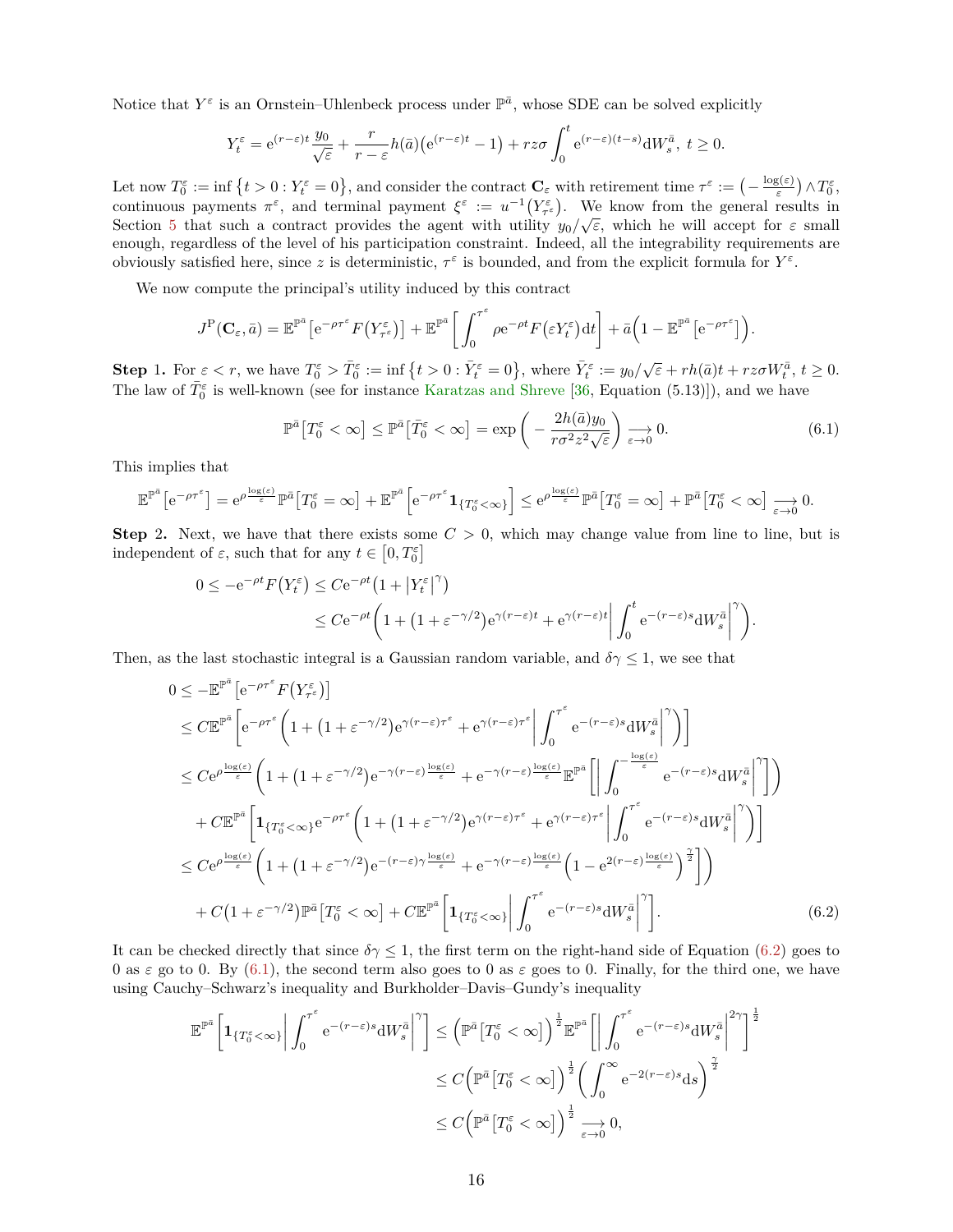**Step** 3**.** It remains to control the continuous payment term

$$
0 \leq -\mathbb{E}^{\mathbb{P}^{\bar{a}}}\bigg[\int_0^{\tau^{\varepsilon}} \rho e^{-\rho t} F(\varepsilon Y_t^{\varepsilon}) dt\bigg]
$$
  
\n
$$
\leq -\int_0^{\infty} \rho e^{-\rho t} \mathbb{E}^{\mathbb{P}^{\bar{a}}}\bigg[\mathbf{1}_{\{\varepsilon|Y_t^{\varepsilon}|\leq 1\}} F(\varepsilon|Y_t^{\varepsilon}|)\bigg] dt + C \int_0^{\infty} \rho e^{-\rho t} \mathbb{E}^{\mathbb{P}^{\bar{a}}}\bigg[\mathbf{1}_{\{\varepsilon|Y_t^{\varepsilon}|> 1\}} (1+\varepsilon^{\gamma}|Y_t^{\varepsilon}|^{\gamma})\bigg] dt
$$
  
\n
$$
\leq -\int_0^{\infty} \rho e^{-\rho t} \mathbb{E}^{\mathbb{P}^{\bar{a}}}\bigg[F(1 \wedge |\varepsilon Y_t^{\varepsilon}|)\bigg] dt + C \varepsilon^{\gamma} \int_0^{\infty} \rho e^{-\rho t} \mathbb{E}^{\mathbb{P}^{\bar{a}}}\big[|Y_t^{\varepsilon}|^{\gamma}\big] dt + C \int_0^{\infty} \rho e^{-\rho t} \mathbb{P}^{\bar{a}}\big[\varepsilon|Y_t^{\varepsilon}| \geq 1\big] dt.
$$

Notice next that we have that for any  $t \geq 0$ 

$$
\varepsilon^{\gamma}|Y_t^{\varepsilon}|^{\gamma} \le C\bigg(\varepsilon^{\gamma/2} + \varepsilon^{\gamma}e^{\gamma(r-\varepsilon)t} + \varepsilon^{\gamma}\bigg|\int_0^t e^{(r-\varepsilon)(t-s)}dW_s^{\bar{a}}\bigg|^{\gamma}\bigg).
$$

Therefore, we have since  $\gamma > 1$ 

$$
0 \leq \varepsilon^{\gamma} \int_0^{\infty} \rho e^{-\rho t} \mathbb{E}^{\mathbb{P}^{\bar{a}}} \left[ |Y_t^{\varepsilon}|^{\gamma} \right] dt \leq C \varepsilon^{\gamma/2} + C \rho \frac{\varepsilon^{\gamma-1}}{\gamma} + C \rho \varepsilon^{\gamma} \int_0^{\infty} e^{-\gamma \varepsilon t} \left( 1 - e^{-2(r-\varepsilon)t} \right)^{\frac{\gamma}{2}} dt
$$
  

$$
\leq C \varepsilon^{\gamma/2} + 2C \rho \frac{\varepsilon^{\gamma-1}}{\gamma} \underset{\varepsilon \to 0}{\longrightarrow} 0.
$$

Finally, since for any  $t \geq 0$ ,  $\varepsilon|Y^{\varepsilon}|$  converges  $\mathbb{P}^{\bar{a}}$ -a.s. to 0, it is immediate by dominated convergence that

$$
\int_0^\infty \rho e^{-\rho t} \mathbb{P}^{\bar{a}} \left[ \varepsilon |Y_t^{\varepsilon}| \ge 1 \right] dt \xrightarrow[\varepsilon \to 0]{} 0, \text{ and } \int_0^\infty \rho e^{-\rho t} \mathbb{E}^{\mathbb{P}^{\bar{a}}} \left[ F\left( 1 \wedge |\varepsilon Y_t^{\varepsilon}| \right) \right] dt \xrightarrow[\varepsilon \to 0]{} 0,
$$

which concludes the proof.

**Remark 6.1.** *Notice that when*  $\delta \gamma < 1$ , we can follow all the steps of the above proof, but take instead  $\pi^{\varepsilon} = 0$  *in the contract. Then, all the terms appearing still converge to* 0 *when*  $\varepsilon$  *goes to* 0*, and it is enough to go until* **Step** 2 *to conclude that*  $\lim_{\varepsilon \to 0} J^{\text{P}}(\mathbf{C}_{\varepsilon}, \bar{a}) = \bar{a}$ *.* 

# <span id="page-16-0"></span>**7 Dynamic programming equation**

This section prepares for the proof of the remaining main results of Section [3](#page-7-0) by applying the dynamic programming approach to solve the mixed control-and-stopping problem [\(5.4\)](#page-14-5)–[\(5.5\)](#page-14-6).

Notice that this problem is stationary in time due to the infinite horizon feature, and the time homogeneity of the dynamics of *Y* . By standard stochastic control theory, together with Remark [5.1,](#page-14-3) the corresponding HJB equation is

<span id="page-16-3"></span>
$$
v(0) = 0
$$
, and min  $\{v - \overline{F}, Lv\} = 0$ , on  $(0, \infty)$ , (7.1)

where for any  $y > 0$ 

$$
\mathbf{L}v(y) := v - \delta yv'(y) + F^{\star}(\delta v'(y)) - \mathfrak{I}_0(v'(y), v''(y))^+ = v(y) - F(y) - \mathbf{Tr}(y, \delta v'(y)) - \mathfrak{I}_0(v'(y), v''(y))^+,
$$

and the second order differential operator  $\mathfrak{I}_0$  is as introduced in Equation [\(3.2\)](#page-7-2), and can be rewritten thanks to  $(5.1)$  as

$$
\mathfrak{I}_0(p,q) = \infty \mathbf{1}_{\{q>0\}} + \mathbf{1}_{\{q\leq 0\}} \sup_{z \geq h'(0), \ \hat{a} \in \hat{A}(z)} \{\hat{a} + \delta h(\hat{a})p + \delta \eta z^2 q\}, \ (p,q) \in \mathbb{R}^2,
$$
\n
$$
(7.2)
$$

where

<span id="page-16-1"></span>
$$
\mathbf{T}F(y,p) := yp - F(y) - F^*(p), \ y \ge 0, \ p \in \mathbb{R}.
$$

Observe by definition that

$$
\mathbf{T}F(y, p) \ge 0, \text{ and } \mathbf{T}F(y, F'(y)) = 0, \text{ for all } y \ge 0.
$$
 (7.3)

Moreover, the face-lifted principal reward function  $\overline{F}$  introduced in [\(2.5\)](#page-5-0) satisfies

<span id="page-16-2"></span>
$$
\overline{F} - F - \mathbf{Tr}(\cdot, \delta \overline{F}') = 0, \text{ on } \mathbb{R}_+, \tag{7.4}
$$

<span id="page-16-4"></span>see the proof of Proposition [2.1](#page-5-4) in Appendix [A.](#page-25-0)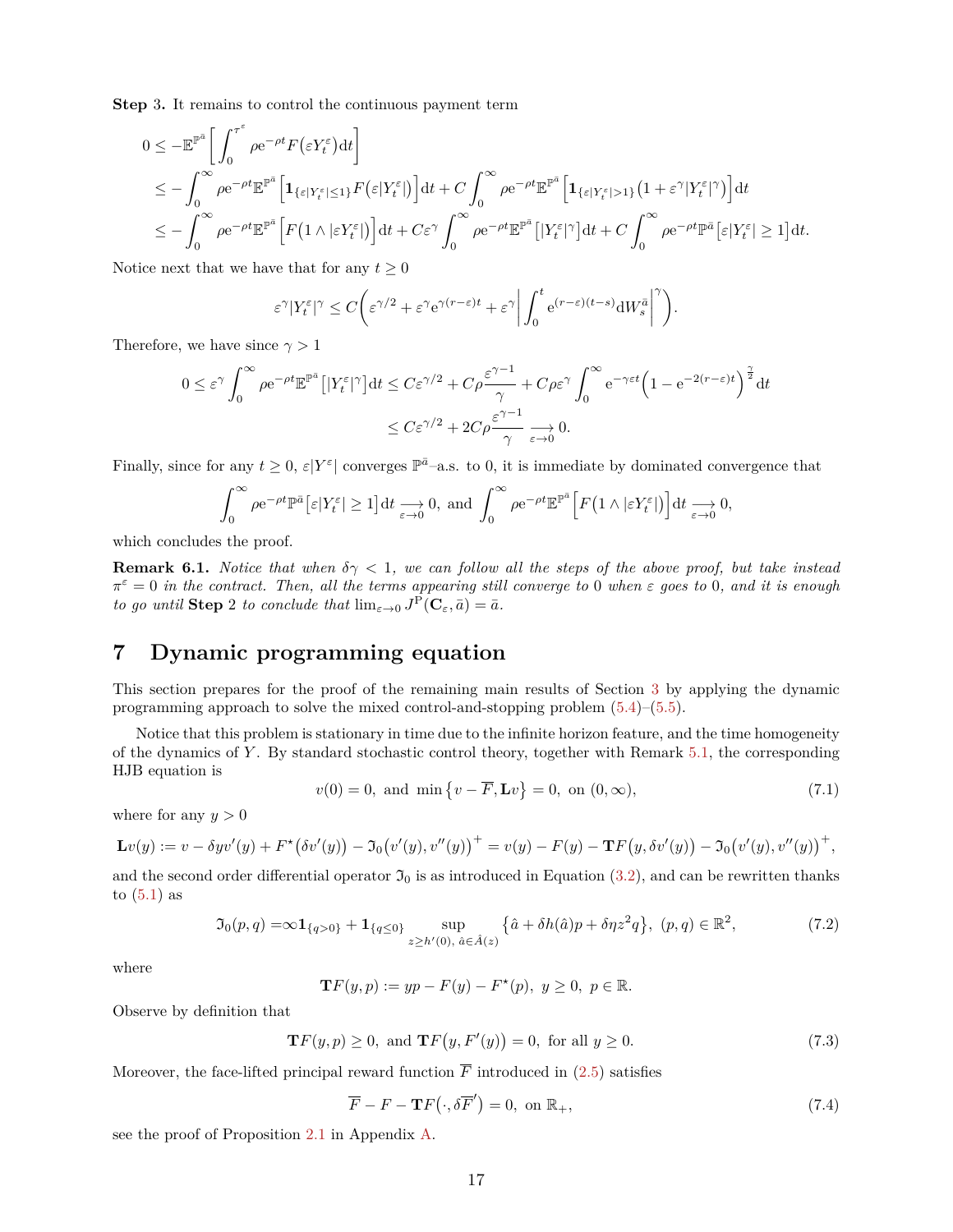**Remark 7.1.** (i) *Notice that*  $\mathbf{L} \overline{F} \leq 0$  *on*  $\mathbb{R}_+$ *. Indeed by* [\(7.4\)](#page-16-2)

$$
\mathbf{L}\overline{F} = \overline{F} - F - \mathbf{T}\overline{F}(y, \delta\overline{F}') - \mathfrak{I}_0(\overline{F}', \overline{F}'')^+ = -\mathfrak{I}_0(\overline{F}', \overline{F}'')^+ \le 0.
$$

(ii) Equation [\(7.1\)](#page-16-3) *is equivalent to*

<span id="page-17-1"></span>
$$
v(0) = 0, \text{ and } \mathbf{L}v = 0, \text{ on } (0, \infty), \tag{7.5}
$$

*which agrees exactly with* Equation [\(3.3\)](#page-9-3) *used in the statement of* Theorem [3.4](#page-8-5)*. Indeed, if v is a solution of* [\(7.1\)](#page-16-3), then  $\mathbf{L}v = 0$  on  $\mathcal{S}^c$ , where  $\mathcal{S} := \{v = \overline{F}\}\$ is the so-called stopping region, and  $\mathbf{L}v = \mathbf{L}\overline{F} \geq 0$  on  $\mathcal{S}$ , *which implies that*  $\mathbf{L}v = 0$  *on*  $\mathbb{R}_+$  *by part* (i) *of the present remark.* 

*Conversely, assuming that*  $\mathbf{L}v = 0$ *, we see that*  $v = F + \mathbf{T}F(\cdot, \delta v') + \mathfrak{I}_0(v', v'')^+ \geq F + \mathbf{T}F(\cdot, \delta v')$ *, and therefore v is a supersolution of* [\(7.4\)](#page-16-2)*. By* Lemma [A.2](#page-27-0)*, this implies that*  $v \geq \overline{F}$ *, and we conclude that v solves* Equation [\(7.1\)](#page-16-3)*.*

We next provide a verification argument which is the standard justification of the importance of the dynamic programming equation [\(7.1\)](#page-16-3), and which guides the subsequent technical analysis to solve the contracting problem.

<span id="page-17-0"></span>**Proposition 7.2.** (i) Let  $v \in C^2(\mathbb{R}_+)$  be a super-solution of [\(7.1\)](#page-16-3), i.e.  $v(0) \ge 0$ , and  $\mathbf{L}v \ge 0$ . Then  $v \ge V$  $\mathfrak{on} \mathbb{R}_+$ .

- (ii) Assume further that  $v(0) = 0$ ,  $Lv = 0$  on the continuation region  $\mathcal{S}^c := \{v > \overline{F}\}\$ , and that
	- *for any*  $y > 0$ , there exists a maximiser  $\hat{z}(y)$  of  $I(\delta v', \delta v'')(y)$  such that the SDE [\(5.6\)](#page-14-4), with, for any  $\tilde{u}(t\geq 0, u(\pi_t^*) := (F^*)'(\delta v'(Y_t)), Z_t^* := \hat{z}(Y_t), \text{ and } \hat{a}_t^* \in \hat{A}(Z_t^*), \text{ has a weak solution};$
	- defining  $\tau^* := \inf \left\{ t : Y_t^{y, Z^*, \pi^*} \notin \mathcal{S}^c \right\}$ , the triplet  $(\tau^*, Z^*, \pi^*)$  belongs to  $\mathcal{Z}(Y_0)$ .

*Then*  $v(Y_0) = V(Y_0)$ .

(iii) If in addition *v* is ultimately decreasing, then the value function of the principal is  $V^P = v(Y_0^*),$  for *some*  $Y_0^* \geq u(R)$  *with optimal contract*  $\xi^*$  *given by* 

$$
u(\xi^*) := Y_0^* + r \int_0^{\tau^*} Z_t^* dX_t + r \int_0^{\tau^*} (Y_t - h^*(Z_t^*) - u(\pi^*)) dt.
$$

*Proof.* (i) We first prove that  $v \geq V$ . For an arbitrary  $Y_0 \geq 0$ , and  $(\tau, Z, \pi) \in \mathcal{Z}(Y_0)$  with corresponding  $\hat{a} \in \hat{A}(Z)$ , we introduce for any integer *n*,  $\tau_n := \tau \wedge \inf\{t \geq 0 : Y_t \geq n\}$ , and we directly compute by Itô's formula that

$$
v(Y_0) = e^{-\rho \tau_n} v(Y_{\tau_n}) - \int_0^{\tau_n} e^{-\rho t} \left( -\rho v + \partial_t v + (y + h(\hat{a}_t) - u(\pi_t)) r v_y + \frac{1}{2} \sigma^2 r^2 Z_t^2 v_{yy} \right) (Y_t) dt
$$
  

$$
- \int_0^{\tau_n} e^{-\rho t} v_y(Y_t) r Z_t \sigma dW_t^{\hat{a}}
$$
  

$$
\geq e^{-\rho \tau_n} \overline{F}(Y_{\tau_n}) + \int_0^{\tau_n} e^{-\rho t} (\mathbf{L}v(Y_t) + \hat{a}_t - \pi_t) dt - \int_0^{\tau_n} e^{-\rho t} v_y(Y_t) r Z_t \sigma dW_t^{\hat{a}}
$$
  

$$
\geq e^{-\rho \tau_n} \overline{F}(Y_{\tau_n}) + \int_0^{\tau_n} e^{-\rho t} (\hat{a}_t - \pi_t) dt - \int_0^{\tau_n} e^{-\rho t} v_y(Y_t) r Z_t \sigma dW_t^{\hat{a}}.
$$

Since  $v_y$  is bounded on  $[0, \tau_n]$  and *Z* satisfies [\(5.3\)](#page-14-2), this implies that

$$
v(Y_0) \geq \mathbb{E}^{\mathbb{P}^{\hat{a}}} \left[ e^{-\rho \tau_n} \overline{F}(Y_{\tau_n}) + \int_0^{\tau_n} e^{-\rho t} (\hat{a}_t - \pi_t) dt \right] \longrightarrow \mathbb{E}^{\mathbb{P}^{\hat{a}}} \left[ e^{-\rho \tau} \overline{F}(Y_{\tau}) + \int_0^{\tau} e^{-\rho t} (\hat{a}_t - \pi_t) dt \right], \text{ as } n \longrightarrow \infty,
$$

where the last convergence follows from the fact that

$$
\left| e^{-\rho\tau_n} \overline{F}(Y_{\tau_n}) \right| \le C\left(1 + e^{-\rho\tau_n} Y_{\tau_n}^\gamma\right) \le C\left(1 + \sup_{0 \le t \le \tau} \left\{e^{-\frac{\rho}{\gamma}t} Y_t\right\}^\gamma\right),
$$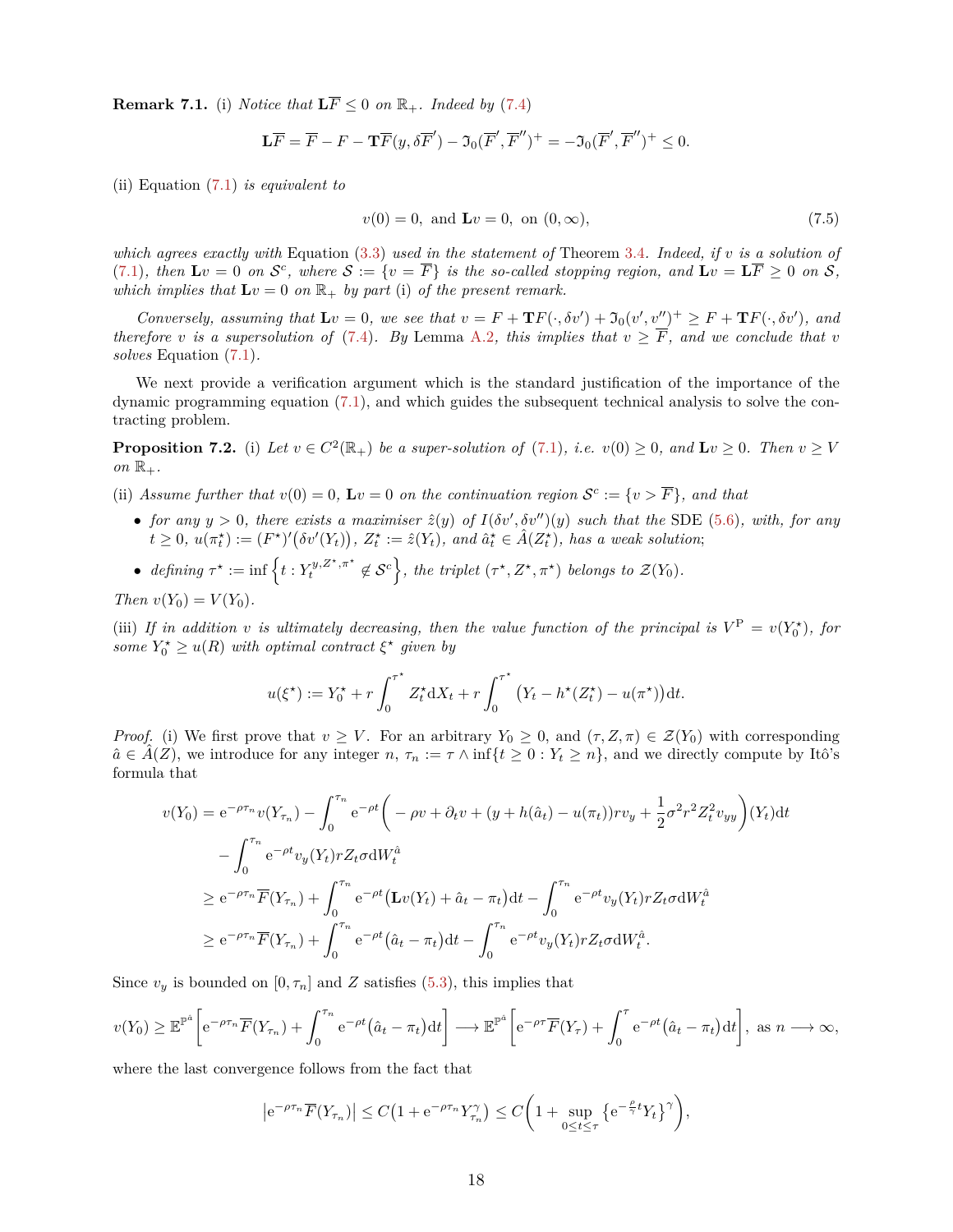by the estimate stated in Proposition [2.1,](#page-5-4) together with the integrability conditions on  $\pi$  in [\(2.11\)](#page-7-6) and on *Y* in [\(5.3\)](#page-14-2). By the arbitrariness of  $(\tau, Z, \pi) \in \mathcal{Z}(Y_0)$ , this shows that  $v(Y_0) \geq V(Y_0)$ .

To prove (ii), we now repeat the previous argument starting from the control  $(\tau^*, Z^*, \pi^*)$  introduced in the statement, and denoting  $Y^*$  the induced controlled state process. As  $Z_t^*$  and  $u(\pi_t^*)$  are maximisers of  $I(\delta v', \delta v'')(Y_t^{\star})$  and  $F^{\star}(\delta v'(Y_t^{\star}))$ , respectively, we see that for any  $\hat{a}^{\star} \in \hat{A}(Z^{\star})$ 

$$
v(Y_0) = \mathbb{E}^{\mathbb{P}^{\hat{a}^{\star}}}\left[e^{-\rho\tau_n}v(Y_{\tau_n^{\star}}^{\star}) + \int_0^{\tau_n^{\star}} e^{-\rho t}(\hat{\alpha}_t^{\star} - \pi_t^{\star})dt\right] \underset{n \to \infty}{\longrightarrow} \mathbb{E}^{\mathbb{P}^{\hat{a}^{\star}}}\left[e^{-\rho\tau^{\star}}v(Y_{\tau^{\star}}^{\star}) + \int_0^{\tau^{\star}} e^{-\rho t}(\hat{a}_t^{\star} - \pi_t^{\star})dt\right]
$$

$$
= \mathbb{E}^{\mathbb{P}^{\hat{a}^{\star}}}\left[e^{-\rho\tau^{\star}}\overline{F}(Y_{\tau^{\star}}^{\star}) + \int_0^{\tau^{\star}} e^{-\rho t}(\hat{a}_t^{\star} - \pi_t^{\star})dt\right],
$$

since  $v = \overline{F}$  on the boundary of S.

(iii) Finally,  $v$  is concave by Remark [7.1.](#page-16-4)(iii). As it is assumed to be ultimately decreasing, the existence of a maximiser  $Y_0^*$  of  $v(y)$  on  $[u(R), \infty)$  follows, and we obtain that  $V^P = \sup_{Y_0 \ge u(R)} v(y) = v(Y_0^*)$ .  $\Box$ 

## <span id="page-18-1"></span>**8 On the existence of a Golden Parachute**

This section reports the proof of Proposition [3.1](#page-7-5) by analysing the action of the operator **L** on the face-lifted principal's reward  $\overline{F}$ . Indeed, if there is a Golden Parachute, then the value function of the principal coincides with  $\hat{\overline{F}}$  on  $[y_{\text{gp}}, \infty)$ , and we must therefore have  $\overline{\text{LF}} \geq 0$  on that interval. In view of Remark [7.1.](#page-16-4)(i), we must have in fact  $\mathbf{L}\overline{F} = 0$  on  $[y_{\text{gp}}, \infty)$ . By definition of  $\overline{F}$ , this means that we must have  $\mathfrak{I}_0(\overline{F}'(y), \overline{F}''(y))^+ = 0$  for any large enough *y*, and that  $\mathfrak{I}_0(\overline{F}'(y), \overline{F}''(y)) > 0$  for *y* in a set of non-empty interior. Hence the first part of the statement. The equivalence with the condition written in terms of  $\overline{F}^*$  can be obtained by evaluating  $\mathfrak{I}_0(\overline{F}'(y), \overline{F}''(y))^+$  at the point  $y = (\overline{F}')^{-1}(p)$ , and by computing that  $\overline{F}''(y) = 1/(\overline{F}^*)''(p)$ .

Consequently, we now justify the sufficient conditions of the proposition by verifying some cases where  $\overline{F}$  either solves Equation [\(7.1\)](#page-16-3) on the whole  $\mathbb{R}_+$ , or nowhere.

<span id="page-18-0"></span>**Lemma 8.1.** *Let*  $\beta := h'(0)$ *. We have* 

- (i)  $\mathbf{L}\overline{F}(y) = 0$  *for some*  $y > 0$ *, if and only if*  $\mathfrak{I}_0(\overline{F}', \overline{F}'')(y)^+ = 0$ ;
- (ii) *if*  $\beta > 0$ *, then*  $\mathbf{L}\overline{F} = 0$  *on*  $[y_1, \infty)$ *, for some*  $y_1 \leq (\overline{F}')^{-1} (\overline{F}'(0) \wedge \frac{-1}{\beta \delta});$
- (iii) *if*  $\beta = 0$ *, and*  $A \supset [0, \bar{a}]$  *for some*  $\bar{a} > 0$ *, then*  $\mathbf{L} \overline{F} < 0$  *on*  $(0, \infty)$ *.*

*Proof.* (i) follows immediately from the definition of  $\overline{F}$ . To prove (ii), recall from Proposition [2.1](#page-5-4) that  $\overline{F}$  is decreasing and strictly concave on  $[0, \infty)$ , implying that

$$
0\leq \mathfrak{I}_0\big(\overline{F}',\overline{F}''\big)^+\leq \sup_{z\in\mathbb{R},\;\hat{a}\in \hat{A}(z)}\big\{\hat{a}+ h(\hat{a})\delta \overline{F}'\big\}\leq \sup_{z\in\mathbb{R},\;\hat{a}\in \hat{A}(z)}\big\{\hat{a}(1+\beta \delta \overline{F}')\big\},
$$

where the last inequality is a consequence of the convexity of *h*, which implies that  $h(\hat{a}) \geq h(0) + h'(0)\hat{a} = \beta \hat{a}$ . Now, observe that  $y_0 := (\overline{F}')^{-1}(\overline{F}'(0) \wedge \frac{-1}{\beta \delta})$  is such that  $1 + \beta \delta \overline{F}' \le 0$  on  $[y_0, \infty)$ . Then, since  $\hat{A}(0) = \{0\}$ , we deduce that  $\mathfrak{I}_0(\overline{F}', \overline{F}'')^+ = 0$  on  $[y_0, \infty)$ .

(iii) As *A* contains an interval, *h* is strictly convex,  $\overline{F}$  is concave, and  $h'(0) = 0$ , we have that

$$
\mathfrak{I}_0(\overline{F}'(y), \overline{F}''(y))^+ = \sup_{z \ge 0, \ \hat{a} \in \hat{A}(z)} \{\hat{a} + h(\hat{a})\delta \overline{F}'(y) + \eta z^2 \delta \overline{F}''(y)\}
$$
  
\n
$$
\ge \sup_{z \ge 0} \left\{ (h')^{-1}(z) \wedge \overline{a} + h((h')^{-1}(z) \wedge \overline{a})\delta \overline{F}'(y) + \eta z^2 \delta \overline{F}''(y) \right\}
$$
  
\n
$$
= \sup_{a \in [0, \overline{a}]} \{a + h(a)\delta \overline{F}'(y) + \eta (h'(a))^2 \delta \overline{F}''(y)\}, y > 0.
$$

Now notice that since  $h'(0) = 0$ , the derivative at  $a = 0$  of the map inside the supremum above is equal to  $1 > 0$ . Therefore, this map is increasing on a right-neighbourhood of 0, and thus for any  $y > 0$ , we have  $\Im_{0}(\overline{F}'(y), \overline{F}''(y))^{+} > 0.$  $\Box$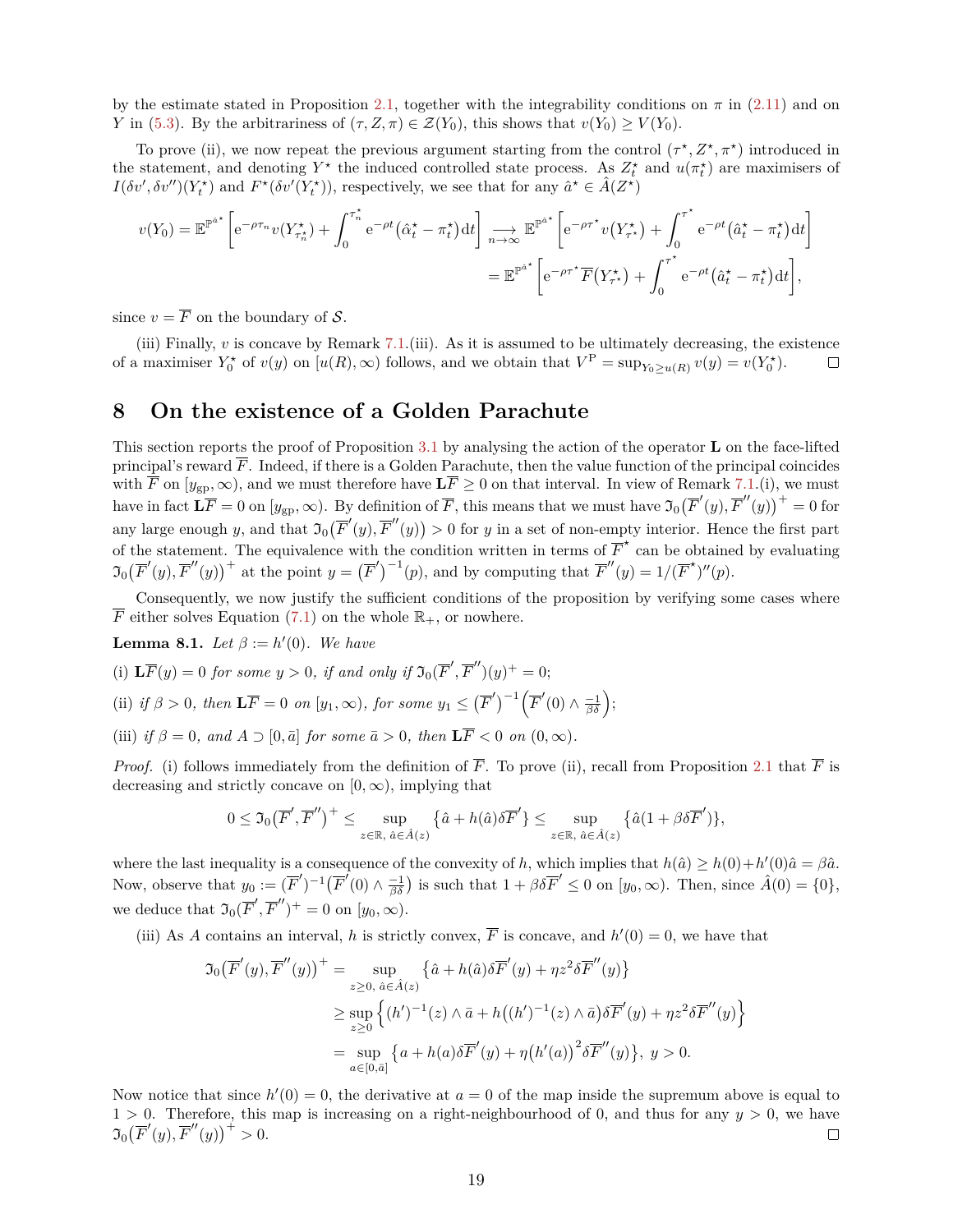The next result complements Lemma [8.1.](#page-18-0)(ii) by exploring the regions where  $\mathbf{L}\overline{F} = 0$  may hold under additional conditions on either  $\overline{F}$  or  $h$ . Let

$$
\phi(y) := \sup_{z \geq \beta, \ \hat{a} \in \hat{A}(z)} \left\{ \hat{a} + h(\hat{a}) \delta \overline{F}'(y) + \eta z^2 \delta \overline{F}''(y) \right\}, \ y \geq 0, \text{ so that } \Im_0(\overline{F}', \overline{F}'')^+ = \phi^+,
$$

and notice that  $\phi$  is non-increasing, whenever  $\overline{F}''$  is.

**Lemma 8.2.** *Let*  $\beta := h'(0) > 0$ *. Then the following holds* 

(i) if  $\overline{F}''$  is non-increasing, then

$$
\{\mathbf{L}\overline{F} = 0\} = \{\mathfrak{I}_0(\overline{F}', \overline{F}'')^+ = 0\} = [y_1, \infty), \text{ where } y_1 := \inf\{y \ge 0 : \phi(y) \le 0\} < \infty.
$$

*In particular,*  $\mathbf{L}\overline{F} = 0$  *on*  $\mathbb{R}_+$  *if and only if*  $\mathfrak{I}_0(\overline{F}'(0), \overline{F}'(0))^+ = 0$ ; (ii) *if*  $A = [0, \bar{a}]$  *for some*  $\bar{a} > 0$ *, and*  $h \in C^3$  *with* 

<span id="page-19-1"></span>
$$
\inf_{a \in A} \left\{ \frac{((h')^2)''(a)}{h''(a)} \right\} > 0, \text{ and } \overline{F}'(0) + 2\eta \overline{F}''(0)h''(0) < \frac{-1}{\beta \delta}, \tag{8.1}
$$

then  $\mathfrak{I}_0(\overline{F}', \overline{F}'')^+ = 0$ , on  $[0, y_0] \cup [y_1, \infty)$ , for some  $y_0 > 0$ , and  $y_1 \leq (F')^{-1} (\overline{F}'(0) \wedge \frac{-1}{\beta \delta});$ (iii) *In the context of* [\(NGP3\)](#page-8-2) *we have*  $\mathfrak{I}_0(\overline{F}', \overline{F}'') = 0$ , on  $(0, \infty)$ *.* 

*Proof.* (i) Since  $\mathfrak{I}_{0}^{+} \geq 0$  and  $\mathbf{L}\overline{F} = \mathfrak{I}_{0}(\overline{F}', \overline{F}'')^{+}$  as in the previous proof, the first part of (i) follows immediately, and we see that  $y_1 < \infty$  by Lemma [8.1.](#page-18-0)(iii). Next, we just observe that  $\phi(0) \leq 0$  if and only if  $\hat{a} + h(\hat{a})\delta \overline{F}'(0) + \eta z^2 \delta \overline{F}''(0) \leq 0$ , for all  $z \geq \beta$  and  $\hat{a} \in \hat{A}(z)$ , which provides the required condition given that  $\overline{F}'(0) \leq 0$ .

(ii) The existence of  $y_1$  is direct as in (i). Next, under our assumption on  $A$ , we have directly that

$$
\mathfrak{I}_0(\overline{F}'(y), \overline{F}''(y))^+ = \sup_{a \in A} \left\{ \underbrace{a + h(a) \delta \overline{F}'(y) + \eta (h'(a))^2 \delta \overline{F}''(y)}_{=: \psi(a,y)} \right\}^+, \ y > 0.
$$

Notice that

$$
\partial_{aa}\psi(a,y) = h''(a)\delta \overline{F}'(y) + \eta((h')^2)''(a)\delta \overline{F}''(y), \ (a,y) \in A \times [0,\infty),
$$

so that the first condition in Equation [\(8.1\)](#page-19-1) implies that  $\sup_{a \in A} \partial_{aa} \psi(a, 0) < 0$ , and therefore by continuity,  $\sup_{a \in A} \partial_{aa} \phi(a, y) \leq 0$  on some small interval  $[0, y_0], y_0 > 0$ . This shows that  $\psi(\cdot, y)$  is concave in *a*, for *y* in this interval. We next compute that, reducing  $y_0$  if necessary

$$
\partial_a \psi(0,y) = 1 + \beta \delta \Big( \overline F'(y) + 2\eta \overline F''(y) h''(0) \Big) \le 0, \ y \in [0,y_0],
$$

by the second condition in Equation [\(8.1\)](#page-19-1) and the continuity of  $\overline{F}'(0)$ ". Hence, for any  $y \in [0, y_0]$ , the function  $a \mapsto \psi(a, y)$  is non-increasing, concave, and thus attains its maximum at  $a = 0$ , implying that  $\mathfrak{I}_0(\overline{F}'(y), \overline{F}''(y))^+ = \psi(0, y)^+ = 0.$ 

(iii) This is very similar to (*ii*). Simply notice that now the first condition in [\(NGP3\)](#page-8-2) implies that for any  $y \geq 0$ ,  $A \ni a \longmapsto \psi(a, y)$  is concave, while the second condition in [\(NGP3\)](#page-8-2) implies that for any  $y \geq 0$ ,  $\partial_a \psi(0, y) \leq 0$ , and thus that  $\phi$  is non-increasing in *a* for any  $y \geq 0$ , and therefore the desired result.  $\Box$ 

## <span id="page-19-0"></span>**9 Analysis of the dynamic programming equation**

Throughout this section, Assumption [3.5](#page-9-2) is in force. We start with proving the strict concavity of *v*.

<span id="page-19-2"></span>**Lemma 9.1.** *Any continuous solution of* Equation [\(7.1\)](#page-16-3) *is strictly concave.*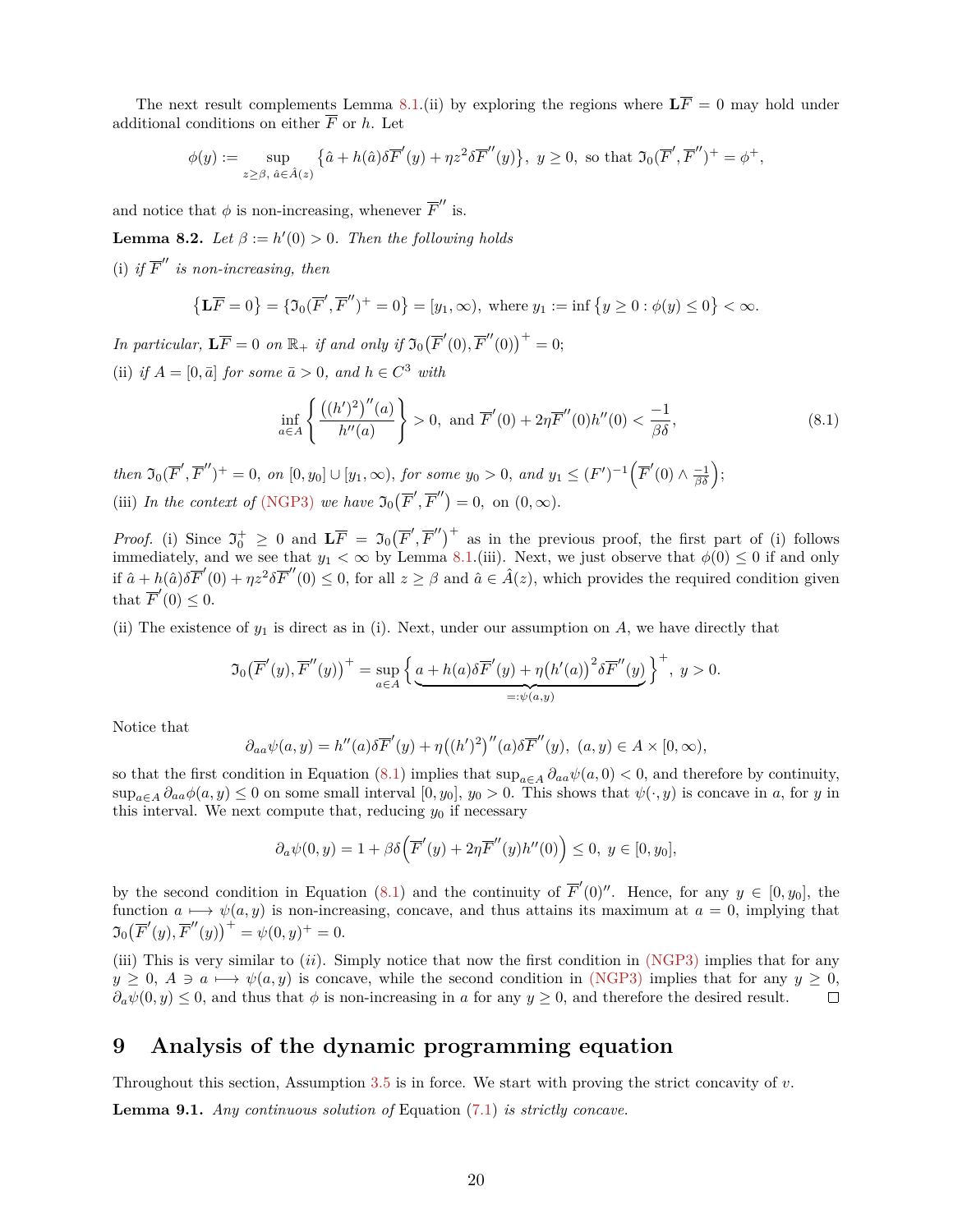*Proof.* To prove concavity, suppose to the contrary that *v* is strictly convex on some non-empty open interval  $(y_0, y_1)$  ⊂  $\mathbb{R}_+$ , then we would have that  $-v'' < 0$  in the viscosity sense on  $(y_0, y_1)$ , and thus that  $-\mathfrak{I}_0(v',v'')^+=-\infty$  on  $(y_0, y_1)$  (still in the viscosity sense), contradicting the fact that *v* is a continuous viscosity solution of Equation [\(7.1\)](#page-16-3).

The strict concavity follows the same line of argument as in [\[54\]](#page-37-0). Suppose to the contrary that  $v(y) =$  $b_0 + by$  for *y* in some interval  $[y_0, y_1] \subset \mathbb{R}_+$ , then

$$
b_0 + (1 - \delta)by + F^{\star}(\delta b) - \mathfrak{I}_0(b, 0)^{+} = 0, \ y \in [y_0, y_1].
$$

If  $\delta \neq 1$ , this implies that  $b = 0$ , and therefore  $b_0 = \mathfrak{I}_0(0,0)^+ = \bar{a} > 0$ . In particular  $\mathfrak{I}_0^+ = \mathfrak{I}_0$ .

We next argue that this ODE is in addition uniformly elliptic. This is immediate when  $\beta > 0$ . For  $\beta = 0$ , we have  $[0, \bar{a}_0] \subset A$  by Assumption [3.5,](#page-9-2) and

$$
\mathfrak{I}_0(v',v'')^+ \geq \sup_{z \geq 0, \ \hat{a} \in \hat{A}(z) \subset [0,\bar{a}_0]} \left\{ \hat{a} + \delta h(\hat{a})v' + \delta \eta z^2 v''(y) \right\} = \sup_{a \in [0,\bar{a}_0]} \left\{ \underbrace{a + \delta h(a)v'(y) + \delta \eta \big(h'(a)\big)^2 v''(y)}_{=: \Phi(a,y)} \right\},
$$

and  $\Phi(0, y) = 0$ ,  $\partial_a \Phi(0, y) = 1$ , for any *y* > 0. Then, for any compact subset of  $(0, \infty)$ , the supremum in  $\mathfrak{I}_0(v',v'')^+$  is attained on  $[\varepsilon,\bar{a}_0]$  for some  $\varepsilon > 0$ , independent of *y* (but of course depending on the chosen compact set). Hence, the ODE can always be written in explicit form on any compact subset of  $(0, \infty)$ .

Consequently, the standard Cauchy–Lipschitz existence and uniqueness theory applies. By uniqueness of the solution of Equation [\(7.1\)](#page-16-3) with boundary condition  $v(y_0) = b_0$  and  $v'(y_0) = 0$ , we deduce that  $v = b_0$ on  $[0, y_0]$ , contradicting the boundary condition  $v(0) = 0$ . If  $\delta = 1$ , we also see by the same argument that  $v(y) = b_0 + by$  on  $[0, y_0]$ , so that  $v(0) = 0$  implies that  $b_0 = 0$ , and we get  $F^{\star}(\delta b) - \mathfrak{I}_0(\delta b, 0)^{+} = 0$  and therefore  $F^*(\delta b) = \mathfrak{I}_0(\delta b, 0)^+ = 0$ , which again cannot happen.  $\Box$ 

<span id="page-20-2"></span>**Remark 9.2.** *By* Lemma [9.1](#page-19-2)*, it is natural to introduce the concave dual function*  $v^*(p) := \inf_{y \geq 0} \{yp - v(y)\},\$  $p \in \mathbb{R}$ . Then, if in addition *v* is a  $C^2$  solution of the dynamic programming equation,  $v^*$  solves the equation

<span id="page-20-3"></span>
$$
\mathbf{L}^{\star}v^{\star}(p) := v^{\star}(p) - F^{\star}(\delta p) + (\delta - 1)p(v^{\star})'(p) + \mathfrak{I}_0\left(p, \frac{1}{(v^{\star})''(p)}\right)^{+} = 0, \ p \in \mathbb{R}.
$$
 (9.1)

*This follows by evaluating* [\(7.5\)](#page-17-1) *at the point*  $y = (v')^{-1}(p)$  *and by computing that*  $v''(y) = 1/(v^*)''(p)$ .<sup>[9](#page-20-0)</sup>

<span id="page-20-1"></span>**Lemma 9.3.** *There is a unique solution v of* Equation [\(7.1\)](#page-16-3)*, such that*  $0 \leq (v - \overline{F})(y) \leq C \log(1 + \log(1 + y))$ *,*  $y \geq 0$ , for some  $C > 0$ . Besides, *v* is strictly concave, ultimately decreasing, and belongs to  $C^2(\mathbb{R}_+)$ .

*Proof.* By Remark [7.1](#page-16-4) and Lemma [B.1](#page-29-0) below,  $\overline{F}$  and  $\overline{F}_b$  are respectively sub-solution and super-solution of [\(7.1\)](#page-16-3), for *b* large enough. Lemma [B.3](#page-32-0) below shows that this equation satisfies comparison between sub-solutions and super-solutions lying between  $\overline{F}$  and  $\overline{F}_b$ . Then, since  $\overline{F}(0) = \overline{F}_b(0) = 0$ , we deduce from Perron's existence result, see [Crandall, Ishii, and Lions](#page-35-18) [\[13,](#page-35-18) Theorem 4.1], that Equation [\(7.1\)](#page-16-3) has a viscosity solution  $v_b$  lying between  $\overline{F}$  and  $\overline{F}_b$ . Using Lemma [B.3,](#page-32-0) this solution must be unique, and thus does not depend on *b*, so that we can denote it by *v*.

Recall that *v* is strictly concave by Lemma [9.1.](#page-19-2) Since it is below  $\overline{F}_b$ , it has to be ultimately decreasing, as  $F_b$  is. In addition,  $v$  is differentiable Lebesgue–a.e., and we may define the measurable set

$$
I := \{ y \ge 0 : v(y) - F(y) - \mathbf{Tr}(y, \delta v'(y)) = 0 \}.
$$

ForLebesgue–almost every  $y \in I$ , we have by using the inequality  $v - \overline{F} \geq 0$  (which must hold for any *y* since it holds in the viscosity sense and both *v* and  $\overline{F}$  are continuous) and the definitions of  $F^*$  and **T** 

$$
F^{\star}(\delta v'(y)) = \delta yv'(y) - v(y) \le \delta yv'(y) - F(y) \le F^{\star}(\delta v'(y)).
$$

<span id="page-20-0"></span> ${}^{9}$ Such a transformation can also be conducted if the solution is expressed in the sense of viscosity solutions (as it will be needed later), but one has to be careful as strict convexity is not sufficient, see [Alvarez, Lasry, and Lions](#page-34-1) [\[3,](#page-34-1) Proposition 5] and the remark after its proof.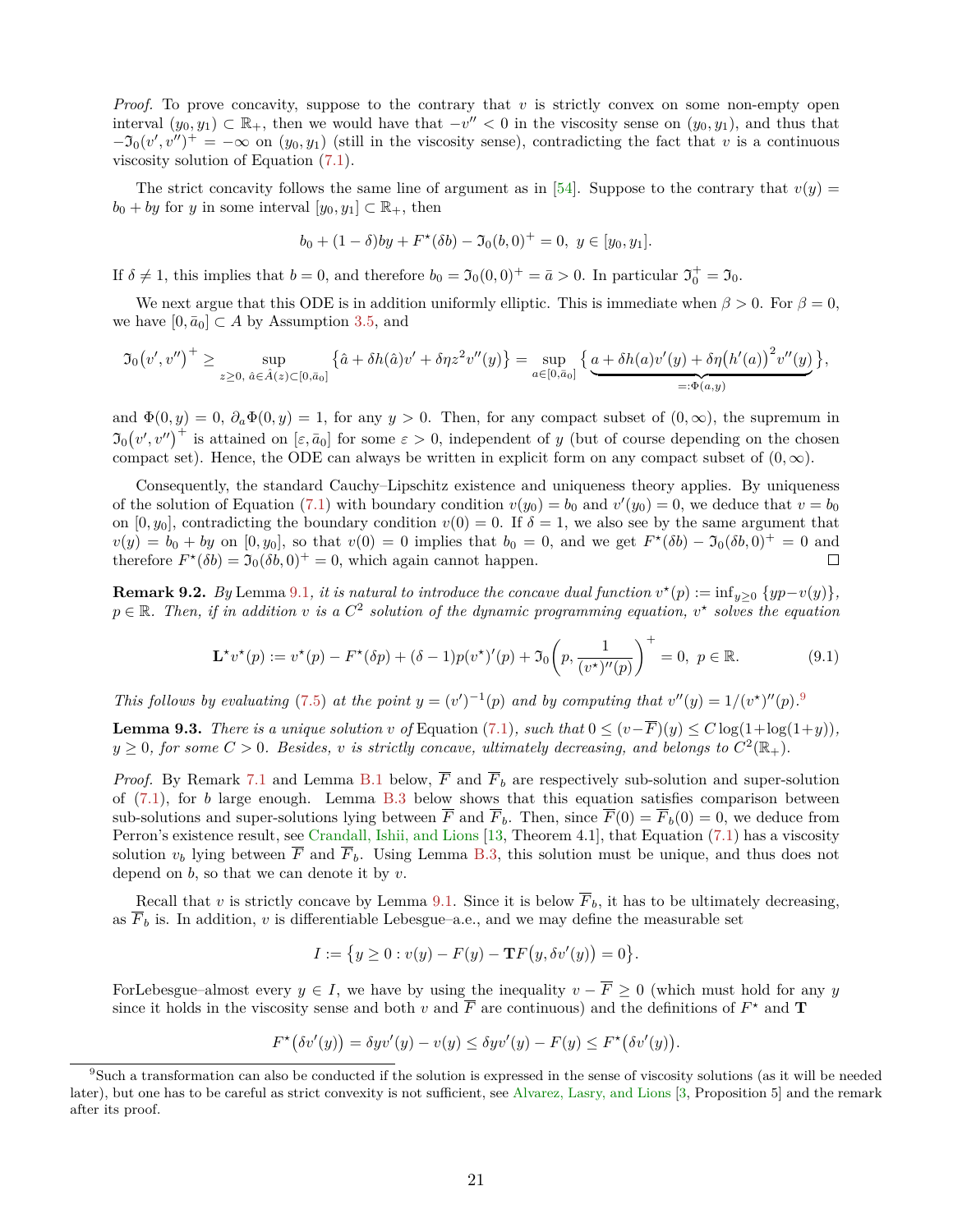Therefore, the above inequalities must be equalities Lebesgue–almost everywhere on *I*, which in particular implies that  $v = \overline{F}$ , a.e. on *I*, and therefore everywhere on *I* since *v* and  $\overline{F}$  are continuous. We also automatically have that  $v$  is  $C^2$  on  $I$ .

On the other hand, we have on  $\mathbb{R}_+ \setminus I$  that  $\mathfrak{I}_0(v',v'')^+ = \mathfrak{I}_0(v',v'') > 0$ , Lebesgue–almost everywhere. Arguying as in the proof of Lemma  $9.1$ , we see that  $v$  is a viscosity solution of a (locally) uniformly elliptic ODE

$$
v'' = L(y, v, v'), \text{ on } \mathbb{R}_+ \setminus I,
$$

for some locally Lipschitz nonlinearity L. Consequently, since  $\mathbb{R}_+ \setminus I = (v - \overline{F})^{-1}((0, \infty))$  is an open set by continuity of *v* and  $\overline{F}$ , the standard Cauchy–Lipschitz theorem then shows that *v* must also be smooth on  $\mathbb{R}_+ \setminus I$ . Finally, any point *y*<sub>0</sub> on the boundary  $\partial I \cap (0, \infty)$  is a minimiser of the difference  $v - \overline{F}$ . As such

• we have by the first order condition that  $v'(y_0-) - \overline{F}'(y_0) \leq 0 \leq v'(y_0+) - \overline{F}'(y_0)$ , implying by concavity that *v* is differentiable at  $y_0$  and  $v'(y_0) = \overline{F}'(y_0);$ 

• we also have  $v''(y_0) \geq \overline{F}''(y_0)$ , implying by continuity that

$$
0 = \mathbf{L}v(y_0) = -\mathfrak{I}_0(\overline{F}'(y_0), v''(y_0)) \le -\mathfrak{I}_0(\overline{F}'(y_0), \overline{F}''(y_0)) \le 0,
$$

which implies that  $v''(y_0) = \overline{F}''(0)$ , and  $\mathfrak{I}_0(\overline{F}'(y_0), \overline{F}''(y_0))^+ = 0$ . Hence,  $y_0 \in {\mathfrak{I}_0(\overline{F}', \overline{F}'')^+ = 0}$ .  $\Box$ 

**Lemma 9.4.** *Let*  $\beta > 0$ , assume that *F* and  $\mathfrak{I}_0$  are analytic, and let *v* be the solution from Lemma [9.3](#page-20-1). *Then*  $\{v = \overline{F}\} \cap (0, \infty)$  *is a possibly empty interval unbounded to the right.* 

*Proof.* (i) Suppose  $v = \overline{F}$  on some interval  $[y_0, y_1]$ , and let us show that we must have  $v = \overline{F}$  on  $[y_0, \infty)$ , which implies in particular that  $\mathfrak{I}_0(\overline{F}', \overline{F}'')^+ = 0$  on  $[y_0, \infty)$ , and consequently  $I \cap (0, \infty)$  has the claimed form, where the set *I* is introduced in the proof of Lemma [9.3.](#page-20-1)

To see this, suppose to the contrary that  $L\overline{F} < 0$  on some neighbourhood  $(y_1, y_1')$  to the right of  $y_1$ , and denote  $\phi(y) := (v - F)(y) - \mathbf{T}F(y, \delta v'(y))$ . Clearly,  $\phi \geq 0$  on  $\mathbb{R}_+$  and  $\phi = 0$  on  $[y_0, y_1]$ , so that

<span id="page-21-0"></span>
$$
0 = (v - \overline{F})(y_1) = \min_{y \in (y_0, y_1')} (v - \overline{F})(y), \text{ and } 0 = \phi(y_1) = \min_{y \in (y_0, y_1')} \phi(y).
$$
 (9.2)

Next, reducing  $y'_1 > y_1$  if necessary, we have that on  $(y_1, y'_1)$ , both  $v$  and  $\overline{F}$  are strictly concave and decreasing, and we claim that the supremum in  $\mathfrak{I}_0(\delta v', \delta v'')^+$  cannot be attained on a right-neighbourhood of  $\beta$ . Indeed, otherwise  $\mathfrak{I}_0(\delta v', \delta v'')^+$  would be equal to 0 on some interval at the right of  $y_1$ , since we have

$$
\mathfrak{I}_0(v',v'') = \sup_{\hat{a}\in \hat{A}(\beta)} \left\{ \hat{a} + \delta v' h(\hat{a}) + \delta \eta v'' \beta^2 \right\} = \delta \eta v'' \beta^2 < 0,
$$

so that, by continuity, this supremum remains negative on a right-neighbourhood of  $y_1$ , and  $\mathfrak{I}_0(v', v'')^+$  $\mathfrak{I}_0(v',v'')^+=0$ . Consequently, *v* and  $\overline{F}$  are both solutions of the ODE  $w - \delta yw' + F^{\star}(\delta w') = 0$  with same boundary condition at  $y_1$ , implying that  $v = \overline{F}$  on some interval at the right of  $y_1$ , and therefore contradicting the definition of  $y_1$  as a (right) extreme point of  $\{v = \overline{F}\}.$ 

Moreover, since *A* is bounded, the supremum over *z* must be attained on a compact set, meaning that for some  $\beta_{\min} > \beta$  and some finite  $\beta_{\max} > \beta_{\min}$ 

$$
\mathfrak{I}_0(v',v'')^+=\mathfrak{I}_0(v',v'')=\max_{z\in[\beta_{\min},\beta_{\max}],\ \hat{a}\in\hat{A}(z)}\left\{\hat{a}+\delta v'h(\hat{a})+\delta\eta z^2v''\right\}.
$$

By our assumptions on *F* and  $\mathfrak{I}_0$ , the function *v* solves on  $\mathbb{R}_+ \setminus I$  an explicit ODE with analytic non-linearity. Indeed,  $\mathfrak{I}_0$  is invertible and does not take the value 0, implying that its reciprocal function is still analytic. By Cauchy–Kowaleski's theorem, we deduce that *v* is also analytic on  $[y_1, y'_1)$ , and therefore  $C^{\infty}$ . Using all the above results, we have that on  $(y_1, y_1')$ 

$$
\mathfrak{I}_0(\overline{F}', \overline{F}'')^+ > 0 = -\mathbf{L}v = \mathfrak{I}_0(v', v'')^+ - \phi
$$
  
\n
$$
\geq \mathfrak{I}_0(F', F'')^+ - \phi + \delta \Big(\eta \beta^2 (v'' - \overline{F}')^+ - \eta \beta_{\max}^2 (v'' - \overline{F}'')^- + h(\underline{a})(v' - \overline{F}')^+\Big)
$$
  
\n
$$
- \delta h(\overline{a})(v' - \overline{F}')^-.
$$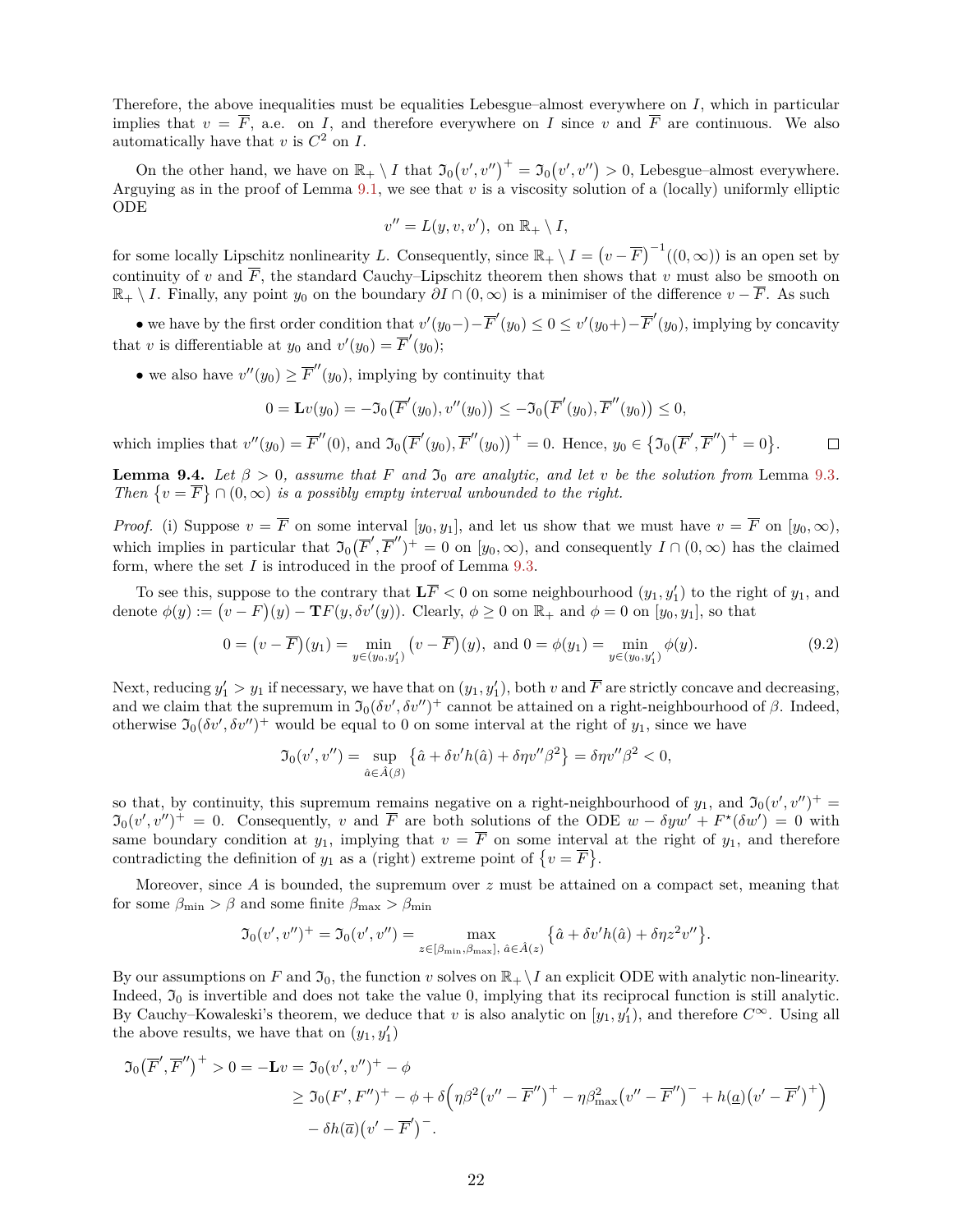Denoting  $c_1 := (\eta \beta^2) \wedge h(\underline{a}) > 0$  and  $c_2 := (\eta \beta_{\text{max}}^2) \vee h(\overline{a}) > 0$ , we have then

<span id="page-22-0"></span>
$$
\delta c_1 \left[ (v'' - \overline{F}'')^+ + (v' - \overline{F}')^+ \right] - \delta c_2 \left[ (v'' - \overline{F}'')^- + (v' - \overline{F}')^- \right] < \phi, \text{ on } (y_1, y_1'). \tag{9.3}
$$

As  $v'(y_1) = \overline{F}'(y_1)$ ,  $v''(y_1+) \ge \overline{F}''(y_1)$  and  $\phi(y_1) = 0$ , by [\(9.2\)](#page-21-0), these inequalities imply by sending  $y \searrow y_1$ , that  $(v'' - \overline{F}'')(y_1) = 0$ . This implies in turn that  $\phi$  is differentiable at  $y_1$ , and, since *v* and  $\overline{F}$  are  $C^{\infty}$  on the right of  $y_1$ , and  $y_1$  is a local minimum of  $v - \overline{F}$ 

$$
(v - \overline{F})'''(y_1+) \ge 0
$$
, and  $\phi'(y_1) = -v''(y_1)(y_1 - (F')^{-1} \circ v'(y_1)) = 0$ ,

Then, dividing [\(9.3\)](#page-22-0) by  $(y - y_1)$  and sending  $y \searrow y_1$ , we get  $(v''' - \overline{F}''')(y_1+) = 0$ , and we deduce that  $\phi$  is twice differentiable at  $y_1$ , and

$$
(v - \overline{F})^{\prime\prime\prime\prime}(y_1+) \ge 0
$$
, and  $\phi^{\prime\prime}(y_1) = 0$ .

Direct iteration of this argument shows that  $(v - \overline{F})$  is infinitely differentiable at the point *y*<sub>1</sub>, with 0 derivative of any order. Since it is an analytic function on a right-neighbourhood on *y*1, we deduce that  $v - \overline{F} = 0$  on a right-neighbourhood of  $y_1$ , which contradicts the definition of  $y_1$ .  $\Box$ 

Together with the previous lemmatas, the following result concludes the proof of Theorem  $3.6$ .(i)–(ii)–  $(iii)$ .

**Lemma 9.5.** Let *v* be the solution constructed in Lemma [9.3](#page-20-1), and define  $S := \{v = \overline{F}\}\$ . Then (i) we have  $v'(0) \ge 0$ , and whenever  $F'(0) = 0$ , we have  $v'(0) > 0$  if and only if  $\mathfrak{I}_0(0, \overline{F}'(0)) > 0$ ; (ii) *if*  $\beta = 0$ *, then*  $S = \{0\}$ *.* 

*Proof.* (i) By continuity, we have

$$
0 = \mathbf{L}v(0) = F^{\star}(\delta v'(0)) - \mathfrak{I}_0(v'(0), v''(0)).
$$

Since  $F^* \leq 0$  and  $I \geq 0$ , it follows that  $F^*(\delta v'(0)) = 0$ , and consequently  $v'(0) \geq 0$ , since  $F^* < 0$ on  $(-\infty, 0)$ . Because  $\mathfrak{I}_0(p, q)$  is non-decreasing in p, we deduce that  $0 = \mathfrak{I}_0(v'(0), v''(0)) \geq \mathfrak{I}_0(0, v''(0))$ . However, under our assumptions,  $\mathfrak{I}_0(0, \overline{F}'(0)) > 0$ . Then it follows from the non-decrease of  $\mathfrak{I}_0(p,q)$  in q that  $v''(0) < \overline{F}''(0)$ . Consequently, we have  $v \geq \overline{F}$ ,  $v(0) = \overline{F}(0)$ ,  $v'(0) \geq \overline{F}'(0) = 0$  and  $v''(0) < \overline{F}''(0) \leq 0$ , implying that  $v'(0) > 0$ , as required.

(ii) By Lemma [8.1.](#page-18-0)(iii), we know that  $\overline{F}$  never solves the ODE, and we claim that this implies that  $v > \overline{F}$ on  $(0, \infty)$ . Indeed, notice that any contact point *y*<sub>0</sub> of *v* and  $\overline{F}$  is a local minimiser of the difference  $v - \overline{F}$ , so that  $v' = \overline{F}'$  at such a point. Then, as  $\overline{\mathcal{I}}_0 \geq 0$ , it follows from Equation [\(7.1\)](#page-16-3) that  $\mathbf{Tr}(y_0, \delta \overline{F}'(y_0)) = 0$ which cannot happen unless  $y_0 = 0$ .  $\Box$ 

We finally prove Theorem [3.6.](#page-9-0)(iv) by using the verification result provided in Proposition [7.2,](#page-17-0) in order to show that one can identify the value function of the principal with the function *v* constructed in Theorem [3.6.](#page-9-0)

*Proof of* Theorem [3.6.](#page-9-0)(iv). The existence of  $\hat{y}$  is immediate by the strict concavity of v, and the fact that it is ultimately decreasing. Then, the rest of the proof simply requires to check that the assumptions in Proposition [7.2](#page-17-0) are satisfied here. First of all, notice that the map  $\hat{z}$  is bounded from above since A is compact, and from below by  $\beta$ , and it is continuous on  $\mathcal{S}^c$  because *v* is  $C^2$  there. Similarly, the map  $\hat{\pi}$  is bounded on  $\mathcal{S}^c$ , from below by 0 and from above as well because  $\mathcal{S}^c$  is a bounded set under our assumptions. The existence of a unique weak solution for  $\hat{Y}$  is then direct from [Stroock and Varadhan](#page-38-11) [\[64,](#page-38-11) Corollary 6.4.4.<sup>[10](#page-22-1)</sup> Notice in addition that  $\hat{Y}$  has moments of any order under  $\mathbb{P}^0$  (and thus under any  $\mathbb{P}^{\alpha}$ ,  $\alpha \in \mathcal{A}$ , recall that *A* is compact). It remains to verify that  $\hat{\tau}$  satisfies [\(2.11\)](#page-7-6). However,  $\hat{Y}$  is a one-dimensional Markov process for which the boundaries 0 and  $y_{\text{gp}}$  are regular and accessible, it is therefore well-known that  $\hat{\tau}$  is finite with probability 1. Since A is compact, the densities  $d\mathbb{P}^{\alpha}/d\mathbb{P}^0$  all have moments of any order, uniformly in  $\alpha \in \mathcal{A}$ , from which it is immediate that  $(2.11)$  holds.  $\Box$ 

<span id="page-22-1"></span><sup>&</sup>lt;sup>10</sup>The drift of  $\hat{Y}$  is not bounded as required in [\[64,](#page-38-11) Corollary 6.4.4], because of the term  $r\hat{Y}$ . However, it suffices to apply the result to  $(e^{rt}\widehat{Y}_t)_{t\geq 0}$ .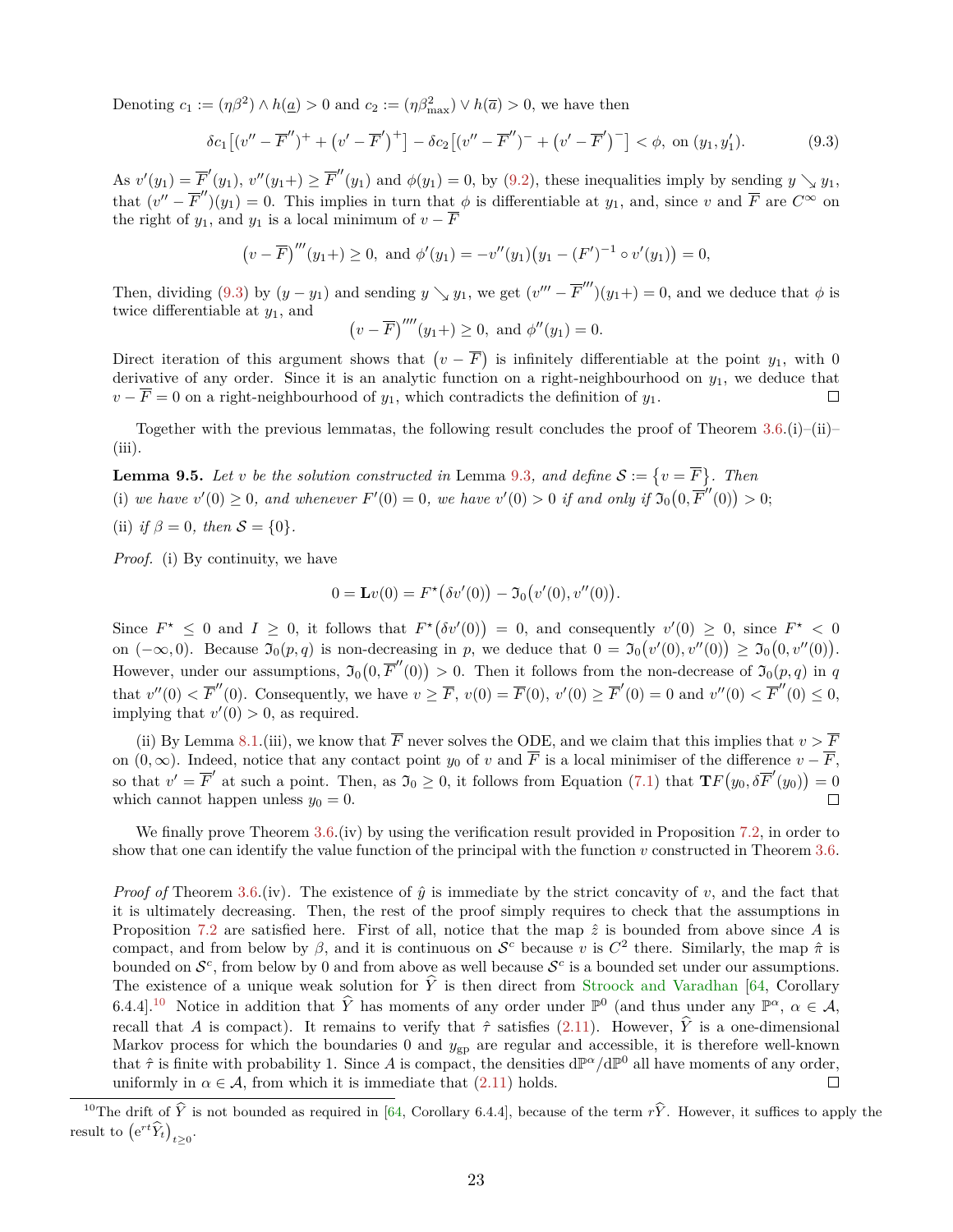### <span id="page-23-0"></span>**10 Holmström–Milgrom's model with early retirement**

In this section, we explore whether adding risk-aversion for the principal fundamentally modifies the results for the existence of a Golden Parachute. As such, we consider a variation which mixes both [Sannikov'](#page-37-0)s model [\[54\]](#page-37-0) and [Holmström and Milgrom'](#page-36-0)s [\[34\]](#page-36-0). There is a finite horizon  $T > 0$ , the contracts only stipulate a lump-sum payment at  $\tau$  (meaning that  $\pi$  is always 0). Moreover, the agent also has a CARA utility and, abusing notations slightly, for any admissible contract  $\mathbf{C} := (\tau, \xi)$ , we have

$$
V^{\mathcal{A}}(\mathbf{C}) := \sup_{\alpha \in \mathcal{A}} J^{\mathcal{A}}(\mathbf{C}, \alpha), \text{ where } J^{\mathcal{A}}(\mathbf{C}, \alpha) := \mathbb{E}^{\mathbb{P}^{\alpha}} \bigg[ U_{\mathcal{A}} \bigg( \xi - \int_0^{\tau} h(\alpha_s) \mathrm{d}s \bigg) \bigg],
$$

where  $U_A(x) := -e^{-\psi x}, x \in \mathbb{R}$ , for some  $\psi > 0$ . Using again the general approaches from [Cvitanić, Possamaï,](#page-35-13) [and Touzi](#page-35-13) [\[19\]](#page-35-13) and [Lin, Ren, Touzi, and Yang](#page-36-13)  $[40]^{11}$  $[40]^{11}$  $[40]^{11}$  $[40]^{11}$ , we can show that the lump-sum payment  $\xi$  at time  $\tau$ takes the form

$$
\xi = Y_{\tau}^{Y_0, Z} = Y_0 + \int_0^{\tau} Z_t dX_t - \int_0^{\tau} \left( h^*(Z_t) - \frac{1}{2} \psi \sigma^2 Z_t^2 \right) dt,
$$

where this time  $Y^{Y_0,Z}$  should be interpreted as the certainty equivalent of the agent. In turn, the principal's problem boils now down to

<span id="page-23-2"></span>
$$
V^{\mathcal{P}} = \sup_{Y_0 \ge R} \sup_{(\tau, Z, \hat{a}) \in \mathfrak{Z}(Y_0) \times \hat{A}(Z)} \mathbb{E}^{\mathbb{P}^{\hat{a}}} \Big[ \mathcal{U}_{\mathcal{P}} \Big( X_{\tau \wedge T} - Y_{\tau \wedge T}^{Y_0, Z} \Big) \Big],\tag{10.1}
$$

where  $U_P(x) := -e^{-\eta x}, x \in \mathbb{R}$ , for some  $\eta > 0$ , and  $\mathfrak{Z}(Y_0)$  is a proper reformulation of  $\mathcal{Z}(Y_0)$  in this context.

In the present context, a Golden Parachute is a situation where the optimal retirement time chosen by the principal lies in  $(0, T)$  with positive probability. As  $V^{\text{P}}(t, x, y) = U_{\text{P}}(x - y)$  upon retirement, the existence of a Golden Parachute is reduced to the non-emptiness of the stopping region before maturity  $\{(t, x, y) : t < T \text{ and } V^{\text{P}}(t, x, y) = U_{\text{P}}(x - y)\}.$ 

Similar to Section [8,](#page-18-1) we shall explore the potential existence of a Golden Parachute by analysing the action of the dynamic programming operator on the obstacle  $U_P(x-y)$ . In the present context, the dynamic programming equation corresponding to the reduced principal problem [\(10.1\)](#page-23-2) is given by

$$
\min\left\{v - \mathcal{U}_{\mathcal{P}}(x - y); -\partial_t v - \frac{\sigma^2}{2}v_{xx} - M(v_x, v_y, v_{yy}, v_{xy})\right\} = 0, v(t, x, 0) = \mathcal{U}_{\mathcal{P}}(x), \text{ on } [0, T) \times \mathbb{R} \times (0, \infty),
$$

$$
v(T, x, y) = \mathcal{U}_{\mathcal{P}}(x - y), \text{ on } (x, y) \in \mathbb{R} \times [0, \infty),
$$

where

$$
M(q_1,q_2,\gamma_1,\gamma_2):=\sup_{(z,\hat{a})\in\mathbb{R}\times\hat{A}(z)}\left\{\hat{a}(z)q_1+\left(\frac{\sigma^2\psi}{2}z^2+h\big(\hat{a}(z)\big)\right)q_2+\frac{\sigma^2}{2}z^2\gamma_1+\sigma^2z\gamma_2\right\}.
$$

For the sake of clarity, the following result focuses on the case where the agent's cost of effort is quadratic.

**Lemma 10.1.** *In the present setting, assume that*  $A = [0, \infty)$ *, and*  $h(a) = ha^2/2 + \beta a$ *,*  $a \ge 0$ *, for some*  $h > 0$  *and*  $\beta \geq 0$ *. A necessary condition for a* Golden Parachute *to exist is* 

$$
\beta \geq \underline{\beta} := \left(1 - \sqrt{\frac{\sigma^2 h \psi (1 + \sigma^2 h \eta)}{1 + \sigma^2 h(\psi + \eta)}}\right)^+
$$

*.*

*Proof.* With the choice of *A* and *h* in the statement of the lemma, we have that when  $\sigma^2 h(\psi q_2 + \gamma_1) + q_2 < 0$ , and  $\psi q_2 + \gamma_1 < 0$ 

$$
M(q_1, q_2, \gamma_1, \gamma_2) = \frac{1}{2h} \max \left\{ \sup_{z \ge \beta} \left\{ (\sigma^2 h(\psi q_2 + \gamma_1) + q_2) z^2 + 2(\sigma^2 h \gamma_2 + q_1) z - \beta (2q_1 + \beta q_2) \right\}, \sup_{z \prec \beta} \left\{ \sigma^2 h(\psi q_2 + \gamma_1) z^2 + 2\sigma^2 h \gamma_2 z \right\} \right\}.
$$

<span id="page-23-1"></span><sup>11</sup>See also [Cvitanić, Possamaï, and Touzi](#page-35-12) [\[18\]](#page-35-12), [Aïd, Possamaï, and Touzi](#page-34-2) [\[2\]](#page-34-2), [Élie and Possamaï](#page-35-19) [\[23\]](#page-35-19), [Élie, Mastrolia, and Possamaï](#page-36-18) [\[24\]](#page-36-18), or [Élie, Hubert, Mastrolia, and Possamaï](#page-36-19) [\[25\]](#page-36-19) for models with CARA utilities using this approach.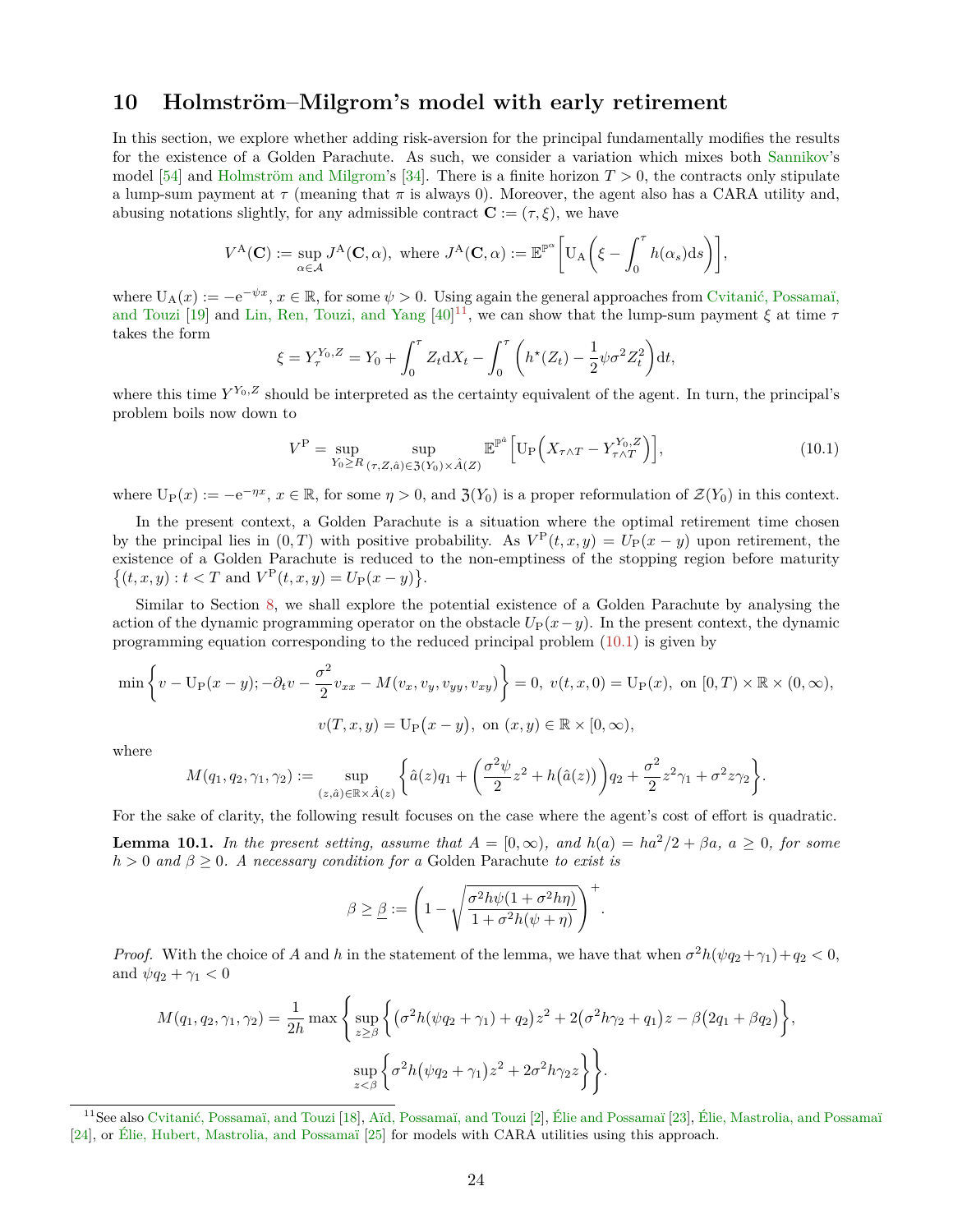We now evaluate M along the appropriate derivatives of the map  $(x, y) \rightarrowtail U_P(x - y)$ , which corresponds to the substitutions

$$
q_1 \longleftrightarrow -\eta \mathbf{U}_{\mathbf{P}}(x-y), q_2 \longleftrightarrow \eta \mathbf{U}_{\mathbf{P}}(x-y), \gamma_1 \longleftrightarrow \eta^2 \mathbf{U}_{\mathbf{P}}(x-y), \gamma_2 \longleftrightarrow -\eta^2 \mathbf{U}_{\mathbf{P}}(x-y).
$$

Defining  $\mathcal{M}(x, y) := M(-\eta \mathrm{U}_{\mathrm{P}}(x-y), \eta \mathrm{U}_{\mathrm{P}}(x-y), \eta^2 \mathrm{U}_{\mathrm{P}}(x-y), -\eta^2 \mathrm{U}_{\mathrm{P}}(x-y))$ , we compute directly that for  $\psi > 0$ ,  $\frac{\eta}{\psi + \eta} < \frac{\sigma^2 h \eta + 1}{\sigma^2 h(\psi + \eta) + 1}$ , from which we have

$$
\mathcal{M}(x,y) = -\frac{\eta \mathcal{U}_{\mathcal{P}}(x-y)}{2h} \begin{cases} \frac{(\sigma^2 h \eta + 1)^2}{\sigma^2 h(\psi + \eta) + 1} + \beta(\beta - 2), & \text{if } \frac{\eta}{\psi + \eta} > \beta, \\ \frac{\sigma^2 h \eta^2}{\psi + \eta}, & \text{if } \frac{\sigma^2 h \eta + 1}{\sigma^2 h(\psi + \eta) + 1} < \beta. \end{cases}
$$

In the intermediary case  $\frac{\eta}{\psi + \eta} \leq \beta \leq \frac{\sigma^2 h \eta + 1}{\sigma^2 h (\psi + \eta) + 1}$ , to find the maximum in the expression of M, we need to solve the inequality

$$
\frac{(\sigma^2 h\eta + 1)^2}{\sigma^2 h(\psi + \eta) + 1} + \beta(\beta - 2) \ge \frac{\sigma^2 h\eta^2}{\psi + \eta} \Longleftrightarrow \beta^2 - 2\beta + \frac{\sigma^2 h\eta^2 + 2\sigma^2 h\eta\psi + \eta + \psi}{(\psi + \eta)(1 + \sigma^2 h(\psi + \eta))} \ge 0.
$$

It is straightforward to check that the second-order polynomial in *β* above has two positive roots, the smallest one only belonging to  $\left[\frac{\eta}{\psi+\eta}, \frac{\sigma^2 h \eta + 1}{\sigma^2 h(\psi+\eta)+1}\right]$ , and therefore that for  $\frac{\eta}{\psi+\eta} \leq \beta \leq \frac{\sigma^2 h \eta + 1}{\sigma^2 h(\psi+\eta)+1}$ 

$$
\beta^2 - 2\beta + \frac{\sigma^2 h \eta^2 + 2\sigma^2 h \eta \psi + \eta + \psi}{(\psi + \eta)(1 + \sigma^2 h(\psi + \eta))} \ge 0 \Longleftrightarrow \beta \le 1 - \psi \sigma \sqrt{\frac{h}{(\psi + \eta)(1 + \sigma^2 h(\psi + \eta))}} =: \overline{\beta}.
$$

Overall, we thus have

$$
\mathcal{M}(x,y) = -\frac{\eta \mathcal{U}_{\mathcal{P}}(x-y)}{2h} \begin{cases} \frac{(\sigma^2 h \eta + 1)^2}{\sigma^2 h(\psi + \eta) + 1} + \beta(\beta - 2), & \text{if } \overline{\beta} > \beta, \\ \frac{\sigma^2 h \eta^2}{\psi + \eta}, & \text{if } \overline{\beta} \le \beta. \end{cases}
$$

Hence, the diffusion operator in the PDE applied to  $(x, y) \mapsto U_P(x - y)$  is exactly equal to

$$
-\frac{\eta \mathcal{U}_{\mathcal{P}}(x-y)}{2h} \begin{cases} \eta \sigma^2 h - \frac{(\sigma^2 h \eta + 1)^2}{\sigma^2 h(\psi + \eta) + 1} - \beta(\beta - 2), \text{ if } \overline{\beta} > \beta, \\ \eta \sigma^2 h - \frac{\sigma^2 h \eta^2}{\psi + \eta}, \text{ if } \overline{\beta} \le \beta. \end{cases}
$$

When  $\beta \geq \bar{\beta}$ , the above quantity is always non-negative, and when  $\beta < \bar{\beta}$ , one can check that the secondorder polynomial in  $\beta$  we get always has real roots, that the largest one is above  $\overline{\beta}$ , the lowest one is below *β*, and therefore that it will be non-negative if and only if  $β ≥ β$ .  $\Box$ 

The message from the previous lemma is that whenever the lower bound for *β* given in the statement is positive, which is equivalent to having

<span id="page-24-0"></span>
$$
1 > \sigma^2 h \eta (\sigma^2 h \psi - 1), \tag{10.2}
$$

a Golden Parachute cannot exist for small values of *β*. Since the classical [Holmström and Milgrom'](#page-36-0)s model has exactly  $\beta = 0$ , Golden Parachute cannot exist as soon as Equation [\(10.2\)](#page-24-0) holds, which happens for small risk aversions for either the principal or the agent. This means that golden parachutes can only arise in situations where we have either high risk-aversions, or high marginal costs for the agent, or high uncertainty on the returns of the output *X*. Though one should keep in mind that the setting is now somewhat different from [\[54\]](#page-37-0), this is in stark contrast with the statement that 'if we allow the principal to be explicitly risk averse we can expect the qualitative features of the optimal contract (including retirement) to be the same as with risk neutrality.' ([\[54,](#page-37-0) Remark 3]).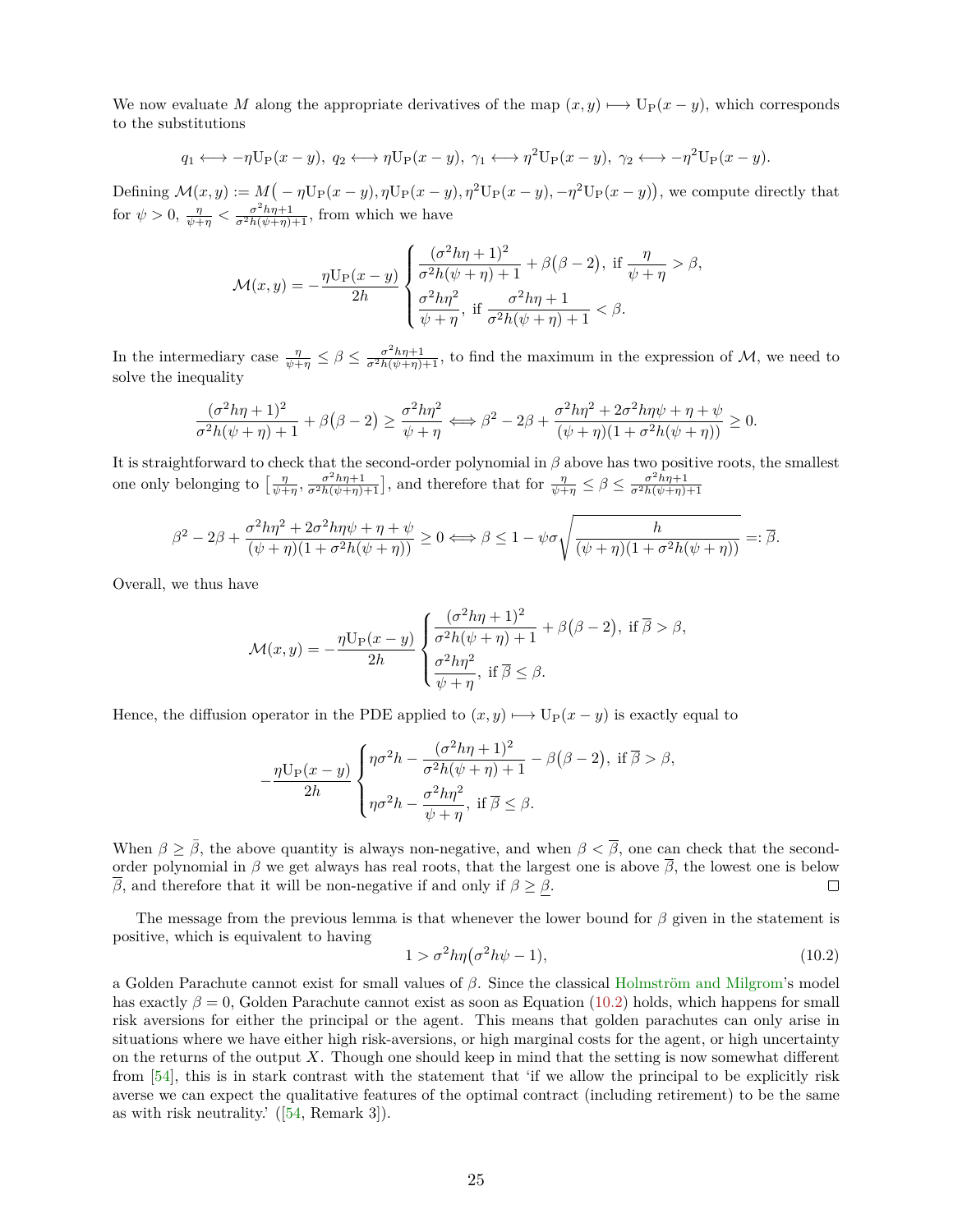# **Appendices**

## <span id="page-25-0"></span>**A Face-lifted principal's reward**

This section is dedicated to the proof of Proposition [2.1.](#page-5-4)

#### **A.1 Very impatient principal may reduce her loss to zero**

We first consider the case  $\rho \geq \gamma r$  of Proposition [2.1.](#page-5-4)(i). Notice that we always have  $\overline{F}(0) = 0$ , and that since *F* is non-positive, we have  $\overline{F} \leq 0$ . Besides, by our assumptions on *u*, there exists  $M > 0$  and  $C > 0$ , such that for any  $y \ge M$ ,  $F(y) \ge -Cy^{\gamma}$ . Fix some some  $y_0 > 0$  and some  $\varepsilon > 0$ , and consider then the following control

$$
p(t) := \mathbf{1}_{[t^*,\infty)}(t)\rho \varepsilon y(t), \ t \ge 0,
$$

where  $t^*$  is the first instant at which  $y^{y_0,0}$  reaches the value *M*. We immediately have that

$$
y^{y_0,p}(t) = y_0 e^{rt} \mathbf{1}_{[0,t^*)}(t) + M e^{r(1-\rho\varepsilon)(t-t^*)} \mathbf{1}_{[t^*,\infty)}(t), \ t \ge 0.
$$

In particular,  $T_0^{y_0,p} = \infty$ , and for  $T > t^*$ 

$$
\overline{F}(y_0) \ge e^{-\rho T} F(y^{y_0, p}(T)) + \int_0^T \rho e^{-\rho t} F(p(t)) dt
$$
\n
$$
= e^{-\rho T} F(M e^{r(1-\rho \varepsilon)(T-t^*)}) + \int_{t^*}^T \rho e^{-\rho t} F(\rho \varepsilon M e^{r(1-\rho \varepsilon)(t-t^*)}) dt
$$
\n
$$
\ge -CM^{\gamma} e^{\gamma r(\rho \varepsilon - 1)t^* - \rho r T(\frac{1}{r} - \gamma \rho + \varepsilon \gamma)} - \frac{C \varepsilon^{\gamma} \rho^{\gamma} M^{\gamma} e^{-\rho t^*}}{\frac{1}{r} - \gamma \rho + \gamma \varepsilon} \left(1 - e^{-\rho r (T-t^*) (\frac{1}{r} - \gamma \rho + \gamma \varepsilon)}\right)
$$
\n
$$
\xrightarrow[T \to \infty]{} \frac{-C \varepsilon^{\gamma} \rho^{\gamma} M^{\gamma} e^{-\rho t^*}}{\frac{1}{r} - \gamma \delta + \gamma \varepsilon},
$$

by the condition  $\rho \geq \gamma r$ . As  $\gamma > 1$ , the last limit converges to 0 as  $\varepsilon \searrow 0$ .

#### **A.2 Non-degenerate face-lifted utility**

By standard control theory, the Hamilton–Jacobi equation corresponding to the mixed control-stopping problem defining  $\overline{F}$  is

$$
\min\left\{w - F, w - \delta y w' + F^{\star}(\delta w')\right\} = 0, \text{ on } (0, \infty), w(0) = 0.
$$

Notice first that, similar to Remark [7.1.](#page-16-4)(ii), this ODE is equivalent to

<span id="page-25-1"></span>
$$
w - \delta y w' + F^{\star}(\delta w') = 0, \text{ on } (0, \infty), w(0) = 0,
$$
 (A.1)

as the last equation implies that  $w - F = \delta y w' - F - F^*(\delta w') \geq 0$ .

Now, this ODE has 0 as a trivial solution, and when  $\delta = 1$ , it has a unique strictly concave solution given by *F*. The following lemma addresses the general case.

<span id="page-25-3"></span>**Lemma A.1.** Let  $\delta \neq 1$  and  $\gamma \delta > 1$ , Denote by  $w^*$  be the function introduced in [\(2.9\)](#page-6-1), and let  $w := (w^*)^*$  be *its concave conjugate. Then w is a solution of* [\(A.1\)](#page-25-1) *satisfying*  $\bar{c}_0(-1+y^{\gamma}) \leq w(y) \leq \bar{c}_0(-1+y^{\gamma})$ *. Moreover,*  $w'(0) = F'(0)\frac{1}{\delta}\mathbf{1}_{\{\delta \geq 1\}}.$ 

*Proof.* Notice first that if *w* solves Equation  $(A.1)$ , then, whenever  $w'(0)$  is finite, by letting *y* go to 0, we get  $F^*(\delta w'(0)) = 0$ . This implies that  $\delta w'(0) \geq F'(0)$ , and as  $w \geq F$  we deduce that  $w'(0) \geq \frac{F'(0)}{100}$  $rac{1}{1}$   $\frac{1}{\sqrt{\delta}}$ , an inequality obviously satisfied when  $w'(0) = \infty$ , which is the only possible infinite value by concavity of *w*. We now show that

<span id="page-25-2"></span>
$$
w'(0) = F'(0)\frac{1}{\delta} \mathbf{1}_{\{\delta \ge 1\}}.\tag{A.2}
$$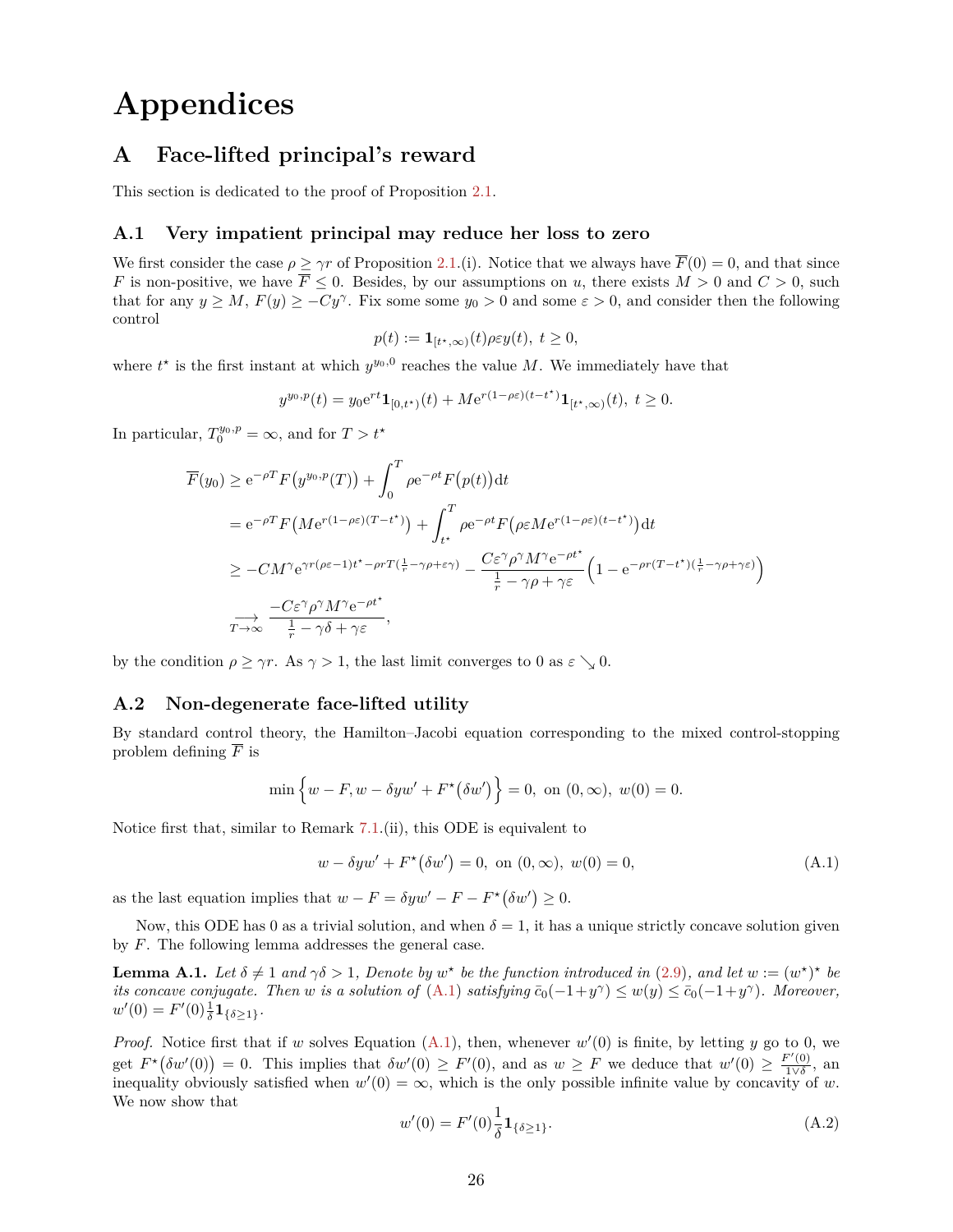To see this, we consider the following alternative cases.

•  $\delta \geq 1$ . Assume to the contrary that  $\delta w'(0) > F'(0)$ , then  $\delta w' > F'(0)$  on  $[0, \varepsilon)$  for some  $\varepsilon > 0$ , by continuity. This in turn implies that  $F^*(\delta w') = 0$  on  $[0, \varepsilon)$ , and equation  $(A.1)$  reduces to  $w(y) - \delta yw'(y) = 0$ , on  $[0, \varepsilon)$ , and we get

<span id="page-26-0"></span>
$$
w(y) = \text{Const.} \frac{w(y_0)}{y_0^{\frac{1}{\delta}}} y^{\frac{1}{\delta}}, 0 < y_0 \le y < \varepsilon. \tag{A.3}
$$

As  $w(0) = 0$  and  $w \le 0$ , we see that  $w(y_0)/y_0^{\frac{1}{\delta}} \longrightarrow 0$ , as  $y_0 \searrow 0$ , and therefore  $w = 0$  on  $[0, \varepsilon)$ , contradicting the strict concavity of *w*.

•  $\delta$  < 1. Since  $w'(0) \geq F'(0)$ , we have again  $F^*(\delta w') = 0$  on  $[0, \varepsilon)$ , for some  $\varepsilon > 0$ , and by arguying as in the previous case, we arrive to again to the same conclusion  $(A.3)$ . However, as  $\delta < 1$ , the only way to avoid explosion of  $w(y_0)/y_0^{\frac{1}{\delta}}$  as  $y \searrow 0$  is that  $w'(0) = 0$ .

In particular, notice that  $(A.2)$  implies that any strictly concave solution of  $(A.1)$  is decreasing. Next, we can use convex duality and consider the dual of *w*, given by  $w^*(p) := \inf_{y \geq 0} \{ py - w(y) \}$ . Notice that since we proved that we needed to have  $w'(0) = F'(0) \frac{1}{\delta} \mathbf{1}_{\{\delta > 1\}} =: f_{\delta}$ , the domain over which  $w^*$  is naturally defined is  $(-\infty, f_{\delta}]$ . As such the ODE satisfied by  $w^*$  is

<span id="page-26-2"></span>
$$
-w^*(p) + (1 - \delta)p(w^*)'(p) + F^*(\delta p) = 0, \ p < f_\delta, \ w^*(f_\delta) = 0.
$$
 (A.4)

This linear ODE has the generic solution, for any  $C \in \mathbb{R}$  and  $\varepsilon > 0$ 

<span id="page-26-1"></span>
$$
w^*(p) = (-p)^{-\frac{1}{\delta-1}} \left( C - \frac{1}{1-\delta} \int_p^{f_\delta - \varepsilon} \frac{F^*(\delta x)}{(-x)^{1+\frac{1}{1-\delta}}} dx \right), \ p < f_\delta. \tag{A.5}
$$

We need to study the behaviour of the solution when *p* goes to *fδ*−. We will thus consider three cases.

**Case 1:**  $f_{\delta}$  < 0. In this case, we can take directly  $\varepsilon = 0$  in Equation [\(A.5\)](#page-26-1), as the integrand has no singularity, and the boundary condition at  $f_\delta$  imposes that  $C = 0$ , so that the solution is uniquely determined by

$$
w^{\star}(p) = \frac{(-p)^{-\frac{1}{\delta-1}}}{\delta-1} \int_p^{f_{\delta}} \frac{F^{\star}(\delta x)}{(-x)^{1+\frac{1}{1-\delta}}} \mathrm{d}x, \ p \le f_{\delta}.
$$

In this case, we necessarily have  $\delta > 1$ , therefore, by Lemma [A.4,](#page-28-0)  $w^*$  is strictly concave, increasing, and  $w^* \leq F^*$ . This immediately proves that *w* is unique, strictly concave, decreasing, and above *F*. Besides, the explicit formula we obtained shows by direct integration and using Equation  $(2.8)$  that  $w^*$  satisfies also Equation [\(2.8\)](#page-5-3) with appropriate constants, which directly implies the required inequalities for *w*.

**Case 2:**  $f_{\delta} = 0$  and  $\delta > 1$ . Under this condition, we can take  $\varepsilon = 0$  in Equation [\(A.5\)](#page-26-1), leading to

$$
\frac{(-p)^{-\frac{1}{\delta-1}}}{1-\delta}\int_p^0\frac{F^{\star}(\delta x)}{(-x)^{1+\frac{1}{1-\delta}}}{\rm d}x\underset{p\to 0-}{=}o(1),
$$

and thus converges to 0 as *p* goes to 0−. Therefore, when  $\delta > 1$ , we need to take again  $C = 0$  in Equation  $(A.5)$  to satisfy the boundary condition  $w^*(0) = 0$ , and our solution is uniquely determined. Moreover, by Lemma [A.4,](#page-28-0)  $w^*$  is strictly concave, increasing, and  $w^* \leq F^*$ . This immediately proves that *w* is unique, strictly concave, decreasing, and above *F*. We deduce that *w* satisfies the required inequalities as in the previous case.

**Case 3:**  $\delta$  < 1. In this case, it can be checked that for any  $C \in \mathbb{R}$  and  $\varepsilon > 0$ , we have

$$
\lim_{p \to 0-} (-p)^{-\frac{1}{\delta - 1}} \left( C - \frac{1}{1 - \delta} \int_p^{-\varepsilon} \frac{F^\star(\delta x)}{(-x)^{1 + \frac{1}{1 - \delta}}} dx \right) = 0.
$$

We therefore have, *a priori*, infinitely many possible solutions to the ODE. However, notice that the growth imposed on *w* translates into  $\bar{c}_0^*(-1+|p|^{\frac{\gamma}{\gamma-1}}) \leq w^*(p) \leq \bar{c}_1^*(1+|p|^{\frac{\gamma}{\gamma-1}})$ , and this implies that

<span id="page-26-3"></span>
$$
|p|^{-\frac{1}{1-\delta}}w^{\star}(p) \leq \bar{c}_1^{\star} \left(|p|^{-\frac{1}{1-\delta}} + |p|^{\frac{1-\gamma\delta}{(1-\delta)(\gamma-1)}}\right) \underset{p \to -\infty}{\longrightarrow} 0, \tag{A.6}
$$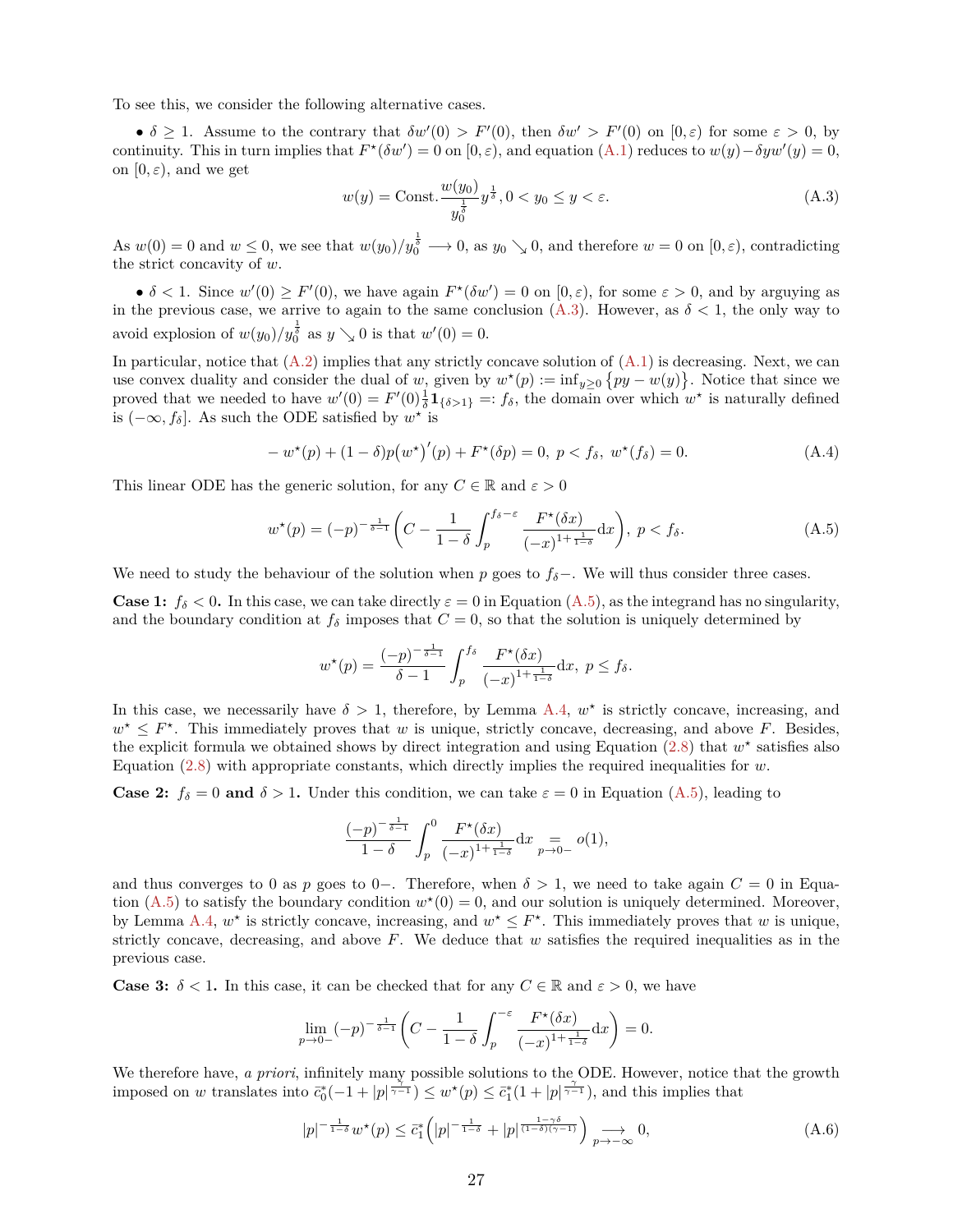as  $\gamma \delta > 1$ . Then, *C* and  $\varepsilon$  must be such that  $C = \frac{1}{1-\delta} \int_{-\infty}^{-\varepsilon}$  $F^{\star}(\delta x)$  $\frac{F^{\left(0,x\right)}}{\left(-x\right)^{1+\frac{1}{1-\delta}}}dx$ , where the finiteness of the last integral is satisfied in our setting again by  $\gamma \delta > 1$ . Consequently,  $w^*$  is uniquely determined and given by

<span id="page-27-3"></span>
$$
w^*(p) = \frac{(-p)^{-\frac{1}{\delta - 1}}}{(1 - \delta)} \int_{-\infty}^p \frac{F^*(\delta x)}{(-x)^{1 + \frac{1}{1 - \delta}}} dx, \ p \le 0,
$$
 (A.7)

and we can again use Lemma [A.4](#page-28-0) to conclude.

The following is the easy inequality in a generic verification theorem for  $\overline{F}$ .

<span id="page-27-0"></span>**Lemma A.2.** *Let w be a*  $C^2$  *super-solution of*  $w - \delta yw' + F^*(\delta w') \geq 0$  *on*  $\mathbb{R}_+$ *. Then*  $w \geq \overline{F}$ *.* 

*Proof.* We first observe that  $w - F \geq \mathbf{T}F(y, \delta w') \geq 0$ . We next compute for all  $p \in \mathcal{B}_{\mathbb{R}_+}$  and  $T \leq T_0^{y_0, p}$  that

$$
w(y_0) = e^{-\rho T} w(y^{y_0, p}(T)) + \int_0^T \rho e^{-\rho t} \Big( w(y^{y_0, p}(t)) - \delta(y^{y_0, p}(t) - p(t)) w'(y^{y_0, p}(t)) \Big) dt
$$
  
 
$$
\geq e^{-\rho T} F(y^{y_0, p}(T)) + \int_0^T \rho e^{-\rho t} F(p(t)) dt,
$$

by the super-solution property of *w*. The arbitrariness of  $p \in \mathcal{B}_{\mathbb{R}_+}$  and  $T \leq T_0^{y_0, p}$  implies that  $w \geq \overline{F}$ .  $\Box$ 

**Lemma A.3.** Let  $\delta \neq 1$  and  $\delta \gamma > 1$ . Assume further that Assumption [3.5](#page-9-2) *holds. Then*  $\overline{F} = (\overline{F}^*)^*$ , where  $\overline{F}^*$  *is given explicitly in* [\(2.9\)](#page-6-1)*, is the unique solution of* Equation [\(A.1\)](#page-25-1) *in the class of functions satisfying*  $\overline{c}_0(-1 + y^{\gamma}) \leq \overline{F}(y) \leq \overline{c}_1(-1 + y^{\gamma})$ . Moreover,  $\overline{F}$  is a strictly concave decreasing majorant of F, with  $\overline{F}'(0) = \delta^{-1} F'(0) \mathbf{1}_{\{\delta > 1\}}.$ 

*Proof.* We show by a standard verification argument that  $w = \overline{F}$  where *w* is the solution of [\(A.1\)](#page-25-1) whose concave dual was derived explicitly in the Lemma [A.1.](#page-25-3) By Lemma [A.2,](#page-27-0)  $w$  is an upper bound for  $\overline{F}$ , i.e.  $F \leq w$ .

On the other hand, consider for any  $y > 0$  the maximiser in the definition of  $F^*(\delta w'(y))$ , that is to say  $(F^*)'$  $(\delta w'(y))$  as a feedback control

$$
\dot{y}_t^\star = r(y_t^\star - p_t^\star), \text{ where } p_t^\star := (F^\star)'(\delta w'(y_t^\star)).
$$

Direct differentiation of [\(A.1\)](#page-25-1) provides that for any  $y > 0$ ,  $(1 - \delta)w'(y) = (y - (F^*)'(\delta w'(y)))\delta w''(y)$ , so that

$$
\dot{y}^\star_t = r\bigg(\frac{1}{\delta}-1\bigg)y^\star_t h(y^\star_t), \ t\geq 0, \text{ where } h(y):=\frac{w'(y)}{yw''(y)}, \ y>0.
$$

Since  $h \geq 0$ , we see that  $y^*$  is decreasing when  $\delta > 1$ , and is therefore well-defined at least until the hitting time of zero  $T^* := T_0^{y_0, p^{*}} < \infty$ . In contrast, when  $\delta < 1, y^*$  is increasing until some explosion time  $\overline{T}$ , and  $T^* = \infty$ .

Following the same calculation as in the first step of the present proof, we see that under the control  $p^*$ , all inequalities are turned into equalities, leading for any  $T \in [0, T]$  to

<span id="page-27-1"></span>
$$
w(y_0) = e^{-\rho T \wedge T^*} w(y_{T \wedge T^*}^*) + \int_0^{T \wedge T^*} \rho e^{-\rho t} F(p_t^*) dt.
$$
 (A.8)

First, by the previous step, when  $\delta > 1$ , we have  $T^* < \infty$ , and we obtain by sending T to  $\infty$  and using the boundary condition  $w(0) = 0$  that  $(T^*, p^*)$  attains the upper bound  $w(y_0)$ , and is therefore an optimal control for the problem  $\overline{F}$ .

In the alternative case  $\delta$  < 1, we have  $T^* = \infty$ . In the rest of this proof, we show that

<span id="page-27-2"></span>
$$
\bar{h} := \sup_{y \ge \hat{y}} \{h(y)\} < \frac{1}{\gamma(1-\delta)}, \text{ for some } \hat{y} > 0. \tag{A.9}
$$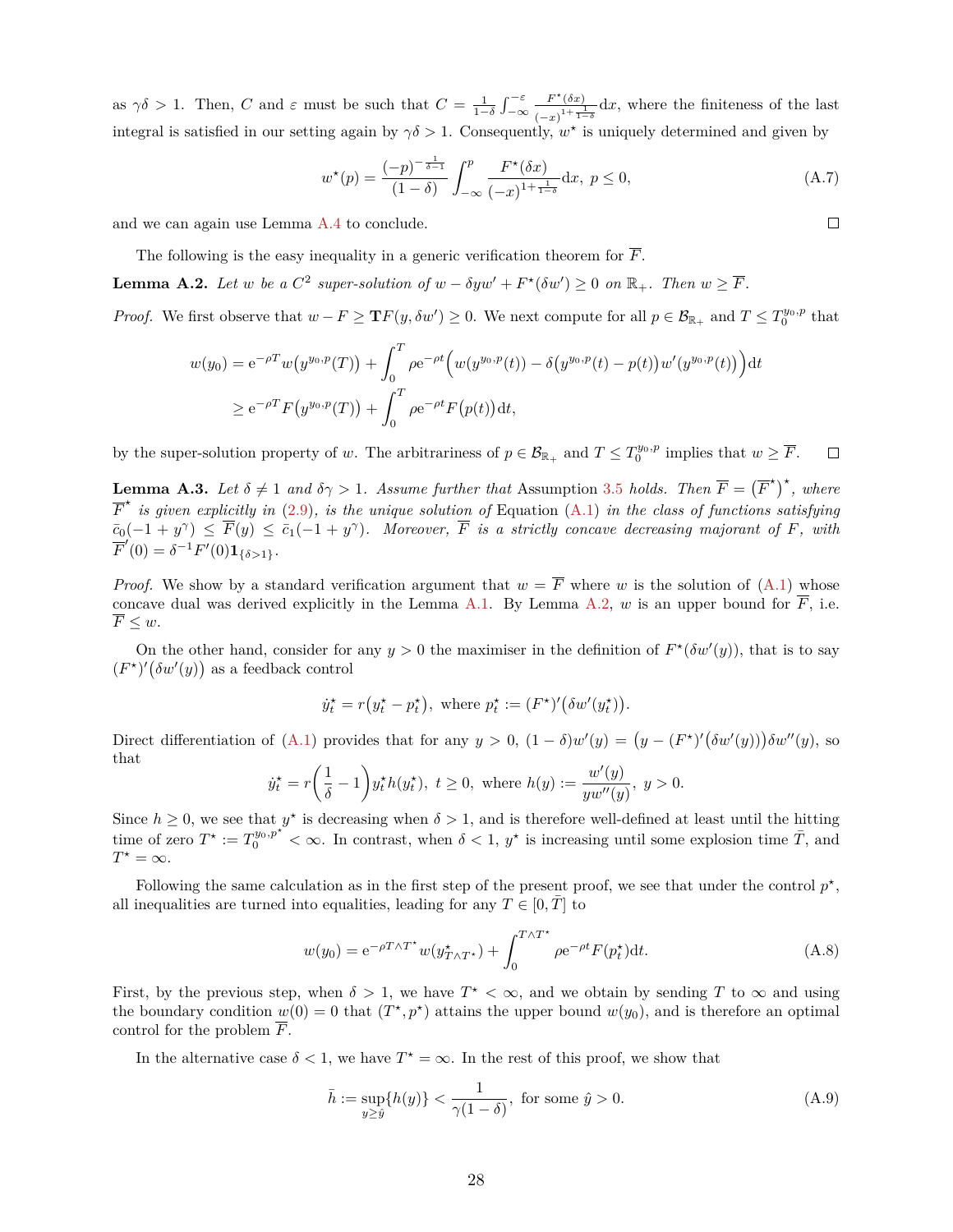Then,  $y^*$  is defined on  $\mathbb{R}_+$ , i.e.  $\overline{T} = \infty$ , and since  $\hat{T} := \inf\{t \geq 0 : y_t^* \geq \hat{y}\} < \infty$ , we deduce from the growth of *w* that for some  $C > 0$ , whose value may change from line to line, and any  $t \geq \hat{T}$ 

$$
e^{-\rho(t-\hat{T})}|w(y_t^*)| \le Ce^{-\rho(t-\hat{T})}\left(1+|y_t^{\star}|^{\gamma}\right) \le Ce^{-\rho(t-\hat{T})}\left(1+e^{\rho\gamma(1-\delta)\int_{\hat{T}}^t h(y_s^*)ds}\right)
$$
  

$$
\le Ce^{-\rho(t-\hat{T})}\left(1+e^{\rho\gamma(1-\delta)\bar{h}(t-\hat{T})}\right) \underset{t\to\infty}{\longrightarrow} 0,
$$

as  $1 - \gamma(1 - \delta)\bar{h} > 0$ . Sending *T* to  $\infty$  in [\(A.8\)](#page-27-1) this provides again that  $(T^*, p^*) = (\infty, p^*)$  attains the upper bound  $w(y_0)$ .

In order to verify  $(A.9)$ , we prove equivalently that the concave dual  $w^*$  satisfies

<span id="page-28-1"></span>
$$
\sup_{p \leq \hat{p}} \left\{ \frac{p(w^*)''(p)}{(w^*)'(p)} \right\} < \frac{1}{\gamma(1-\delta)}, \text{ for some } \hat{p} < 0. \tag{A.10}
$$

Differentiating the ODE [\(A.4\)](#page-26-2) satisfied by  $w^*$ , and using the expression of  $w^*$  from Equation [\(A.7\)](#page-27-3) in the present case, we see that

$$
\frac{p(w^*)''}{(w^*)'} = \frac{\delta}{1-\delta} - \Psi(\delta p), \text{ with } \Psi(p) := \frac{-p\psi'(p)}{\psi(p)}, \text{ and } \psi(p) := (-p)^{-\frac{1}{1-\delta}} F^\star(p) - \int_{-\infty}^p \frac{F^\star(u)}{(1-\delta)(-u)^{1+\frac{1}{1-\delta}}} \mathrm{d}u.
$$

Notice that  $\lim_{p\to-\infty} \psi(p) = 0$ , and that  $\psi$  is easily shown to be non-negative and non-decreasing. Therefore, if  $-p\psi'(p)$  does not go to 0 as *p* goes to  $-\infty$ , we have that  $\lim_{p\to-\infty} \Psi(\delta p) = \infty$ , and Equation [\(A.10\)](#page-28-1) automatically holds. Now if  $-p\psi'(p) \longrightarrow 0$ , it follows from l'Hôpital's rule and our assumptions that

$$
\lim_{y \to \infty} \left\{ \frac{F'(y)}{yF''(y)} \right\} = \lim_{p \to -\infty} \left\{ \frac{p(F^*)''(p)}{(F^*)'(p)} \right\} = \frac{\delta}{1-\delta} - \lim_{p \to -\infty} \left\{ \frac{-\psi'(p) - p\psi''}{\psi'(p)} \right\}.
$$

Then, using again l'Hôpital's rule, we deduce

$$
\limsup_{p \to -\infty} \left\{ \frac{p(w^*)''(p)}{(w^*)'(p)} \right\} = \frac{\delta}{1-\delta} - \liminf_{p \to -\infty} \left\{ \frac{-p\psi'(p)}{\psi(p)} \right\}
$$

$$
= \frac{\delta}{1-\delta} - \liminf_{p \to -\infty} \left\{ \frac{-\psi'(p) - p\psi''}{\psi'(p)} \right\} = \lim_{y \to \infty} \left\{ \frac{F'(y)}{yF''(y)} \right\}.
$$

Then, assuming to the contrary that [\(A.10\)](#page-28-1) does not hold means that, for fixed  $\gamma_0 \in (1 + \gamma(1 - \delta), \gamma)$ , we may find  $y_0 > 0$  such that  $\frac{F''(y)}{F'(y)} \le (\gamma_0 - 1)^{\frac{1}{y}}$ , for  $y \ge y_0$ . Integrating twice and recalling that  $F \le 0$ , this implies that

$$
F(y) \ge F(y_0) + \frac{y_0 F'(y_0)}{\gamma_0} \left( \left( \frac{y}{y_0} \right)^{\gamma_0} - 1 \right), \text{ for all } y \ge y_0,
$$

which in turn leads to the following contradiction  $\frac{y_0 F'(y_0)}{\gamma_0}$  $\frac{f'(y_0)}{\gamma_0} \leq \lim \frac{F(y)}{y^{\gamma_0}} = -\infty$  by our assumption on the growth of *F* together with the fact that  $\gamma_0 < \gamma$ .

We end this section with the result used in the proof of Lemma [A.1.](#page-25-3)

<span id="page-28-0"></span>**Lemma A.4.** *Let*  $\delta \neq 1$ *, and let*  $\overline{F}^*$  *be a solution of* 

<span id="page-28-2"></span>
$$
-\overline{F}^{\star} + (1 - \delta)p(\overline{F}^{\star})' + F^{\star}(\delta p) = 0, \ p < \frac{F'(0)}{\delta} \mathbf{1}_{\{\delta > 1\}}, \ \overline{F}^{\star} \left(\frac{F'(0)}{\delta} \mathbf{1}_{\{\delta > 1\}}\right) = 0. \tag{A.11}
$$

*Then*  $\overline{F}^* \leq F^*$ ,  $\overline{F}^*$  *is strictly concave and increasing.* 

*Proof.* Denote  $\phi := F^* - \overline{F}^*$ , and notice that Equation [\(A.11\)](#page-28-2) says that for any  $p < F'(0)/\delta \mathbf{1}_{\{\delta > 1\}} =: f_\delta$ 

$$
\phi(p) = F^*(p) - F^*(\delta p) + (\delta - 1)p(\overline{F}^*)'(p) \ge (1 - \delta)p\phi'(p),
$$

by the concavity of  $F^*$ . In other words, if we define for  $p < f_\delta$ ,  $\psi(p) := (-p)^{\frac{1}{\delta-1}} \phi(p)$ , we have

$$
\psi'(p) = \frac{(-p)^{\frac{1}{\delta - 1}}}{1 - \delta} (\phi(p) - (1 - \delta)p\phi'(p)).
$$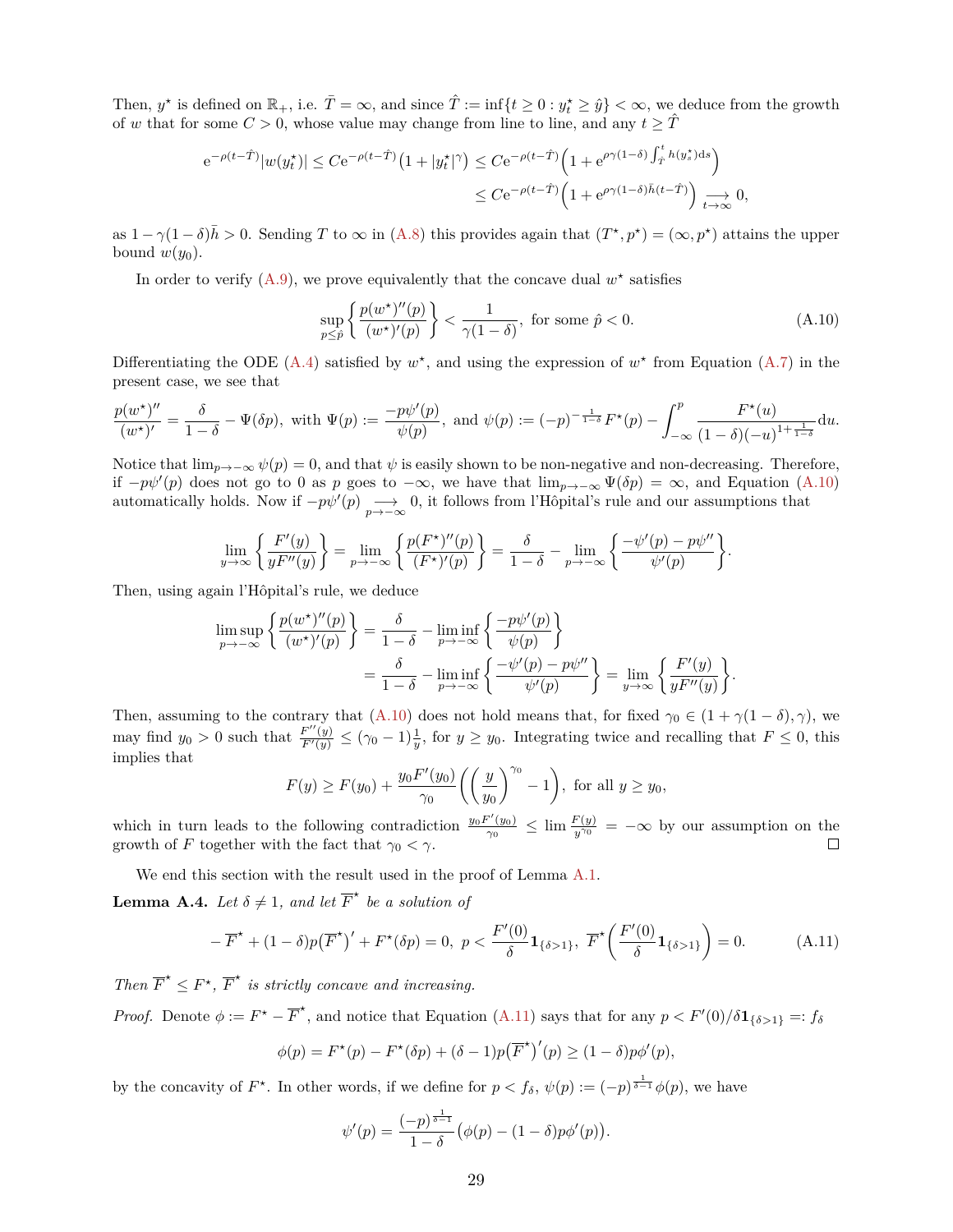We need to distinguish two cases, depending on whether  $\delta > 1$  or  $\delta < 1$ . First, if  $\delta > 1$ , we have that  $\psi$  is non-increasing, and thus for any *p < f<sup>δ</sup>*

$$
(-p)^{\frac{1}{\delta-1}}\phi(p) \ge \lim_{p \to f_{\delta}} \left\{ (-p)^{\frac{1}{\delta-1}}\phi(p) \right\} = 0,
$$

since  $\overline{F}^*(f_\delta) = F^*(f_\delta) = 0$  (recall that  $F^*$  is 0 above  $F'(0)$ , which is itself below  $f_\delta$ , since  $\delta > 1$ ). Similarly, when  $\delta < 1$ , by arguying as in [\(A.6\)](#page-26-3), we arrive at the conclusion  $\phi \ge 0$ , and thus that  $\overline{F}^* \le F^*$ , as desired.

Next, by direct differentiation of Equation [\(A.11\)](#page-28-2), then substituting the expression of  $(\overline{F}^{\star})'$  from Equa-tion [\(A.11\)](#page-28-2), and finally using the strict concavity of  $F^*$ , we deduce that for any  $p < f_\delta$ 

$$
(\delta - 1)^2 p^2 (\overline{F}^*)''(p) = \delta(\delta - 1) p((F^*)'(\delta p) - (\overline{F}^*)'(p)) = \delta(\delta - 1) p(F^*)'(\delta p) - \delta(F^*(\delta p) - \overline{F}^*(p)) < \delta(\overline{F}^*(p) - F^*(p)) \le 0,
$$

thus proving the strict concavity of  $\overline{F}^*$ .

Finally, since  $\overline{F}^*$  is strictly concave, remains below  $F^*$  which is increasing on  $(-\infty, F'(0)]$ , and 0 on  $[F'(0), f_{\delta} \wedge F'(0)]$ , then  $\overline{F}^*$  must also be increasing on its domain.  $\Box$ 

## **B Ingredients for Perron's existence method**

This section provides two main technical results which were needed to justify the existence of a solution of the dynamic programming equation in Lemma [9.3.](#page-20-1) We first prove the existence of a super-solution for the dynamic programming equation with appropriate growth. Then, we show that, despite the exploding feature of  $F^*$ , the dynamic programming equation satisfies a comparison result.

<span id="page-29-0"></span>**Lemma B.1.** (Super-solution) Let  $g : \mathbb{R}_+ \longrightarrow \mathbb{R}_+$  be a  $C^2$ , increasing, strictly concave function, with at *most logarithmic growth at infinity, such that*  $q(0) = 0$  *and the following possibly infinite limit exists* 

$$
c_o := \lim_{y \to \infty} \frac{-y g''(y)}{g'(y)} \ \ge \ (1 - \delta^{-1})^+.
$$

*For*  $b > 0$ , let  $\overline{F}_b(y) := \overline{F}(y) + bg(y)$ ,  $y \ge 0$ . Then, for *b* sufficiently large, we may find a super-solution  $\overline{v}$ *of* [\(7.1\)](#page-16-3) *with growth at infinity controlled by*  $\overline{F}_b$ *.* 

*Proof.* We proceed in five steps.

**Step** 1. As  $\mathfrak{I}_0$  is Lipschitz in  $(p,q)$ , it follows from the standard Cauchy–Lipschitz theorem that we may consider the maximal solution  $v_b$  on  $[0, \bar{y})$ , for some  $\bar{y}$ , of

$$
v_b - \delta y v'_b + F^{\star}(\delta v'_b) - \mathfrak{I}_0(v'_b, v''_b) = 0, \ v_b(0) = 0, \ v'_b(0) = b,
$$

by writing this equation in its explicit form [\(3.5\)](#page-11-2). Indeed, this is immediate when  $\beta > 0$ , and when  $\beta = 0$ , we can argue as in the proof of Lemma [9.1.](#page-19-2)

Next, as long as  $v_b$  is non-decreasing, we necessarily have  $v_b \geq F$  (recall that  $F(0) = 0$  and F is decreasing), and therefore  $\mathfrak{I}_0(v'_b, v''_b) = v_b - \delta y v'_b + F^*(\delta v'_b) \geq F - \delta y v'_b + F^*(\delta v'_b) \geq 0$ . Consequently  $\mathfrak{I}_0(v'_b, v''_b) = \mathfrak{I}_0(v'_b, v''_b)^+$  as long as  $v_b$  is non-decreasing, and  $v_b$  is a solution of the required equation [\(7.1\)](#page-16-3) on this region.

**Step** 2. We first consider the case where  $v_b$  remains increasing on  $[0, \bar{y})$ . Then,  $v_b$  solves the ODE on  $[0, \infty)$ , i.e.  $\bar{y} = \infty$ , and we claim that

$$
0 \le v_b \le \bar{a}
$$
, and  $\bar{v}_b := v_b + F$  is a super-solution of (7.1).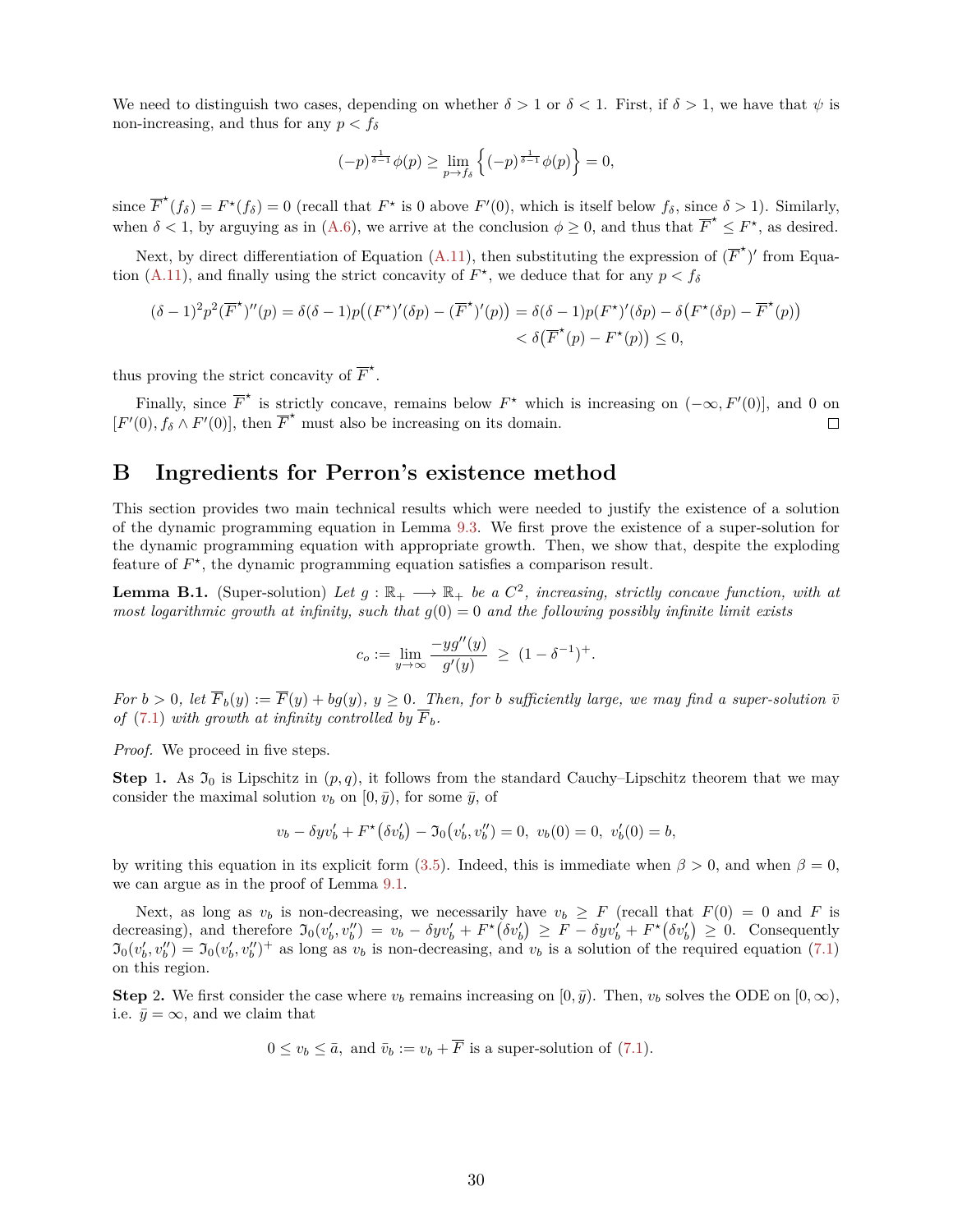The last statement follows from the fact that

$$
\mathbf{L}\bar{v}_b(y) = v_b(y) + \overline{F}(y) - \delta y \big( v'_b(y) + \overline{F}'(y) \big) + F^{\star}(\delta v'_b(y) + \delta \overline{F}'(y) \big) - \mathfrak{I}_0 \big( v'_b(y) + \overline{F}'(y), v''_b(y) + \overline{F}''(y) \big)^+ \geq v_b(y) + \overline{F}(y) - \delta y \big( v'_b(y) + F'(y) \big) + F^{\star}(\delta v'_b(y) + \delta \overline{F}'(y) \big) - \mathfrak{I}_0 \big( v'_b(y), v''_b(y) \big)^+ \sim \sup_{z \in \mathbb{R}, \ \hat{a} \in \hat{A}(z)} \left\{ h(\hat{a}) \delta \overline{F}'(y) + \eta z^2 \delta \overline{F}''(y) \right\} \n= F^{\star}(\delta v'_b(y) + \delta \overline{F}'(y)) - F^{\star}(\delta \overline{F}'(y)) - \sup_{z \in \mathbb{R}, \ \hat{a} \in \hat{A}(z)} \left\{ h(\hat{a}) \delta \overline{F}'(y) + \eta z^2 \delta \overline{F}''(y) \right\} \n\geq - \sup_{z \in \mathbb{R}, \ \hat{a} \in \hat{A}(z)} \left\{ h(\hat{a}) \delta \overline{F}'(y) + \eta z^2 \delta \overline{F}''(y) \right\} \geq 0,
$$

by the non-decrease of  $F^*$ , together with direct manipulation of the supremum and the negativity of  $\overline{F}'$  and  $\overline{F}''$ . To verify the claim that  $v_b \leq \overline{a}$ , we consider two separate cases.

(i) *Case*  $\delta \leq 1$ : by the concavity of  $v_b$  and the increase of  $\mathfrak{I}_0$  in *q*, we have

$$
0 = v_b(y) - \delta y v'_b(y) - \Im_0(v'_b(y), v''_b(y)) \ge v_b(y) - \delta y v'_b(y) - \bar{a} - h(\bar{a}) \delta v'_b(y).
$$

Assume to the contrary that  $v_b(y_0) > \bar{a}$ , for some  $y_0 > 0$ . Then,  $v_b > \bar{a}$  on  $[y_0, y_1)$  for some  $y_1 > y_0$ , and it follows from the last inequality that

$$
\frac{v'_b(y)}{v_b(y) - \bar{a}} \ge \frac{1}{\delta y + h(\bar{a})},
$$
 and therefore  $v_b(y) - \bar{a} \ge (v_b(y_0) - \bar{a}) \left(\frac{\delta y + h(\bar{a})}{\delta y_0 + h(\bar{a})}\right)^{\frac{1}{\delta}}, y \in [y_0, y_1).$ 

This shows that we may take  $y_1 = \infty$ . Moreover, this completes the proof in the case  $\delta < 1$  as it contradicts the concavity of  $v_b$ . In the remaining case  $\delta = 1$ , this shows that  $v_b$  is affine to the right of  $y_0$ , and as this affine function solves the ODE on  $\mathbb{R}_+$ , we deduce that  $v_b(y) = b_0 + by$  is affine on  $\mathbb{R}_+$ . But this cannot happen as the equation imposes that the constant  $b_0 = \mathfrak{I}_0(b, 0) = \bar{a} + bh(\bar{a})$ , while the boundary condition imposes that  $v_b(0) = b_0 = 0$ .

(ii) Case  $\delta > 1$ : as  $v_b$  is increasing, we have  $0 = v_b - \delta y v'_b - \Im_0 (v'_b, v''_b)^+ \leq v_b - \delta y v'_b$ , which implies that  $v_b(y) \leq y^{\frac{1}{\delta}}$ . Indeed, if we define  $w_b(y) := y^{1/\delta} - v_b(y)$ , then the previous inequality implies directly that  $(w_b(y)y^{-1/\delta})' \geq 0$ . Since for  $\delta > 1$ , we have  $\lim_{y\to 0+} w_b(y)y^{-1/\delta} = 1 > 0$ , we obtain the desired result.

Next, let  $\psi$  be a non-negative continuous function defined on a neighbourhood of the origin with  $\psi(0) = 0$ . We shall specify this function later, and we denote  $\psi_{\varepsilon} := \psi(\varepsilon)$  for all small  $\varepsilon > 0$ . Assuming to the contrary that  $2\eta := v_b(y_o) - \bar{a} > 0$ , for some  $y_o \in (0, \bar{y})$ , we may find for all  $\varepsilon > 0$  a maximiser  $y_{\varepsilon} > 0$  of

$$
M_{\varepsilon} := \max_{y \geq 0} \left\{ v_b(y) - \bar{a} - \varepsilon y^{\frac{1}{\delta} + \psi_{\varepsilon}} \right\} = v_b(y_{\varepsilon}) - \bar{a} - \varepsilon y_{\varepsilon}^{\frac{1}{\delta} + \psi_{\varepsilon}}.
$$

Besides, for  $\varepsilon$  small enough, we have

<span id="page-30-0"></span>
$$
M_{\varepsilon} \ge v_b(y_o) - \bar{a} - \varepsilon y_o^{\frac{1}{\delta} + \psi_{\varepsilon}} \ge \eta > 0,
$$

showing that  $y_\varepsilon$  must be an interior maximiser for  $\varepsilon$  small enough. In particular, for such small values of  $\varepsilon$ , we have  $v'_b(y_\varepsilon) = \varepsilon \left(\frac{1}{\delta} + \psi_\varepsilon\right) y_\varepsilon^{\frac{1}{\delta} + \psi_\varepsilon - 1}$ , as well as  $v''_b(y_\varepsilon) \leq 0$ , and it follows from the definition of  $v_b$  that

$$
0 = v_b(y_{\varepsilon}) - \delta y_{\varepsilon} v'_b(y_{\varepsilon}) - \mathfrak{I}_0(v'_b(y_{\varepsilon}), v''_b(y_{\varepsilon}))^+ \ge v_b(y_{\varepsilon}) - \delta y_{\varepsilon} v'_b(y_{\varepsilon}) - \mathfrak{I}_0(v'_b(y_{\varepsilon}), 0)^+ = v_b(y_{\varepsilon}) - \delta y_{\varepsilon} v'(y_{\varepsilon}) - \bar{a} - h(\bar{a})v'(y_{\varepsilon}) \ge \eta - \delta \varepsilon \psi_{\varepsilon} y_{\varepsilon}^{\frac{1}{\delta} + \psi_{\varepsilon}} - h(\bar{a}) \left(\frac{1}{\delta} + \psi_{\varepsilon}\right) \varepsilon y_{\varepsilon}^{\frac{1}{\delta} + \psi_{\varepsilon} - 1}.
$$
 (B.1)

On the other hand, we have  $\eta \le v_b(y_\varepsilon) - \bar{a} - \varepsilon y_\varepsilon^{\frac{1}{3} + \psi_\varepsilon} \le y_\varepsilon^{\frac{1}{3}} - \bar{a} - \varepsilon y_\varepsilon^{\frac{1}{3} + \psi_\varepsilon}$ , which implies that as  $\varepsilon$  goes to 0

• either  $(y_{\varepsilon})_{\varepsilon>0}$  remains bounded (and is in any case bounded away from 0, since  $v_b$  is non-decreasing) and, by sending  $\varepsilon \searrow 0$ , [\(B.1\)](#page-30-0) implies that  $0 \ge \eta$ , contradicting the positivity of  $\eta$ ;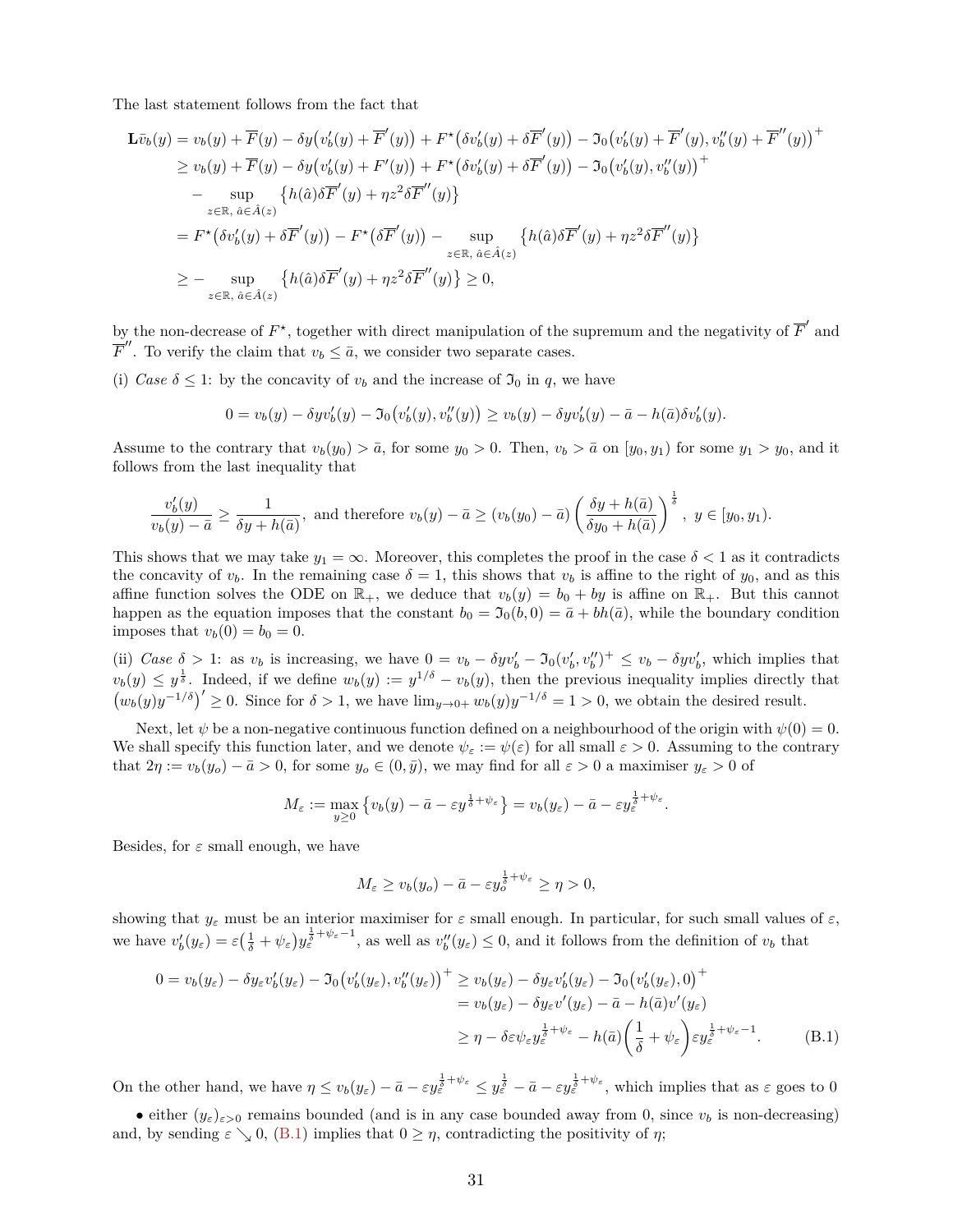• or  $y_{\varepsilon} \longrightarrow_{\varepsilon \to 0} \infty$  along some sub-sequence, with  $\varepsilon y_{\varepsilon}^{\psi_{\varepsilon}} < 1$ . We claim that we may choose the function  $\psi$  so that for  $\varepsilon$  small enough

<span id="page-31-0"></span>
$$
\psi_{\varepsilon} = \varepsilon^{1 + \frac{1}{\delta \psi_{\varepsilon}}}.
$$
\n(B.2)

In this case,  $\varepsilon \psi_{\varepsilon} y_{\varepsilon}^{\frac{1}{3}+\psi_{\varepsilon}} = \varepsilon^2 y_{\varepsilon}^{\psi_{\varepsilon}} \frac{\psi_{\varepsilon} y_{\varepsilon}^{\frac{1}{3}}}{\varepsilon} \leq \varepsilon^2 \psi_{\varepsilon}$ , and [\(B.1\)](#page-30-0) provides again a contradiction by sending  $\varepsilon \searrow 0$ .

We finally justify the existence of  $\psi_{\varepsilon}$  satisfying [\(B.2\)](#page-31-0) by verifying directly that for  $\varepsilon$  small enough, the function  $f_{\varepsilon}(\psi) := \psi \varepsilon^{-1-\frac{1}{\delta\psi}}$  is decreasing on  $[\varepsilon,\infty)$ , with  $f(\varepsilon) > 1$  and fro any  $\psi > 0$ ,  $f(\varepsilon^{2+\frac{1}{\delta\psi}}) < 1$ . in particular, for any  $\psi > 0$ ,  $\varepsilon^{2 + \frac{1}{\delta \psi}} < \psi_{\varepsilon} < \varepsilon$  implying that  $\psi_{\varepsilon} \longrightarrow 0$  as  $\varepsilon \searrow 0$ .

**Step** 3: otherwise, if  $v_b$  is ultimately decreasing, then we may find a point of maximum  $\hat{y}_b > 0$ , and we shall justify in **Step** 4 below that

<span id="page-31-1"></span>
$$
v_b'(\hat{y}_b) = 0, \text{ and } \hat{y}_b \nearrow \infty, \text{ as } b \nearrow \infty.
$$
 (B.3)

Let  $\hat{b} := -\overline{F}'(\hat{y}_b)$ , and set

$$
\bar{v}_b(y) := v_b(y)\mathbf{1}_{[0,\hat{y}_b]}(y) + \big(v_b(\hat{y}_b) + \overline{F}_{\hat{b}}(y) - \overline{F}_{\hat{b}}(\hat{y}_b)\big)\mathbf{1}_{(\hat{y}_b,\infty)}(y), \ y \ge 0.
$$

By definition  $\mathbf{L}\bar{v}_b = 0$  on  $[0, \hat{y}_b]$ . On  $[\hat{y}_b, \infty)$ , we compute directly that

$$
\mathbf{L}\bar{v}_b(y) = v_b(\hat{y}_b) - \overline{F}(\hat{y}_b) + \mathbf{L}\overline{F}_{\hat{b}}(y),
$$

Since  $v_b(\hat{y}_b) > 0 > \overline{F}(\hat{y}_b)$ , this implies that

$$
\mathbf{L}\bar{v}_b(y) > \mathbf{L}\overline{F}_{\hat{b}}(y) \ge 0, \text{ for large } \hat{b},
$$

by Step 5 below, together with [\(B.3\)](#page-31-1) which implies that  $\hat{b} = -F'(\hat{y}_b) \nearrow \infty$  as  $b \nearrow \infty$ .

**Step** 4: we next justify [\(B.3\)](#page-31-1). By Remark [9.2,](#page-20-2) the concave dual  $v_b^*$  of  $v_b$  solves the ODE [\(9.1\)](#page-20-3), which reduces on [0, *b*] (that is to say the domain where  $y \leq \hat{y}_b$ ) to

$$
-(v_b^*)''(p) = \delta \eta \inf_{z \ge \beta, \ \hat{a} \in \hat{A}(z)} \left\{ \frac{z^2}{v^*(p) + \hat{a} + \delta h(\hat{a})p + (\delta - 1)p(v_b^*)'(p)} \right\}, \text{ on } [0, b], \ v_b^*(b) = 0, \ (v_b^*)'(0) = \hat{y}_b,
$$

by the identity  $(v_b^*)' = (v_b')^{-1}$ , and the fact that on the domain where  $v_b$  is increasing, we can replace  $\mathfrak{I}_0^+$  by  $\mathfrak{I}_0$  in the ODE.

Assume first that  $\delta \leq 1$ . As  $0 = v_b(0) = -\sup_{p \in \mathbb{R}} v_b^*(p)$ , and since  $v_b^*$  is concave and increasing on  $[0, b]$ , we deduce from the previous ODE that

$$
-(v_b^*)'' \ge \eta \delta \frac{\beta^2}{\bar{a} + \delta h(\bar{a})p},
$$

which provides by direct integration between 0 and *b* that

$$
\hat{y}_b = (v_b^{\star})'(0) \ge -\big((v_b^{\star})'(b) - (v_b^{\star})'(0)\big) \ge \frac{\eta \beta^2}{h(\bar{a})} \big(\log\big(\bar{a} + \delta h(\bar{a})b\big) - \log(\bar{a})\big) \longrightarrow \infty, \text{ as } b \nearrow \infty.
$$

Similarly, when  $\delta > 1$ , we have

$$
-(v_b^{\star})'' \ge \eta \delta \frac{\beta^2}{\bar{a} + (\delta h(\bar{a}) + (\delta - 1)\hat{y}_b)p},
$$

which provides by direct integration between 0 and *b* that

$$
\hat{y}_b \ge \eta \delta \beta^2 \big( \log \big( \bar{a} + (\delta h(\bar{a}) + (\delta - 1)\hat{y}_b) b \big) - \log \big( \bar{a} \big) \big).
$$

Now, if  $\hat{y}_b$  remained bounded as *b* goes to  $\infty$ , the above inequality would lead to a contradiction for *b* large. We can then let *b* go to  $\infty$  and deduce again that  $\hat{y}_b$  goes to  $\infty$  as *b* goes to  $\infty$ .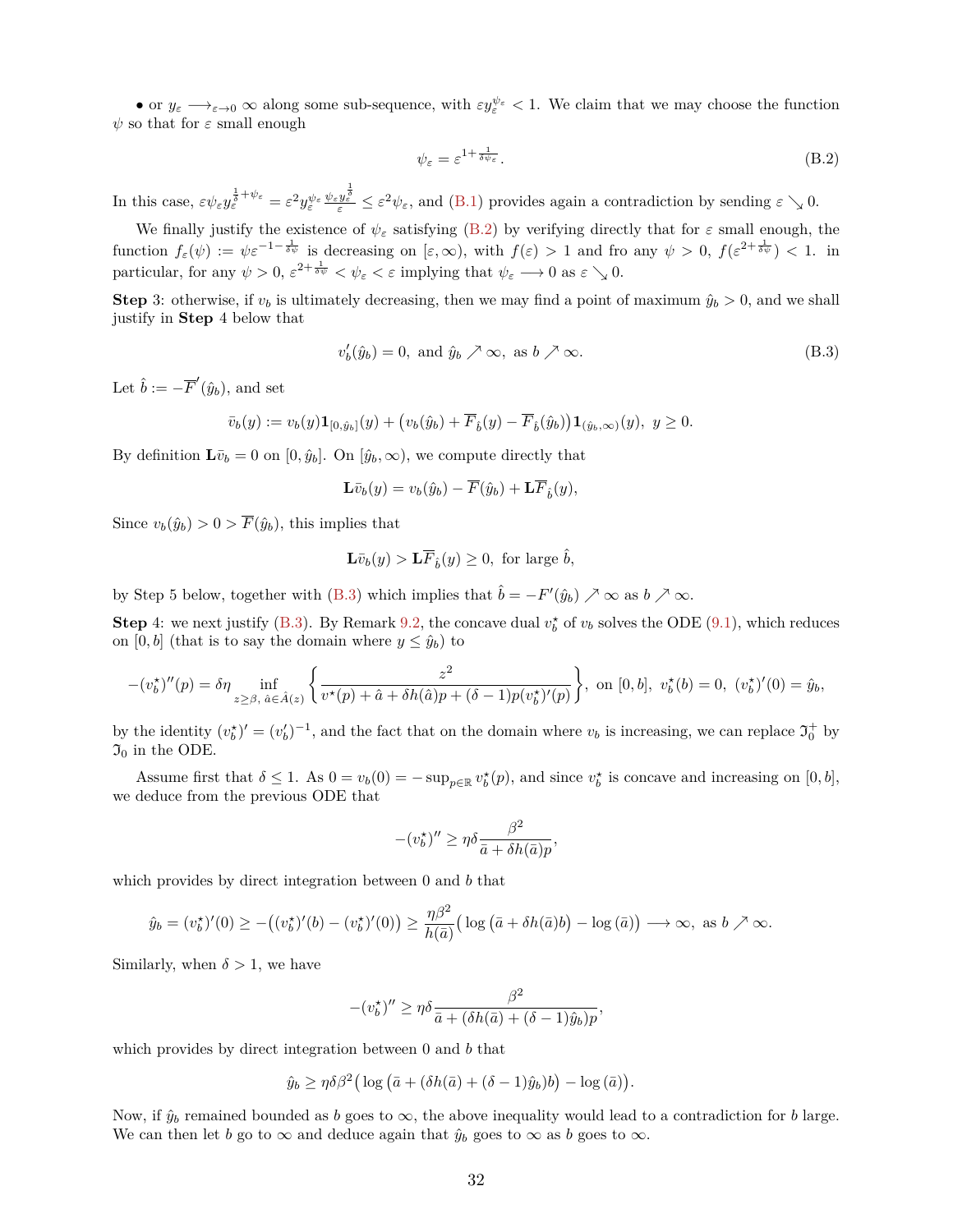**Step** 5: It remains to prove that  $\overline{F}_b$  is a super-solution of [\(7.1\)](#page-16-3) on  $\{\overline{F}'_b \le 0\}$  for sufficiently large  $b > 0$ . We first observe that

$$
\left\{\overline{F}'_b \le 0\right\} = [y_0(b), \infty), \text{ where } y_0(b) \text{ is the unique solution of } \overline{F}'(y_0(b)) + bg'(y_0(b)) = 0,
$$

which exists as  $\overline{F}_b$  is strictly concave and ultimately decreasing. Moreover, we get by direct differentiation, and using the fact that *g* is increasing, and both *g* and  $\overline{F}$  are strictly concave

$$
y'_{0}(b) = -\frac{g'(y_{0}(b))}{bg''(y_{0}(b)) + \overline{F}''(y_{0}(b))} > 0, \ b \ge 0.
$$

Hence  $b \mapsto y_0(b)$  is increasing, and it is immediate from the equation defining  $y_0(b)$  that it must go to  $\infty$ as *b* goes to  $\infty$ . Next, by the non-decrease of  $F^*$  and  $\mathfrak{I}_0(p,.)^+$ , we directly compute that

$$
\mathbf{L}\overline{F}_b \ge bf(y) - \Im_0(\overline{F}'_b, \overline{F}'') \ge bf(y) - \overline{a}, \text{ where } f(y) := g(y) - \delta y g'(y), y \ge 0.
$$

Direct calculations show that

$$
f'(y) = g'(y)\left(1 - \delta - \delta \frac{yg''(y)}{g'(y)}\right), \ y \ge 0.
$$

If  $c<sub>o</sub> = \infty$ , then for *y* large enough *f* must be increasing. Otherwise, we have

$$
f'(y) \underset{y \to \infty}{\sim} g'(y) \big(1 - \delta + \delta c_o\big),
$$

and  $f$  is still increasing for large values of  $y$ . We can then choose  $b$  large enough so that  $f$  is increasing on  $[y_0(b), \infty)$ , and we can then deduce that  $\mathbf{L}(\overline{F}_b \geq bf(y_0(b)) - \overline{a}$  on  $[y_0(b), \infty)$ . We now complete the proof by showing that  $f(y_0(b)) - \bar{a} \geq 0$  for sufficiently large *b*. However this is immediate since we have that *f* is increasing on  $[y_0(b), \infty)$  for *b* large, that it converges to  $\infty$  as *f* goes to  $\infty$ , and we have already proved that  $y_0(b)$  increases to  $\infty$  as *b* goes to  $\infty$ .  $\Box$ 

<span id="page-32-1"></span>**Remark B.2.** In Lemma [B.1](#page-29-0), there are several possible choices for the function g. For instance,  $g(y)$  =  $\log(1 + y)$ , or  $g(y) = \log(1 + \log(1 + y))$ , both verify the required properties with  $c<sub>o</sub> = 1$ . This actually *extends to arbitrary many iterations of the logarithm. In particular, the upper bound for*  $v_b$  *in Lemma [9.3](#page-20-1) below can be improved, but the one we give is enough for our purpose here.*

We conclude this section by reporting the comparison result used in the proof of Lemma [9.3.](#page-20-1)

<span id="page-32-0"></span>**Lemma B.3.** (Comparison) *Let u and v be respectively a viscosity sub-solution and a viscosity super-solution of* [\(7.1\)](#page-16-3)*, such that for*  $\varphi \in \{u, v\}$  *and for some*  $b > 0$ 

$$
\overline{F}(y) \le \varphi(y) \le \overline{F}(y) + b \log (1 + \log(1 + y)), \ y \ge 0.
$$

*Then*  $u \leq v$  *on*  $\mathbb{R}_+$ *.* 

**Remark B.4.** *The specific upper bound in the statement of* Lemma [B.3](#page-32-0) *with an iterated logarithm is not important* per se*. Indeed, the proof goes through as long as the upper bound is of the form bg*(*y*) *for some positive, increasing, strictly concave map g, null at* 0*, growing strictly slower at*  $\infty$  *than*  $\log(y)$ *. And we have already seen in* Remark [B.2](#page-32-1) *that we could find infinitely many such functions such that*  $\overline{F}$  + *bg is a super-solution of* Equation [\(7.1\)](#page-16-3) *for b large enough.*

*Proof of* Lemma [B.3](#page-32-0)*.* Notice that *u* and *v* are respectively viscosity sub-solution and super-solution of the equation

$$
w + G(y, w', w'') = 0, \text{ on } \mathbb{R}_+,
$$
\n(B.4)

where the nonlinearity *G* is given, for any  $(y, p, q) \in \mathbb{R}_+ \times \mathbb{R}^2$ , by

$$
G(y, p, q) := -\delta y p + F^{\star}(\delta p) - \mathfrak{I}_0(\delta p, \delta q)^+,
$$

Our objective is to follow [Crandall, Ishii, and Lions](#page-35-18) [\[13,](#page-35-18) Section 3], and adapt the arguments there to our context. Fix some  $\nu > 0$  and define  $\mu := 2 \vee (\gamma + \nu)$ . We consider for any  $\alpha > 0$  and  $\varepsilon > 0$  the map

$$
\psi_{\alpha,\varepsilon}(x,y) := u(x) - v(y) - \frac{\alpha}{\mu}|x-y|^{\mu} - \varepsilon \log(1+y), \ (x,y) \in \mathbb{R}^2_+.
$$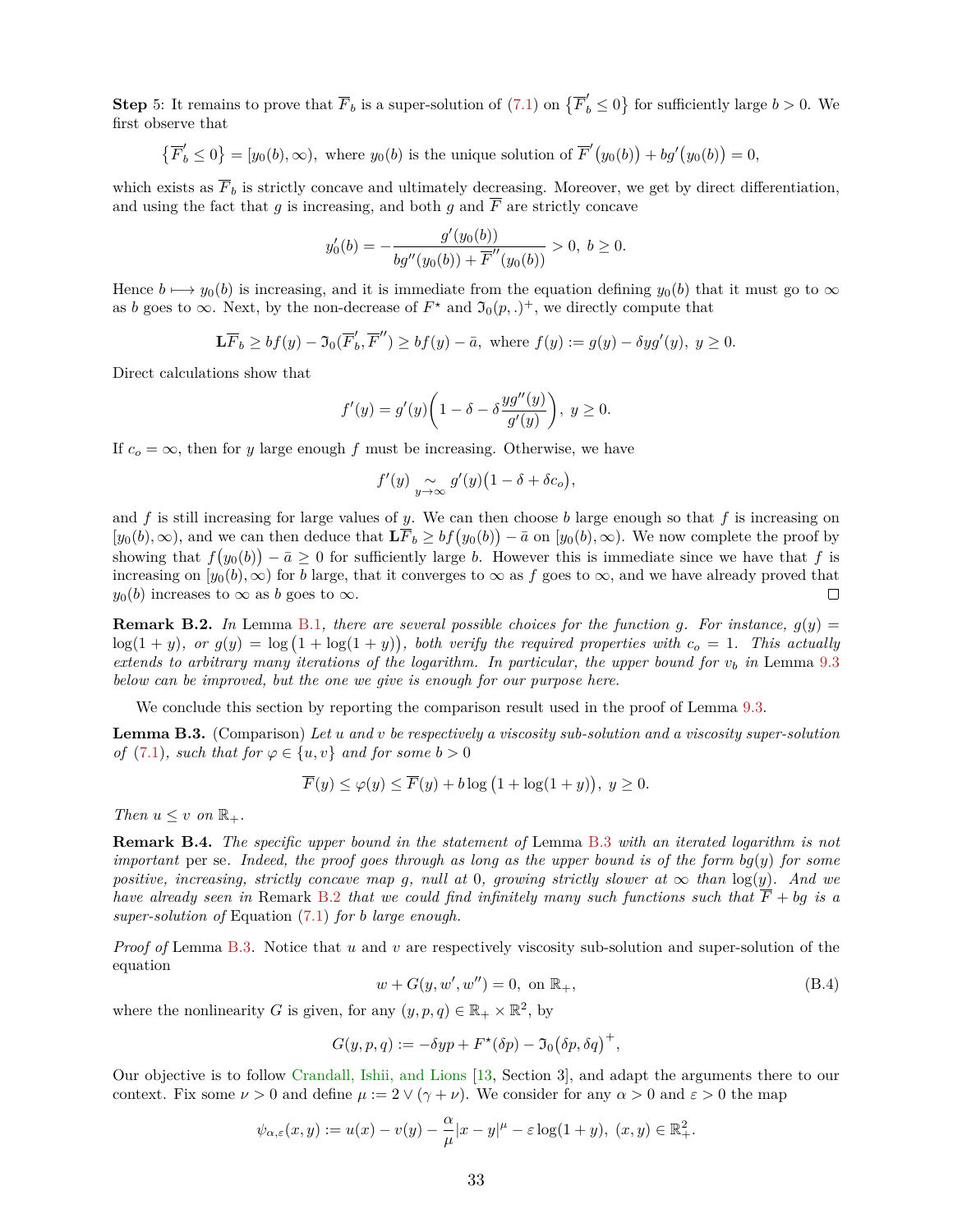We let for any  $\alpha > 0$  and  $\varepsilon > 0$ 

$$
M_{\alpha,\varepsilon} := \sup_{(x,y)\in\mathbb{R}_+^2} \psi_{\alpha,\varepsilon}(x,y).
$$

By the growth assumptions on *u* and *v*, the supremum in the definition of  $M_{\alpha,\varepsilon}$  is attained, and we can define an  $\mathbb{R}^2_+$ -valued sequence  $(x_{\alpha,\varepsilon}, y_{\alpha,\varepsilon})_{\alpha>0}$  such that for any  $\alpha>0$  and  $\varepsilon>0$ 

$$
M_{\alpha,\varepsilon} = \psi_{\alpha,\varepsilon}(x_{\alpha,\varepsilon}, y_{\alpha,\varepsilon}).
$$

Since the supremum is attained on a compact set, we can find for any *ε >* 0 a further subsequence, denoted by  $(x_n^{\varepsilon}, y_n^{\varepsilon})_{n \in \mathbb{N}} := (x_{\alpha_n, \varepsilon}, y_{\alpha_n, \varepsilon})_{n \in \mathbb{N}}$ , converging to some  $(\hat{x}^{\varepsilon}, \hat{y}^{\varepsilon})$ . Moreover, by standard arguments from viscosity solution theory (see for instance [Crandall, Ishii, and Lions](#page-35-18) [\[13,](#page-35-18) Proposition 3.7]), we have

$$
\hat{x}^{\varepsilon} = \hat{y}^{\varepsilon}, \lim_{n \to \infty} \alpha_n \left| x_n^{\varepsilon} - y_n^{\varepsilon} \right|^{\mu} = 0, M_{\varepsilon} := \lim_{n \to \infty} M_{\alpha_n, \varepsilon} = \sup_{y \ge 0} (u - v)(y) - \varepsilon \log \left( 1 + \hat{y}^{\varepsilon} \right).
$$

Let us now assume that there is some  $y_o > 0$  such that  $\eta := (u - v)(y_o) > 0$ . Then, we have for any  $n \in \mathbb{N}$ and  $\varepsilon > 0$ 

$$
\eta - \varepsilon \log(1 + y_o) \le M_{\alpha_n, \varepsilon} = \psi_{\alpha, \varepsilon}(x_{\alpha_n}^{\varepsilon}, y_{\alpha_n}^{\varepsilon}).
$$

In particular, for *n* sufficiently large, we have that  $x_n^{\varepsilon}$  and  $y_n^{\varepsilon}$  are both positive, and we assume for notational simplicity that we took the appropriate subsequence. Using Crandall–Ishii's lemma (see [Crandall, Ishii, and](#page-35-18) [Lions](#page-35-18) [\[13,](#page-35-18) Theorem 3.2]), we can find for each integer *n*, an  $\mathbb{R}^2_+$ -valued sequence  $(X_n^{\varepsilon}, Y_n^{\varepsilon})_{n\in\mathbb{N}}$  such that

$$
\left(\alpha_n(x_n^\varepsilon-y_n^\varepsilon)^{\mu-1},X_n^\varepsilon\right)\in \overline{J}^{2,+}u(x_n^\varepsilon),\ \left(\alpha_n(x_n^\varepsilon-y_n^\varepsilon)^{\mu-1}-\frac{\varepsilon}{1+y_n^\varepsilon},Y_n^\varepsilon\right)\in \overline{J}^{2,-}v(y_n^\varepsilon),
$$

with the notation  $x^{\phi}$  := sgn(*x*)| $x^{\phi}$  for all  $\phi > 0$  and  $x \in \mathbb{R}$ , and

$$
-\left(\frac{1}{\lambda}+\|C_n^\varepsilon\|\right)\leq \begin{pmatrix}X_n^\varepsilon&0\\0&-Y_n^\varepsilon\end{pmatrix}\leq C_n^\varepsilon\bigg(I_2+\lambda C_n^\varepsilon\bigg),\ \ \text{for all}\ \ \lambda>0,
$$

where  $I_2$  is the two-dimensional identity matrix, and

$$
C_n^{\varepsilon} := a_n^{\varepsilon} A + b_n^{\varepsilon} B, \ a_n^{\varepsilon} := \alpha_n (\mu - 1) |x_n^{\varepsilon} - y_n^{\varepsilon}|^{\mu - 2}, \ b_n^{\varepsilon} := \frac{\varepsilon}{(1 + y_n^{\varepsilon})^2}, \ A := \begin{pmatrix} 1 & -1 \\ -1 & 1 \end{pmatrix}, \ B := \begin{pmatrix} 0 & 0 \\ 0 & 1 \end{pmatrix},
$$

and where we use the spectral norm for symmetric matrices. Take  $\lambda = \|C_n^{\varepsilon}\|^{-1}$ , we get

$$
-2\|C_n^\varepsilon\|I_2\le \begin{pmatrix}X_n^\varepsilon&0\\0&-Y_n^\varepsilon\end{pmatrix}\le C_n^\varepsilon\bigg(I_2+\frac{C_n^\varepsilon}{\|C_n^\varepsilon\|}\bigg).
$$

This implies in particular (simply multiply the above inequality by  $(1,1)$  to the left and  $(1,1)^\top$  to the right) that for any  $n \in \mathbb{N}$ 

$$
X_n^{\varepsilon} - Y_n^{\varepsilon} \le \frac{(b_n^{\varepsilon})^2}{\|C_n^{\varepsilon}\|} + b_n^{\varepsilon}.
$$

By the sub-solution and super-solution properties of *u* and *v*, we have for any  $n \in \mathbb{N}$ 

$$
u(x_n^{\varepsilon})+G\big(x_n^{\varepsilon},\alpha_n(x_n^{\varepsilon}-y_n^{\varepsilon})^{\mu-1},X_n^{\varepsilon}\big)\leq 0\leq v(y_n^{\varepsilon})+G\bigg(y_n^{\varepsilon},\alpha_n(x_n^{\varepsilon}-y_n^{\varepsilon})^{\mu-1}-\frac{\varepsilon}{1+y_n^{\varepsilon}},Y_n^{\varepsilon}\bigg).
$$

We deduce that  $\eta - \varepsilon \log(1 + y_o) \leq u(x_n^{\varepsilon}) - v(y_n^{\varepsilon}) \leq F_{n,\varepsilon}$ , where

$$
F_{n,\varepsilon} := G\bigg(y_n^{\varepsilon}, \alpha_n (x_n^{\varepsilon} - y_n^{\varepsilon})^{\mu-1} - \frac{\varepsilon}{1 + y_n^{\varepsilon}}, Y_n^{\varepsilon}\bigg) - G\big(x_n^{\varepsilon}, \alpha_n (x_n^{\varepsilon} - y_n^{\varepsilon})^{\mu-1}, X_n^{\varepsilon}\big).
$$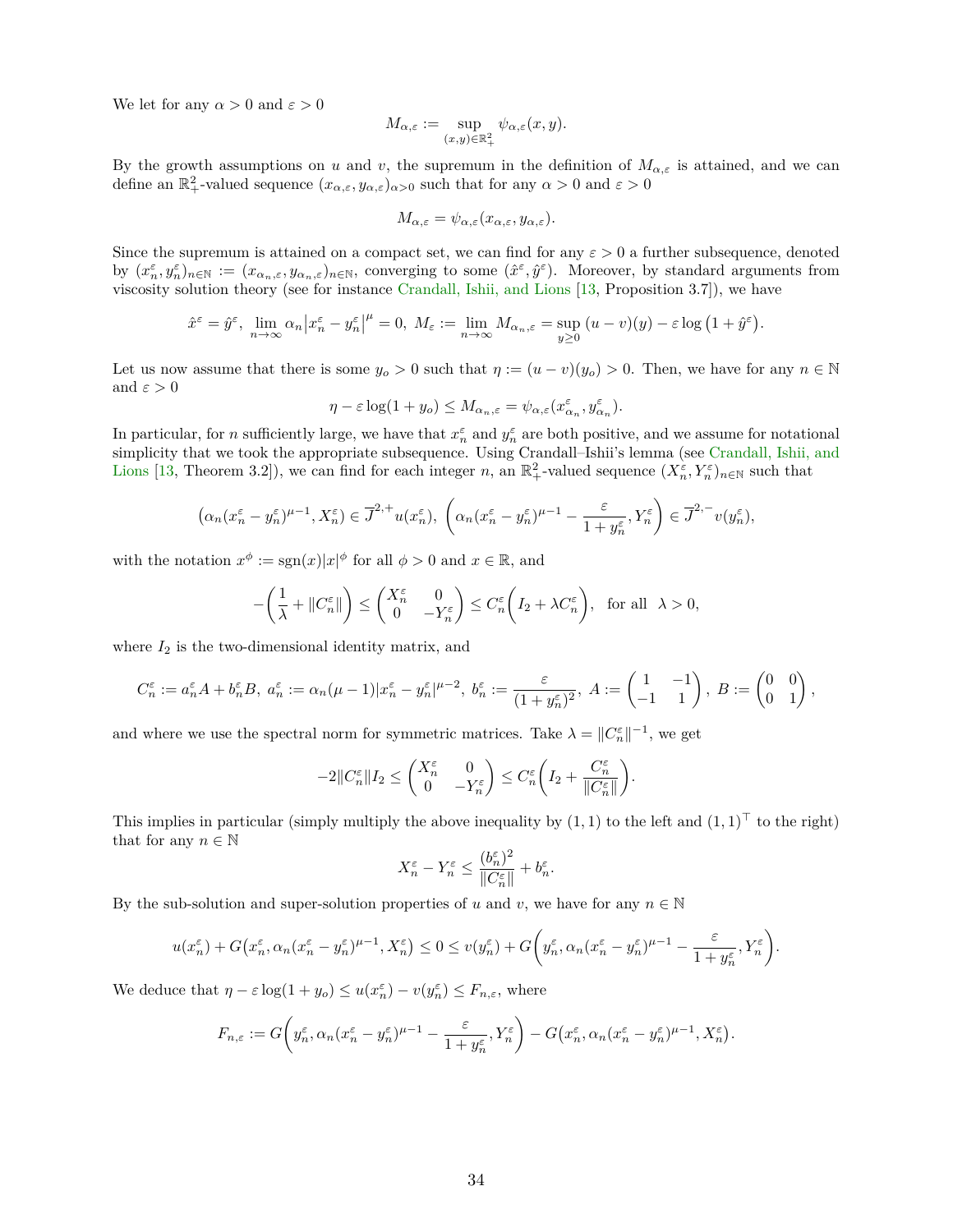Now notice that since  $\mathfrak{I}^+_0$  is Lipschitz continuous and non-decreasing with respect to its second variable, and since  $F^*$  is non-decreasing, we have for some  $c_o > 0$ 

$$
F_{n,\varepsilon} = \delta \alpha_n |x_n^{\varepsilon} - y_n^{\varepsilon}|^{\mu} + \delta \varepsilon \frac{y_n^{\varepsilon}}{1 + y_n^{\varepsilon}} + F^{\star} \left( \delta \alpha_n (x_n^{\varepsilon} - y_n^{\varepsilon})^{\mu - 1} - \frac{\delta \varepsilon}{1 + y_n^{\varepsilon}} \right) - F^{\star} (\delta \alpha_n (x_n^{\varepsilon} - y_n^{\varepsilon})^{\mu - 1})
$$
  
+ 
$$
\mathfrak{I}_0 (\delta \alpha_n (x_n^{\varepsilon} - y_n^{\varepsilon})^{\mu - 1}, X_n^{\varepsilon})^+ - \mathfrak{I}_0 \left( \delta \alpha_n (x_n^{\varepsilon} - y_n^{\varepsilon})^{\mu - 1} - \frac{\delta \varepsilon}{1 + y_n^{\varepsilon}}, Y_n^{\varepsilon} \right)^+
$$
  

$$
\leq \delta \alpha_n |x_n^{\varepsilon} - y_n^{\varepsilon}|^{\mu} + \delta \varepsilon + \mathfrak{I}_0 \left( \delta \alpha_n (x_n^{\varepsilon} - y_n^{\varepsilon})^{\mu - 1}, Y_n^{\varepsilon} + \frac{(b_n^{\varepsilon})^2}{\|C_n^{\varepsilon}\|} + b_n^{\varepsilon} \right)^+
$$
  

$$
- \mathfrak{I}_0 \left( \delta \alpha_n (x_n^{\varepsilon} - y_n^{\varepsilon})^{\mu - 1} - \frac{\delta \varepsilon}{1 + y_n^{\varepsilon}}, Y_n^{\varepsilon} \right)^+
$$
  

$$
\leq \delta \alpha_n |x_n^{\varepsilon} - y_n^{\varepsilon}|^{\mu} + \delta \varepsilon + c_o \left( \frac{(b_n^{\varepsilon})^2}{\|C_n^{\varepsilon}\|} + b_n^{\varepsilon} \right) + c_o \frac{\delta \varepsilon}{1 + y_n^{\varepsilon}}
$$
  

$$
\leq \delta \alpha_n |x_n^{\varepsilon} - y_n^{\varepsilon}|^{\mu} + (1 + c_o) \delta \varepsilon + c_o b_n^{\varepsilon} + c_o \frac{(b_n^{\varepsilon})^2}{\|C_n^{\varepsilon}\|}.
$$

We now want to let *n* go to  $\infty$ , and will distinguish two cases. First, if  $(||C_n^{\varepsilon}||)_{n \in \mathbb{N}}$  is unbounded, taking a subsequence if necessary, we deduce by letting *n* go to  $\infty$  that

$$
\eta - \varepsilon \log(1 + y_o) \le (1 + c_o)\delta \varepsilon + c_o \frac{\varepsilon}{(1 + \hat{y}^{\varepsilon})^2},
$$

which gives a contradiction when *ε* goes to 0.

If now  $(\|C_n^{\varepsilon}\|)_{n\in\mathbb{N}}$  remains bounded, we take a converging subsequence, and notice that we then have for some  $a^{\varepsilon} \in \mathbb{R}$ 

$$
\|C_n^\varepsilon\|\underset{n\to\infty}\longrightarrow \|C^\varepsilon\|:=\Big\|a^\varepsilon A+\underset{ \underbrace{(1+\hat{y}^\varepsilon)^2}\in B}{\underbrace{(1+\hat{y}^\varepsilon)^2}}B\Big\|.
$$

If the sequence  $(a^{\varepsilon})_{\varepsilon>0}$  is unbounded, we take again a subsequence and get a contradiction by letting  $\varepsilon$  go to 0 in

<span id="page-34-3"></span>
$$
\eta - \varepsilon \log(1 + y_o) \le (1 + c_o)\delta\varepsilon + c_o b^{\varepsilon} + c_o \frac{(b^{\varepsilon})^2}{\|C^{\varepsilon}\|}.
$$
\n(B.5)

If now  $(a^{\varepsilon})_{\varepsilon>0}$  remains bounded and is such that  $a := \limsup_{\varepsilon \to 0} a^{\varepsilon} \neq 0$ , or  $a := \liminf_{\varepsilon \to 0} a^{\varepsilon} \neq 0$ , then taking another subsequence, we obtain a contradiction by letting  $\varepsilon$  go to 0 in Equation [\(B.5\)](#page-34-3). Finally, if  $\lim_{\varepsilon \to 0} a^{\varepsilon} = 0$ , then three cases can occur

- (i) first, if  $a^{\varepsilon} = o(b^{\varepsilon})$ , then  $\frac{(b^{\varepsilon})^2}{\|\mathcal{C}^{\varepsilon}\|} \underset{\varepsilon \to 0}{\sim} b^{\varepsilon} \longrightarrow 0$ , and we conclude again by letting  $\varepsilon$  go to 0 in Equation  $(B.5)$ ;
- (ii) if instead  $b^{\varepsilon} \equiv o(a^{\varepsilon})$ , then  $\frac{(b^{\varepsilon})^2}{\|C^{\varepsilon}\|} \sim o(a^{\varepsilon})$  $\frac{b^{\varepsilon}}{a^{\varepsilon}} b^{\varepsilon} \longrightarrow 0$ , and we conclude similarly;

(iii) finally, if 
$$
a^{\varepsilon} \underset{\varepsilon \to 0}{\sim} cb^{\varepsilon}
$$
 for some  $c \neq 0$ , then  $\frac{(b^{\varepsilon})^2}{\|C^{\varepsilon}\|} \underset{\varepsilon \to 0}{\sim} \frac{b^{\varepsilon}}{\|cA+B\|} \underset{\varepsilon \to 0}{\to} 0$ , and we get once more a contradiction.

## **References**

- <span id="page-34-0"></span>[1] T. Adrian and M.M. Westerfield. Disagreement and learning in a dynamic contracting model. *The Review of Financial Studies*, 22(10):3873–3906, 2009.
- <span id="page-34-2"></span>[2] R. Aïd, D. Possamaï, and N. Touzi. Optimal electricity demand response contracting with responsiveness incentives. *ArXiv preprint arXiv:1810.09063*, 2018.
- <span id="page-34-1"></span>[3] O. Alvarez, J.-M. Lasry, and P.-L. Lions. Convex viscosity solutions and state constraints. *Journal de Mathématiques Pures et Appliquées*, 76(3):265–288, 1997.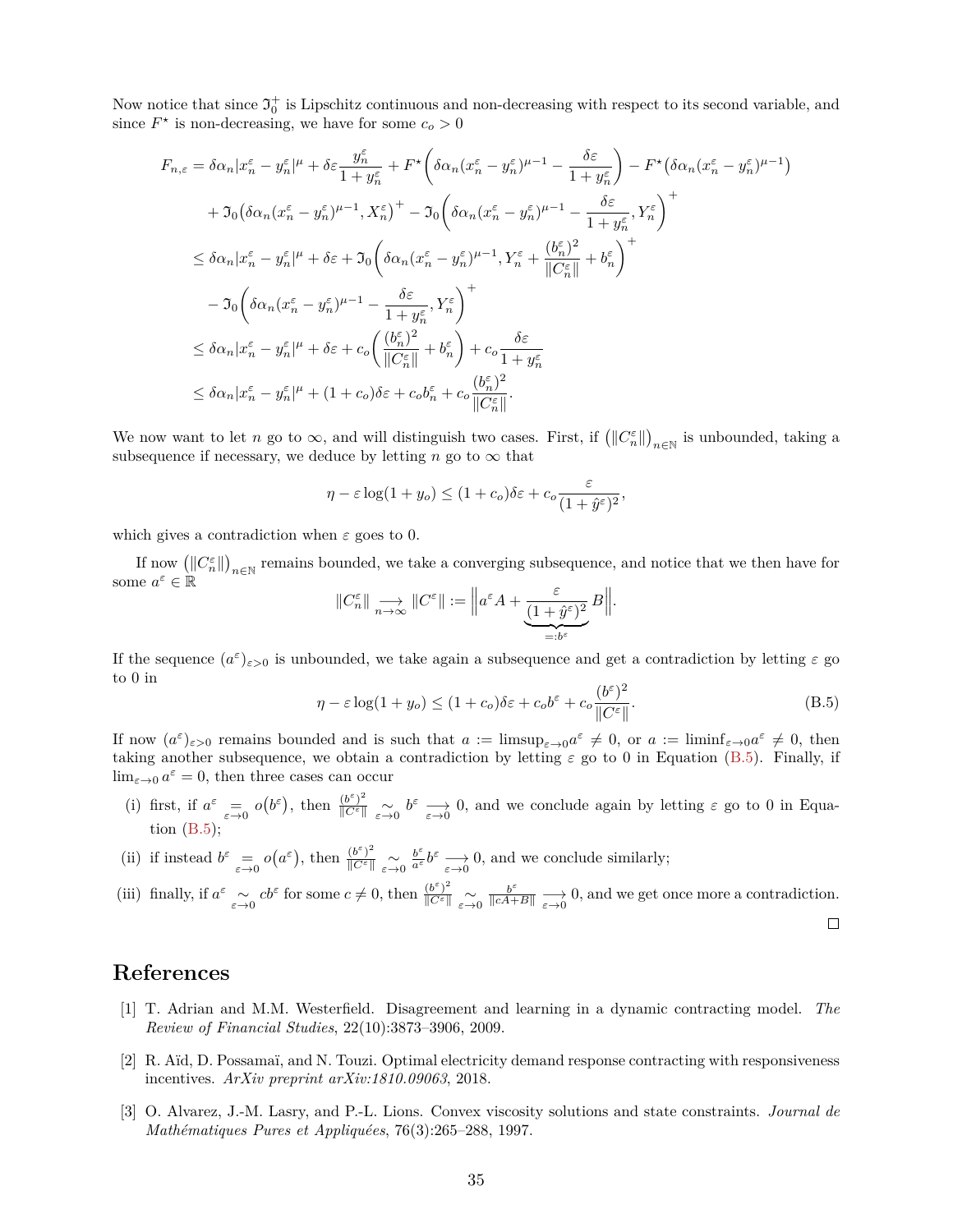- <span id="page-35-7"></span>[4] B. Biais, T. Mariotti, G. Plantin, and J.-C. Rochet. Dynamic security design: convergence to continuous time and asset pricing implications. *The Review of Economic Studies*, 74(2):345–390, 2007.
- <span id="page-35-8"></span>[5] B. Biais, T. Mariotti, J.-C. Rochet, and S. Villeneuve. Large risks, limited liability, and dynamic moral hazard. *Econometrica*, 78(1):73–118, 2010.
- <span id="page-35-9"></span>[6] B. Biais, T. Mariotti, and J.-C. Rochet. Dynamic financial contracting. In D. Acemoglu, M. Arellano, and E. Dekel, editors, *Advances in economics and econometrics, 10th world congress of the Econometric Society, volume 1, economic theory*, number 49 in Econometric Society Monographs, pages 125–171. Cambridge University Press, 2013.
- <span id="page-35-15"></span>[7] B. Bouchard and N. Touzi. Explicit solution to the multivariate super-replication problem under transaction costs. *The Annals of Applied Probability*, 10(3):685–708, 2000.
- <span id="page-35-14"></span>[8] M. Broadie, J. Cvitanić, and H.M. Soner. Optimal replication of contingent claims under portfolio constraints. *The Review of Financial Studies*, 11(1):59–79, 1998.
- <span id="page-35-11"></span>[9] A. Capponi and C. Frei. Dynamic contracting: accidents lead to nonlinear contracts. *SIAM Journal on Financial Mathematics*, 6(1):959–983, 2015.
- <span id="page-35-16"></span>[10] J.-F. Chassagneux, R. Élie, and I. Kharroubi. When terminal facelift enforces Delta constraints. *Finance and Stochastics*, 19(2):329–362, 2015.
- <span id="page-35-17"></span>[11] P. Cheridito, H.M. Soner, and N. Touzi. The multi-dimensional super-replication problem under gamma constraints. *Annales de l'institut Henri Poincaré, analyse non linéaire* (C), 22(5):633–666, 2005.
- <span id="page-35-4"></span>[12] S.M. Choi. *On Sannikov's continuous-time principal–agent problem*. PhD thesis, University of California Berkeley, 2014.
- <span id="page-35-18"></span>[13] M.G. Crandall, H. Ishii, and P.-L. Lions. User's guide to viscosity solutions of second order partial differential equations. *Bulletin of the American Mathematical Society*, 27(1):1–67, 1992.
- <span id="page-35-3"></span>[14] J. Cvitanić and J. Zhang. *Contract theory in continuous-time models*. Springer, 2012.
- <span id="page-35-1"></span>[15] J. Cvitanić, X. Wan, and J. Zhang. Optimal contracts in continuous-time models. *International Journal of Stochastic Analysis*, 2006(095203), 2006.
- <span id="page-35-2"></span>[16] J. Cvitanić, X. Wan, and J. Zhang. Principal–agent problems with exit options. *The B.E. Journal of Theoretical Economics*, 8(1):23, 2008.
- <span id="page-35-0"></span>[17] J. Cvitanić, X. Wan, and J. Zhang. Optimal compensation with hidden action and lump-sum payment in a continuous-time model. *Applied Mathematics and Optimization*, 59(1):99–146, 2009.
- <span id="page-35-12"></span>[18] J. Cvitanić, D. Possamaï, and N. Touzi. Moral hazard in dynamic risk management. *Management Science*, 63(10):3328–3346, 2017.
- <span id="page-35-13"></span>[19] J. Cvitanić, D. Possamaï, and N. Touzi. Dynamic programming approach to principal–agent problems. *Finance and Stochastics*, 22(1):1–37, 2018.
- <span id="page-35-5"></span>[20] J.-P. Décamps and S. Villeneuve. A two-dimensional control problem arising from dynamic contracting theory. *Finance and Stochastics*, 23(1):1–28, 2019.
- <span id="page-35-6"></span>[21] P.M. DeMarzo and Y. Sannikov. Optimal security design and dynamic capital structure in a continuoustime agency model. *The Journal of Finance*, 61(6):2681–2724, 2006.
- <span id="page-35-10"></span>[22] P.M. DeMarzo, M.J. Fishman, Z. He, and N. Wang. Dynamic agency and the q theory of investment. *The Journal of Finance*, 67(6):2295–2340, 2012.
- <span id="page-35-19"></span>[23] R. Élie and D. Possamaï. Contracting theory with competitive interacting agents. *SIAM Journal on Control and Optimization*, 57(2):1157–1188, 2019.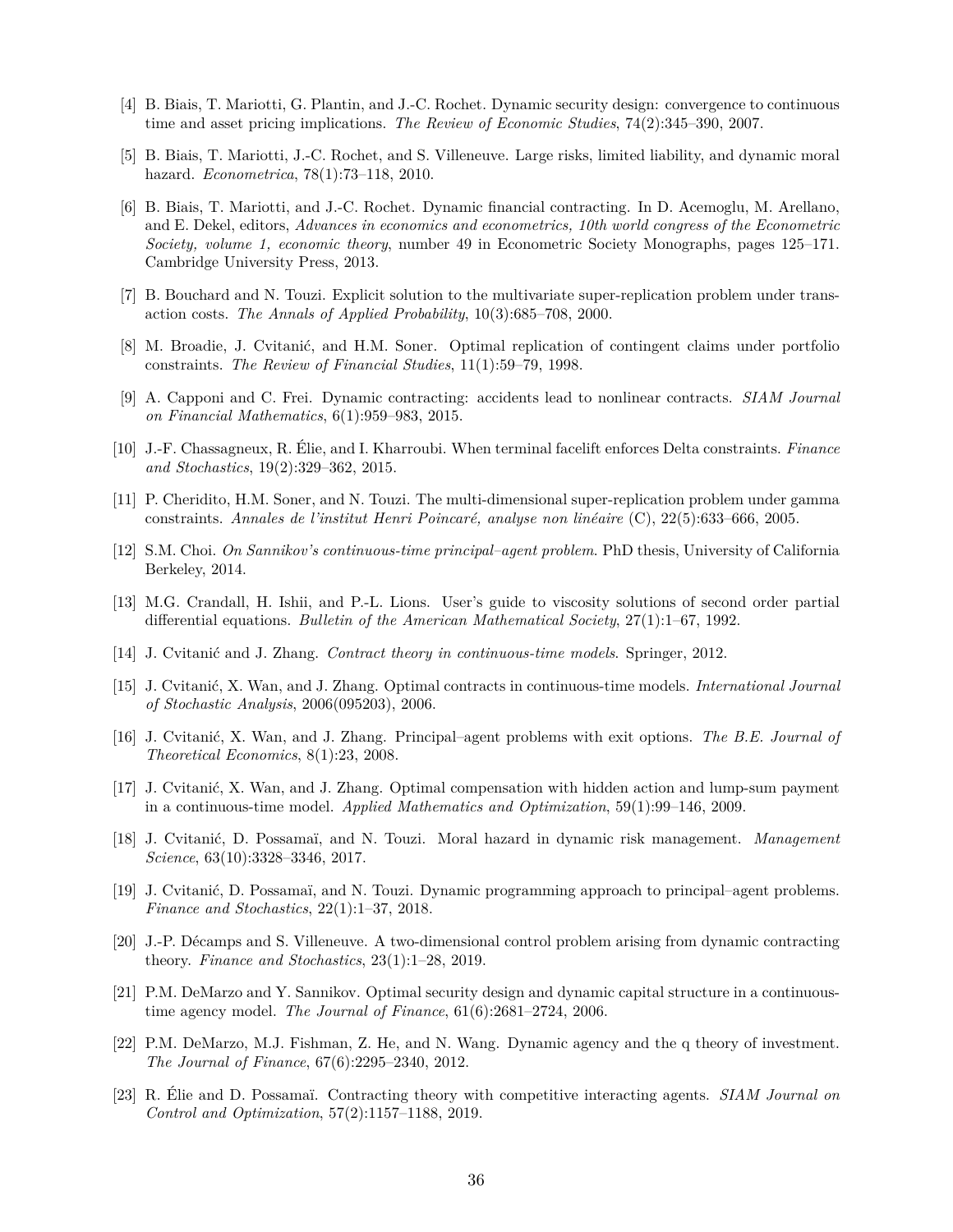- <span id="page-36-18"></span>[24] R. Élie, T. Mastrolia, and D. Possamaï. A tale of a principal and many many agents. *Mathematics of Operations Research*, 44(2):440–467, 2019.
- <span id="page-36-19"></span>[25] R. Élie, E. Hubert, T. Mastrolia, and D. Possamaï. Mean-field moral hazard for optimal energy demand response management. *Mathematical Finance*, 31(1):399–473, 2021.
- <span id="page-36-4"></span>[26] K. Fong. Evaluating skilled experts: optimal scoring rules for surgeons. Technical report, Stanford University, 2009.
- <span id="page-36-14"></span>[27] P. Guasoni, M. Rásonyi, and W. Schachermayer. Consistent price systems and face–lifting pricing under transaction costs. *The Annals of Applied Probability*, 18(2):491–520, 2008.
- <span id="page-36-5"></span>[28] I. Hajjej, C. Hillairet, M. Mnif, and M. Pontier. Optimal contract with moral hazard for public private partnerships. *Stochastics*, 89(6–7):1015–1038, 2017.
- <span id="page-36-12"></span>[29] I. Hajjej, C. Hillairet, and M. Mnif. Optimal stopping contract for public private partnerships under moral hazard. *ArXiv preprint arXiv:1910.05538*, 2019.
- <span id="page-36-6"></span>[30] Z. He. Optimal executive compensation when firm size follows geometric Brownian motion. *The Review of Financial Studies*, 22(2):859–892, 2009.
- <span id="page-36-3"></span>[31] M.F. Hellwig. The role of boundary solutions in principal–agent problems of the Holmström–Milgrom type. *Journal of Economic Theory*, 136(1):446–475, 2007.
- <span id="page-36-2"></span>[32] M.F. Hellwig and K.M. Schmidt. Discrete-time approximations of the Holmström–Milgrom Brownianmotion model of intertemporal incentive provision. *Econometrica*, 70(6):2225–2264, 2002.
- <span id="page-36-7"></span>[33] F. Hoffmann and S. Pfeil. Reward for luck in a dynamic agency model. *The Review of Financial Studies*, 23(9):3329–3345, 2010.
- <span id="page-36-0"></span>[34] B. Holmström and P. Milgrom. Aggregation and linearity in the provision of intertemporal incentives. *Econometrica*, 55(2):303–328, 1987.
- <span id="page-36-8"></span>[35] N. Ju and X. Wan. Optimal compensation and pay–performance sensitivity in a continuous-time principal–agent model. *Management Science*, 58(3):641–657, 2012.
- <span id="page-36-17"></span>[36] I. Karatzas and S.E. Shreve. *Brownian motion and stochastic calculus*, volume 113 of *Graduate texts in mathematics*. Springer–Verlag New York, 2nd edition, 1998.
- <span id="page-36-9"></span>[37] K.L. Keiber. Overconfidence in the continuous-time principal–agent problem. Technical report, WHU Otto Beisheim Graduate School of Management, 2003.
- <span id="page-36-15"></span>[38] K. Larsen, H.M. Soner, and G. Žitković. Facelifting in utility maximization. *Finance and Stochastics*, 20(1):99–121, 2016.
- <span id="page-36-10"></span>[39] R.C.W. Leung. Continuous-time principal–agent problem with drift and stochastic volatility control: with applications to delegated portfolio management. Technical report, Haas School of Business, University of California Berkeley, 2014.
- <span id="page-36-13"></span>[40] Y. Lin, Z. Ren, N. Touzi, and J. Yang. Random horizon principal–agent problem. *ArXiv preprint arXiv:2002.10982*, 2020.
- <span id="page-36-16"></span>[41] Y. Lin, Z. Ren, N. Touzi, and J. Yang. Second order backward SDE with random terminal time. *Electronic Journal of Probability*, 25(99):1–43, 2020.
- <span id="page-36-11"></span>[42] J.A. Mirrlees and R.C. Raimondo. Strategies in the principal–agent model. *Economic Theory*, 53(3): 605–656, 2013.
- <span id="page-36-1"></span>[43] H.M. Müller. The first-best sharing rule in the continuous-time principal–agent problem with exponential utility. *Journal of Economic Theory*, 79(2):276–280, 1998.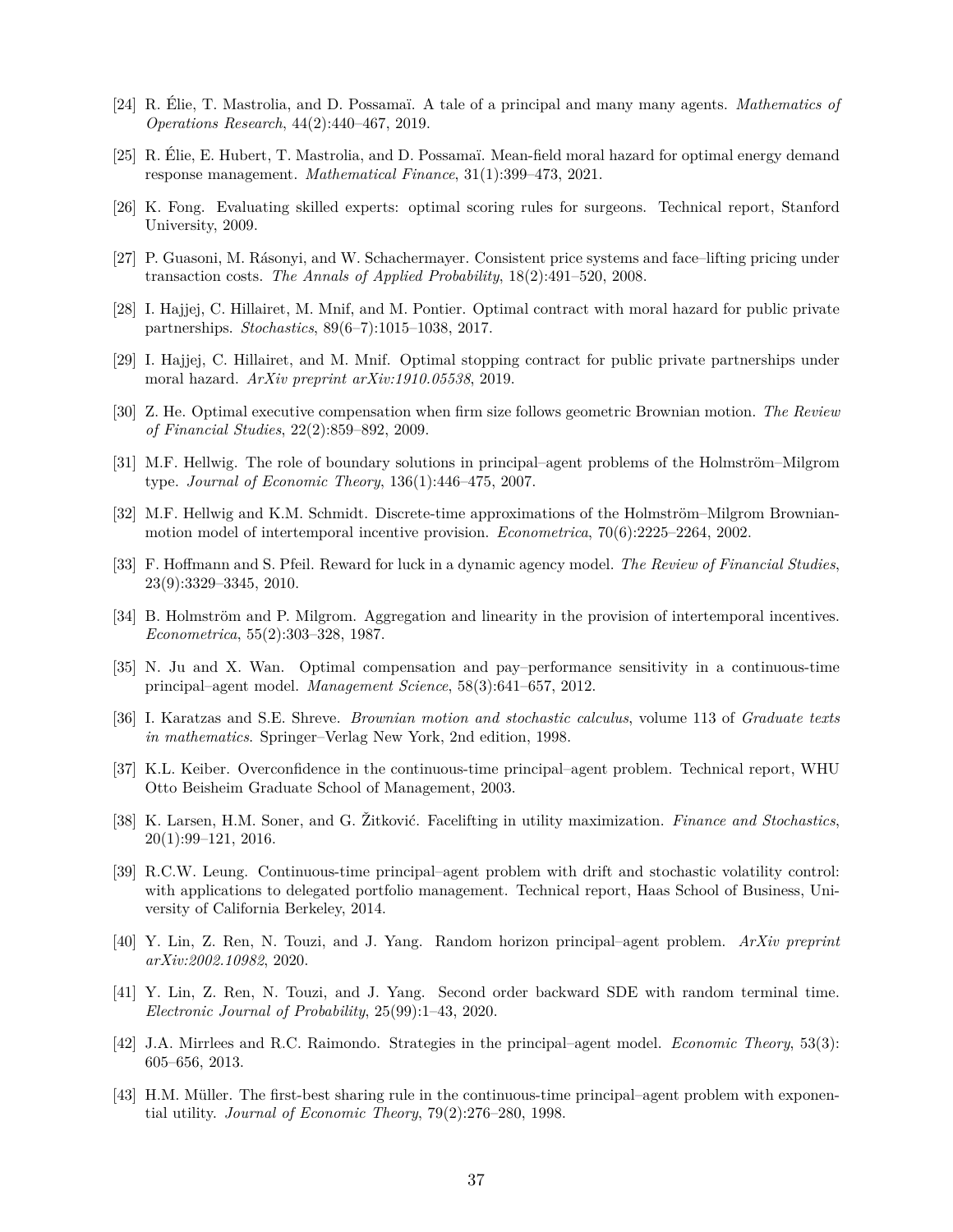- <span id="page-37-2"></span>[44] H.M. Müller. Asymptotic efficiency in dynamic principal–agent problems. *Journal of Economic Theory*, 91(2):292–301, 2000.
- <span id="page-37-6"></span>[45] R.B. Myerson. Leadership, trust, and power: dynamic moral hazard in high office. Technical report, University of Chicago, 2008.
- <span id="page-37-10"></span>[46] H. Ou-Yang. Optimal contracts in a continuous-time delegated portfolio management problem. *The Review of Financial Studies*, 16(1):173–208, 2003.
- <span id="page-37-11"></span>[47] H. Pagès. Bank monitoring incentives and optimal ABS. *Journal of Financial Intermediation*, 22(1): 30–54, 2013.
- <span id="page-37-9"></span>[48] H. Pagès and D. Possamaï. A mathematical treatment of bank monitoring incentives. *Finance and Stochastics*, 18(1):39–73, 2014.
- <span id="page-37-19"></span>[49] A. Papapantoleon, D. Possamaï, and A. Saplaouras. Existence and uniqueness for BSDEs with jumps: the whole nine yards. *Electronic Journal of Probability*, 23(121):1–68, 2018.
- <span id="page-37-7"></span>[50] T. Piskorski and A. Tchistyi. Optimal mortgage design. *The Review of Financial Studies*, 23(8): 3098–3140, 2010.
- <span id="page-37-8"></span>[51] T. Piskorski and M.M. Westerfield. Optimal dynamic contracts with moral hazard and costly monitoring. *Journal of Economic Theory*, 166:242–281, 2016.
- <span id="page-37-3"></span>[52] W.P. Rogerson. The first-order approach to principal–agent problems. *Econometrica*, 53(6):1357–1368, 1985.
- <span id="page-37-12"></span>[53] Y. Sannikov. Agency problems, screening and increasing credit lines. Technical report, Princeton University, 2007.
- <span id="page-37-0"></span>[54] Y. Sannikov. A continuous-time version of the principal–agent problem. *The Review of Economic Studies*, 75(3):957–984, 2008.
- <span id="page-37-4"></span>[55] Y. Sannikov. Contracts: the theory of dynamic principal–agent relationships and the continuous-time approach. In D. Acemoglu, M. Arellano, and E. Dekel, editors, *Advances in economics and econometrics, 10th world congress of the Econometric Society, volume 1, economic theory*, number 49 in Econometric Society Monographs, pages 89–124. Cambridge University Press, 2013.
- <span id="page-37-1"></span>[56] H. Schättler and J. Sung. The first-order approach to the continuous-time principal–agent problem with exponential utility. *Journal of Economic Theory*, 61(2):331–371, 1993.
- <span id="page-37-18"></span>[57] U. Schmock, S.E. Shreve, and U. Wystup. Valuation of exotic options under shortselling constraints. *Finance and Stochastics*, 6(2):143–172, 2002.
- <span id="page-37-13"></span>[58] M.D. Schroder, S. Sinha, and S. Levental. The continuous-time principal–agent problem with moral hazard and recursive preferences. Technical report, Michigan State University, 2010.
- <span id="page-37-15"></span>[59] H.M. Soner and N. Touzi. Superreplication under gamma constraints. *SIAM Journal on Control and Optimization*, 39(1):73–96, 2000.
- <span id="page-37-14"></span>[60] H.M. Soner and N. Touzi. Dynamic programming for stochastic target problems and geometric flows. *Journal of the European Mathematical Society*, 4(3):201–236, 2002.
- <span id="page-37-16"></span>[61] H.M. Soner and N. Touzi. The problem of super-replication under constraints. In P. Bank, E. Baudoin, H. Föllmer, L.C.G. Rogers, H.M. Soner, and N. Touzi, editors, *Paris–Princeton lectures on mathematical finance 2002*, volume 1814 of *Lecture notes in mathematics*, pages 133–172. Springer, 2003.
- <span id="page-37-17"></span>[62] H.M. Soner and N. Touzi. Hedging under gamma constraints by optimal stopping and face-lifting. *Mathematical Finance*, 17(1):59–79, 2007.
- <span id="page-37-5"></span>[63] S.E. Spear and S. Srivastava. On repeated moral hazard with discounting. *The Review of Economic Studies*, 54(4):599–617, 1987.